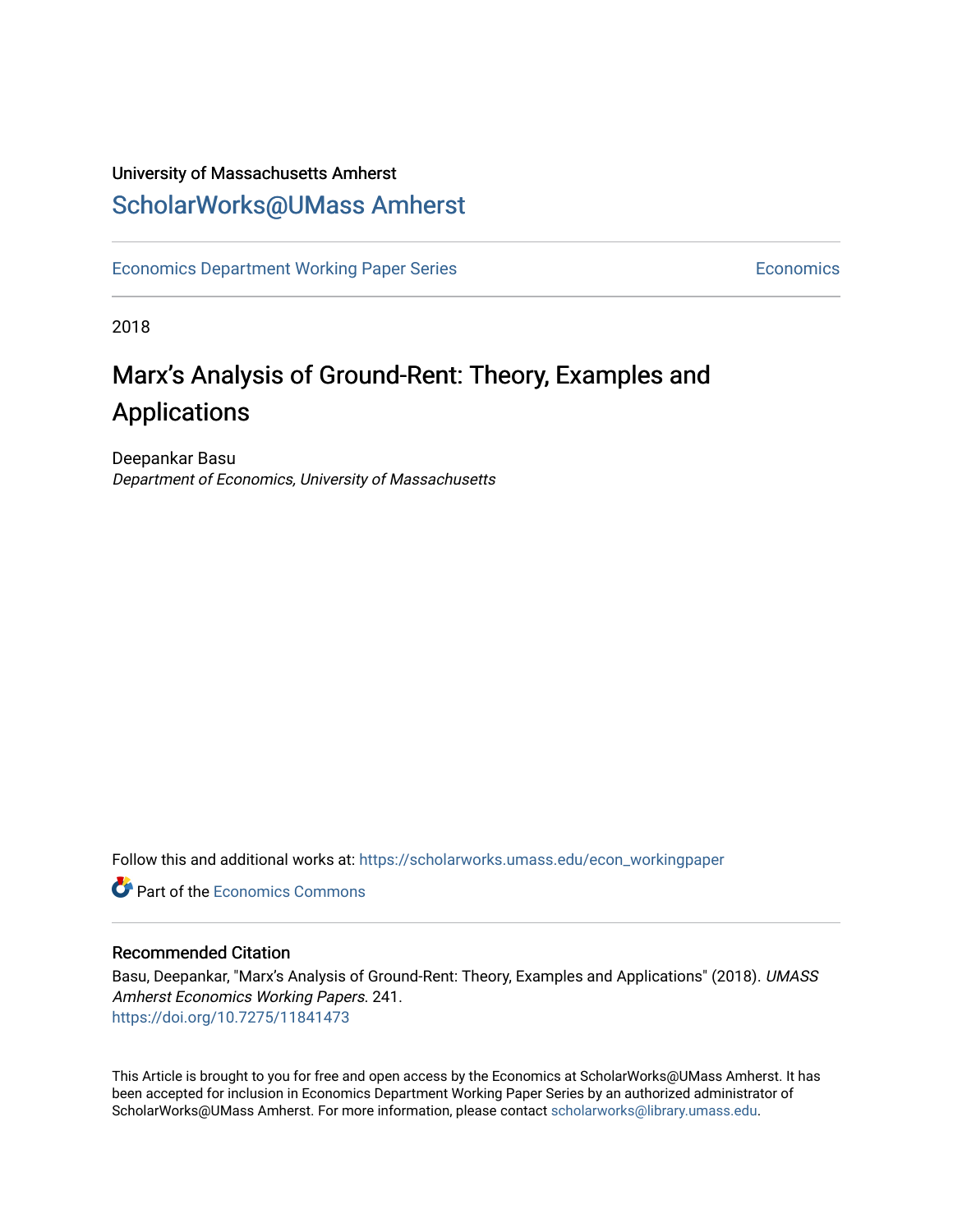# Marx's Analysis of Ground-Rent: Theory, Examples and Applications

Deepankar Basu<sup>∗</sup>

March 18, 2018

#### Abstract

This paper offers a unified analytical treatment of Marx's theory of ground-rent, building on the analysis that is available in Volume Three of Capital. Since ground-rent is a transformation of surplus profit generated in agriculture, the main argument is developed in two steps. In the first step, I derive results on the existence of surplus profit in capitalist agriculture in the absence of landed property. In the second step, I used these results on surplus profit to arrive at the total ground-rent that is appropriated by the owners of land, and also decompose it into the three components that Marx highlighted: absolute rent, differential rent I, and differential rent II. I argue that the power of Marx's analysis lies in the fact that it can be generalised far beyond the domain of agriculture, which he had analysed, and can illuminate the emergence of rent in any system of capitalist commodity production that uses privately owned nonproduced resources that is limited in quantity. Hence, Marx's analysis of ground-rent can be used to investigate many interesting issues in contemporary capitalism. JEL Codes: B51

Keywords: ground-rent, surplus value, Marx.

<sup>∗</sup>Department of Economics, University of Massachusetts Amherst, 310 Crotty Hall, 412 N. Pleasant Street, Amherst MA 01002. Email: dbasu@econs.umass.edu. This paper grew out of a conversation with Debarshi Das on the issue of Marx's theory of ground-rent. Without implicating him in the interpretation offered in this paper in any way, I would like to thank him for his comments and for on-going conversations on political economy. I would also like to thank Duncan Foley, and participants at seminars at the University of Massachusetts Boston and the New School for Social Research.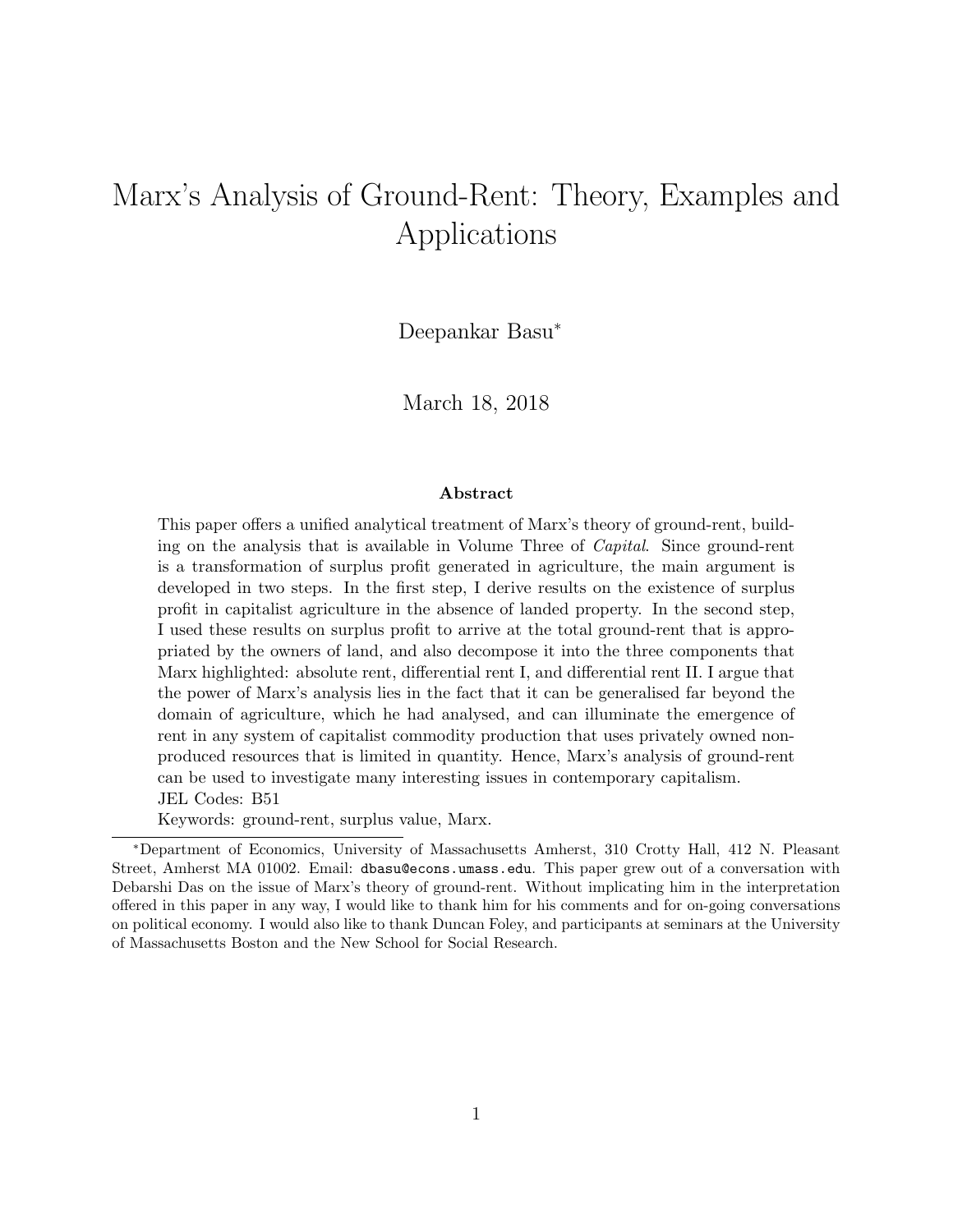## 1 Introduction

#### 1.1 Motivation

Capitalist commodity production frequently relies on the use of non-produced resources. While the use of land, a key non-produced resource, for capitalist agricultural production is a prominent example, there are many other industries where non-produced resources are used. In the mining industry, where the particular mineral extracted is the commodity sold on the market, the ground in which the mine shaft is located is the non-produced resource. In much the same way, in the production of oil or natural gas, the ground beneath which the oil or natural gas is present, is the relevant non-produced resource. As another example, consider the part of the tourism industry that arrange tours to natural locations. In this case, the tourist service is the commodity and the forest, river, lake or mountain, whichever is the relevant natural object, is the non-produced resource used in the production of the commodity. As a last case, consider the housing industry. Here the produced commodity sold on the market is the house or apartment - residential or commercial - complex and the land on which these buildings are constructed is the non-produced resource. In each of these examples, and they could be multiplied, *if the non-produced resource is privately owned, and* is limited in quantity then its owner appropriates an income stream that we call capitalist rent (or, following Marx, ground-rent).

The existence of non-produced resources like land that are used in capitalist commodity production and the associated income stream that accrues to owners of the resource, rent, creates interesting problems for Marxist political economy. Non-produced resources, by definition, are not created by human labour. Hence they do not have value in the Marxian  $sense.<sup>1</sup>$  But in all capitalist economies, markets for many non-produced resources exist, where these are regularly bought and sold. Hence, non-produced resources have prices, even though they have no value. How does Marxist political economy explain the existence of items that have no value, and yet have prices?

The keys to answering this interesting question are the existence of capitalist rent and interest. Capitalist rent is the income stream that is appropriated by the owner of the nonproduced resource per unit of time, for instance a year, for allowing use of the resource. Interest is the income stream accruing to owners of money capital per unit of time, for instance a year, for allowing the use of the money capital. For, once a financial system is in existence and a market interest rate, i.e. interest payment per unit of money borrowed, has emerged, any income stream, i.e. sums of money distributed over future periods, can be valued or 'capitalized'.

The capitalized value of an income stream is the sum of the discounted income stream. The discounted value of an amount of money x, say, t years in the future, is  $x/(1+i)^t$ , where  $i$  is the annual market interest rate. Thus, the capitalised value of an income stream is the sum of discounted values of all amounts that comprise the income stream. For instance,

<sup>&</sup>lt;sup>1</sup>The value of a commodity is the amount of socially necessary abstract labour required to produce, and hence reproduce, the commodity. Marx presents his understanding of the labour theory of value in Part I of the Volume One of Capital. For details see Marx (1992, pp.126–163.).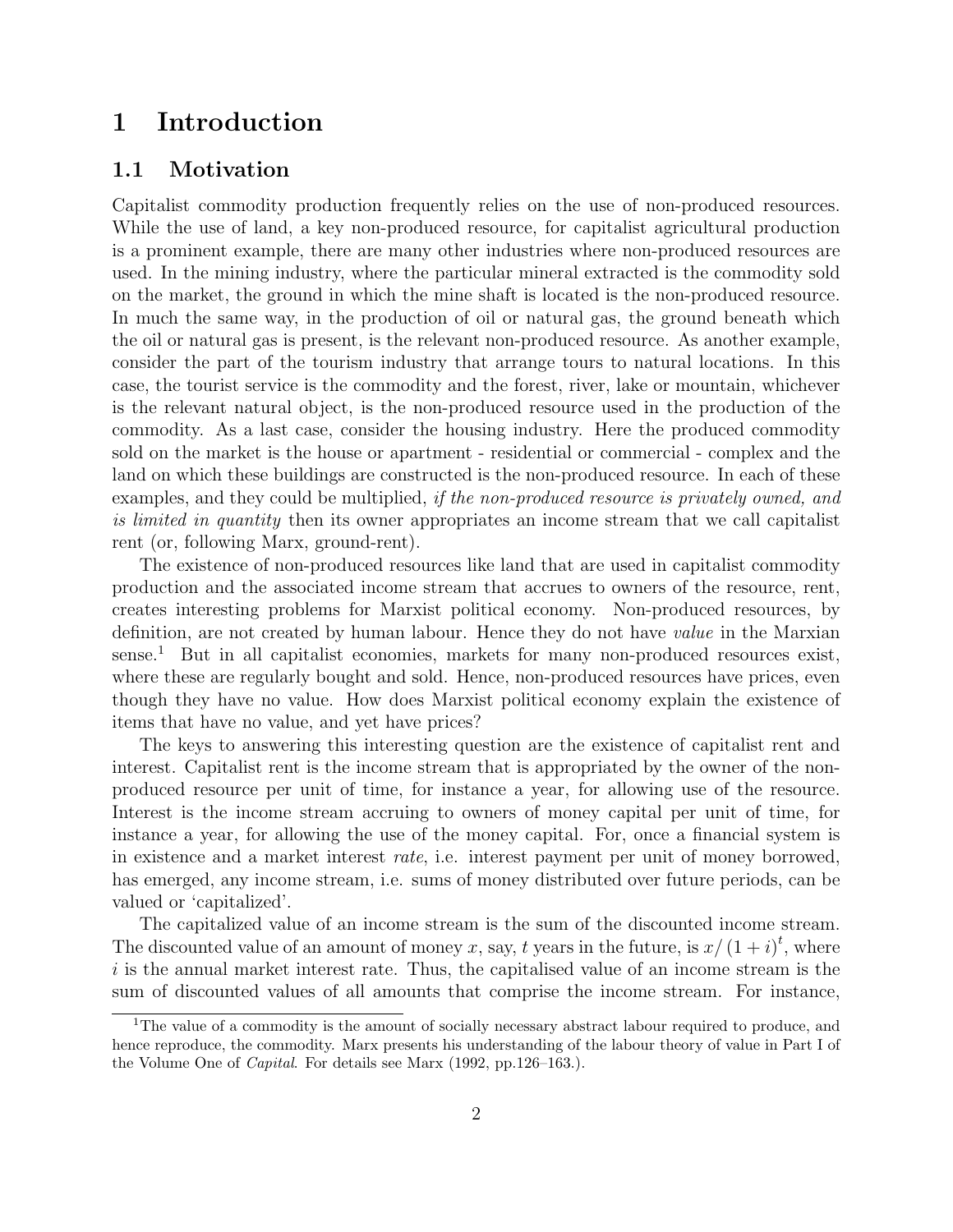consider a stream of money income that consists of \$1000 per year, for every year into the indefinite future. If the market interest rate is 10% per year, the capitalized value of the income stream is \$10000. This is because the infinite sum of the discounted income stream is 10000.<sup>2</sup> A more intuitive way to understand the capitalized value of an income stream is to see it as the principal, which would, in turn, generate the stream of money incomes under consideration as its annual interest income, given the market interest rate. Returning to our example, we can see that the capitalized value in question must be \$10000. This is because the annual interest payment on a sum of \$10000 is \$1000 when the market interest rate is 10% per year.

The principle of capitalization is relevant in this context because it allows us to derive a price of a non-produced resource as follows: the price of a non-produced resource is the capitalized value of the stream of rent payments that is entailed by ownership of any nonproduced resource. For instance, using the example of the previous paragraph, if the rent on a plot of land is \$1000 per year and the market interest rate is 10% per year, then the price of the plot of land would be \$10000. While this provides us with a consistent Marxist theory for pricing non-produced resources and helps explain the puzzle of items with price but no value, it relies on a prior explanation of the phenomenon of capitalist rent. Such an explanation is presented by Marx as the theory of ground-rent in Volume Three of Capital.

### 1.2 The Place of Rent in Das Kapital

In Capital, Marx offers a penetrating, critical analysis of the structure and long term dynamics of the capitalist mode of production. The analysis and presentation in *Capital* is organized into three volumes and conducted at two primary levels of abstraction. Volumes One and Two operate at the level of what Marx calls 'capital in general', where competition between capitalists is abstracted from. Thus these two volumes analyse the interaction between capital and labour at the aggregate level. In Volume One of Captial, Marx analyses the process of production of capital, i.e. the processes of the generation of surplus value through the exploitation of labour, and the accumulation of surplus value to create additional capital. The analysis in Volume One implicitly assumes that commodities can be sold at prices necessary to realise the full value and hence surplus value embedded in them. In Volume Two Marx returns to an analysis of the issues related to the realisation of surplus value through the circulation of capital at the aggregate level. In Volume three of Capital, the analysis moves to a lower level of abstraction and analyses the distribution and re-distribution of surplus value. Competition between capitalists, and bargaining between capitalists and resource owners, e.g. owners of land, are the mechanisms through which the surplus value generated in production and realised through sale - analysed in Volumes One and Two - are distributed and redistributed in capitalist economies.<sup>3</sup>

In Volume Three, Marx's discussion of the distribution of surplus value proceeds in two analytically separate steps. In the first step, the total surplus value generated in production

<sup>&</sup>lt;sup>2</sup>Note that  $\sum_{i=1}^{\infty} \{1000/(1+0.1)^i\} = (1000/0.1) = 10000.$ 

 ${}^{3}$ For a discussion of the structure and content of *Capital*, see Basu (2017).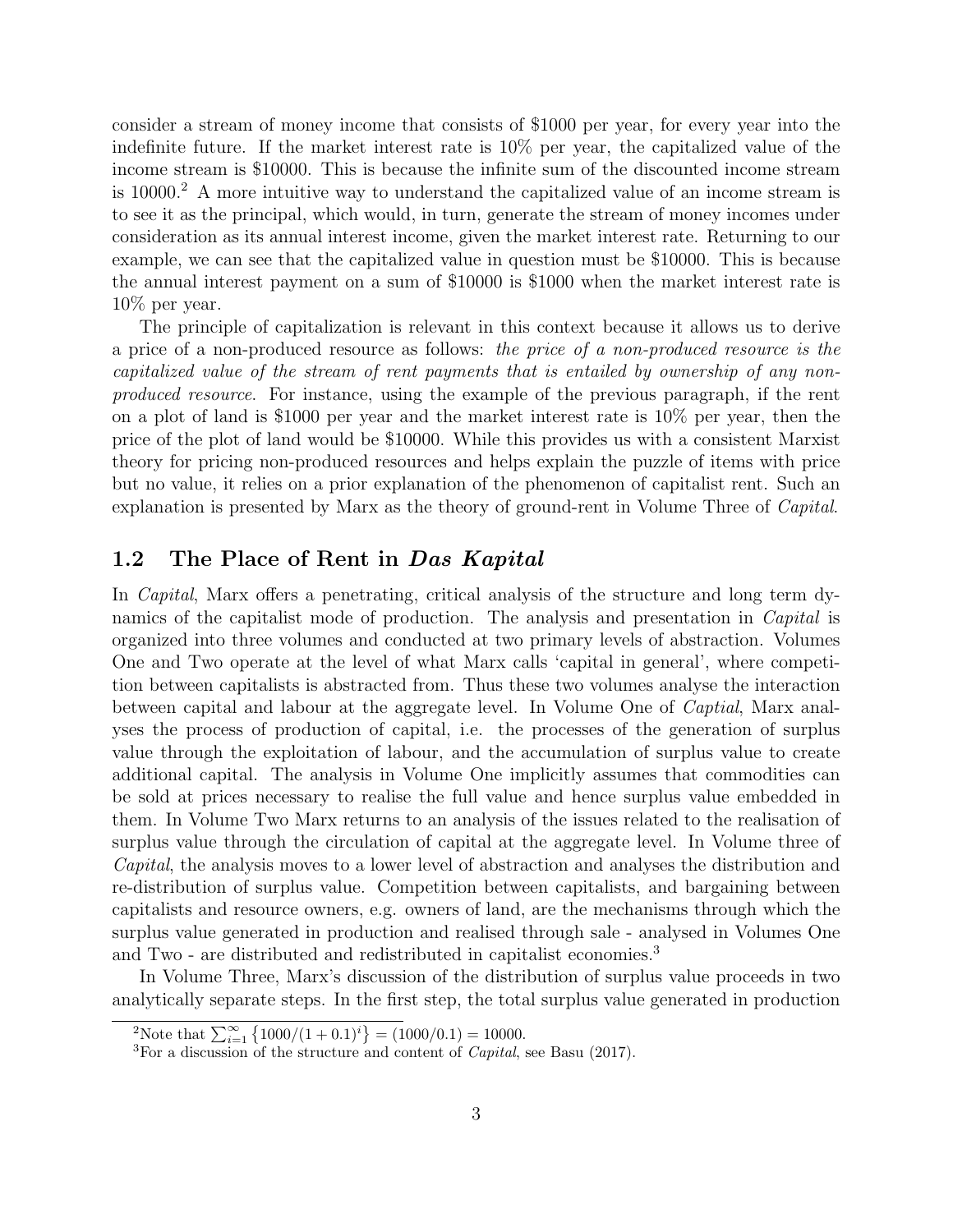is distributed across different sectors through the competition between 'industrial' capitals.<sup>4</sup> In the second step, some of the surplus value appropriated by 'industrial' capital, analysed in the first step, is further redistributed to other fractions of the ruling class as commercial profit, ground-rent and interest.

The capitalist who produces surplus-value, i.e. who extracts unpaid labour directly from the workers and fixes it in commodities, is admittedly the first appropriator of his surplus-value, but he is by no means its ultimate proprietor. He has to share it afterwards with capitalists who fulfil other functions in social reproduction taken as a whole, with the owner of the land, and with yet other people. Surplus-value is therefore split up into various parts. Its fragments fall to various categories of person, and take on various mutually independent forms, such as profit, interest, gains made through trade, ground rent, etc. (Marx, 1992, 709).

#### 1.3 The Contribution of this Paper

This paper makes three contributions. First, this paper makes explicit an argument that is implicitly present in Volume Three of Capital, viz., that the analysis of ground-rent is applicable far beyond the domain of capitalist agricultural production. It can be applied to understand the income stream appropriated by owners of all privately owned non-produced resources, in the form of rent, when that resource is used in any form of capitalist commodity production. Thus, industries like fishing, mining, oil and natural gas, housing and real estate, tourism can be brought into the ambit of this analysis. To illustrate this point, I apply Marx's theory of ground-rent, as presented in this paper, to think about some issues that are relevant to an understanding of contemporary capitalism.

Second, it provides a consistent, unified, analytical framework to think about the 'fragment' of surplus value known as ground-rent. While a voluminous literature has studied various issues analysed by Marx in Volume One of capital - like abstract labour, the labour process, the valorisation process, capital accumulation and the reserve army of labour - issues dealt with in Volumes Two and Three of *Capital* have been relatively neglected. While some attention has been devoted to volume two of capital following the pioneering work by Duncan Foley on the circuit of capital (Foley, 1982), the main issues discussed with regard to volume three of Capital have been the so-called transformation problem - which really took off with the Sraffa-based critique of the early 1970s (Steedman, 1977) - and the law of the tendential fall of the rate of profit - which drew lot of scholarly attention since the publication of the

<sup>4</sup>The term 'industrial capital' should be understood broadly as referring to capital that is involved in the production of commodities, which can be goods or services. It does not refer to industrial production only. Marx uses this term to distinguish capital involved in production from 'merchant capital', which is involved in the purchase and sale of commodities and 'usurious capital', which is involved in lending and borrowing of money. Both these forms of capital predate 'industrial capital' and are characterized by the fact that they appropriate value through unequal exchange but do not organize the production of commodities and the concomitant generation of surplus value.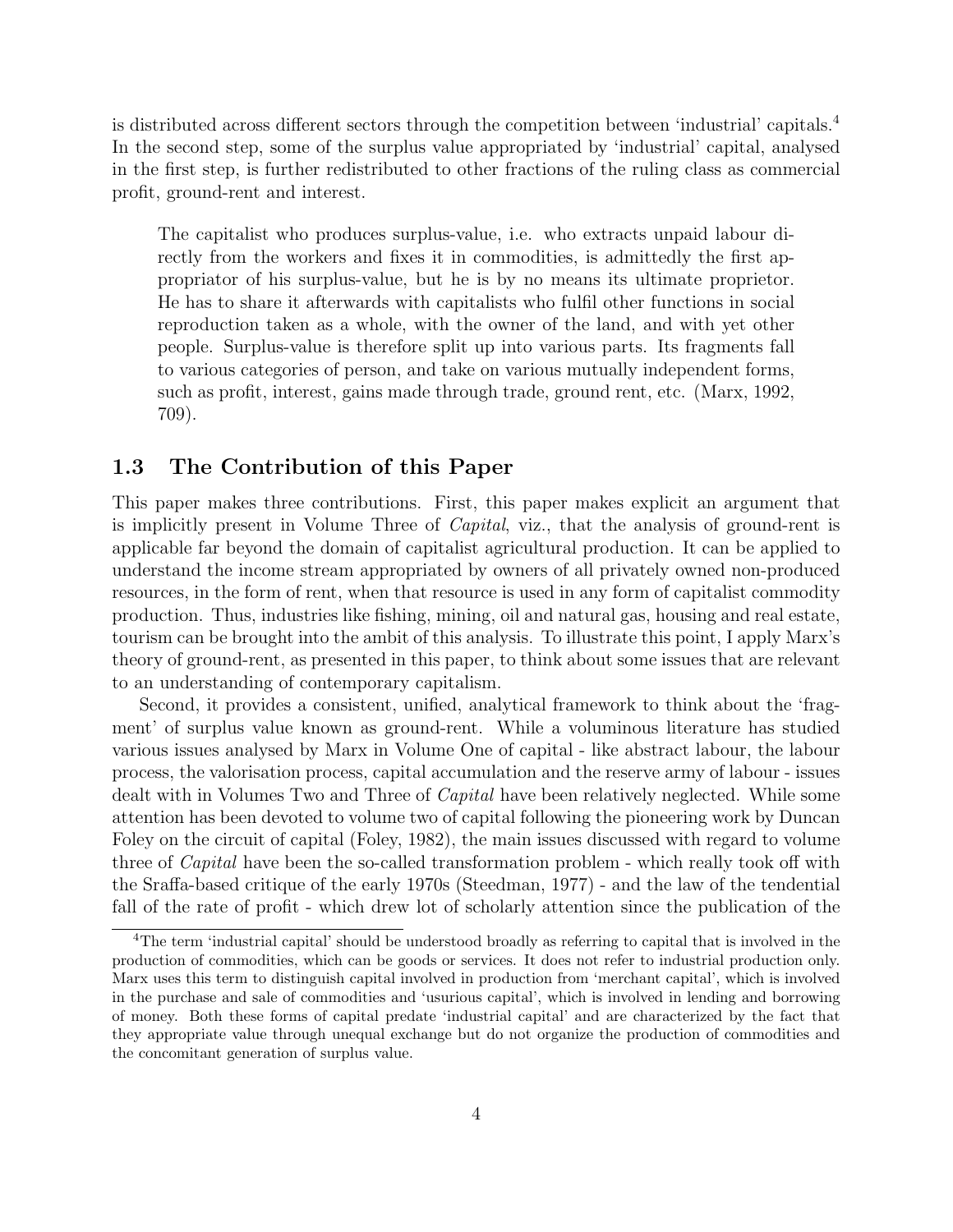Okishio theorem (Okishio, 1963). The processes of the distribution of surplus value in the form of interest, ground-rent and commercial profit has not been studied as extensively as the other issues. By providing an analysis of ground-rent, this paper tries to partly fill this lacuna.

The specific way in which I try to fill this lacuna also needs to be highlighted. While Eaton (1963), Mandel (1968), Foley (1986) and Fine (2006) offer insightful analyses of Marx's theory of ground-rent, this paper takes the discussion forward by formalising Marx's key ideas on ground-rent. While Marx used a series of examples in Volume Three of Capital to illustrate his arguments, and later authors followed him in presenting arguments mostly with the help of examples, there is a disadvantage in using such a methodology. Examples can illustrate quantitative arguments, but they cannot establish them. Specific examples are driven by specific assumptions, and so it is not possible to understand the general logic of the argument with the help of examples only. A formal, mathematical framework, on the other hand, can help us grasp general arguments. Such a framework also helps us identify the specific conditions under which Marx's insights about ground-rent are valid and the situations where Marx's analysis requires modifications and amendments.<sup>5</sup>

But a formal, mathematical presentation has the disadvantage that it reduces accessibility significantly. Hence, to make the argument accessible to a broader audience as also to highlight its full generality through a mathematical presentation, in this paper I adopt a strategy of using a mix of formal and non-technical modes of presentation. I present the overall argument in a primarily non-technical manner, with the help of examples, in the main text and provide a full mathematical treatment in the Appendix.

Third, it argues that a key assumption in Marx's analysis, viz., that the organic composition of capital in agriculture is lower than the economy-wide average organic composition can be relaxed. I show the role of this assumption in Marx's analysis and also demonstrate that the analysis of ground-rent can be carried out without relying on this assumption. This increases the applicability of the analysis because many of the industries that currently use non-produced resources, including agriculture in advanced capitalist countries, no longer have a lower than average organic composition of capital. Since one of the arguments of this paper is that rent incomes, and phenomena related to rent, in such industries can be explained by Marx's theory of ground-rent, it is important to develop the argument without relying on the assumption of lower than average organic composition of capital.

The rest of the paper is organised as follows. In section 2, I discuss the process of redistribution of surplus value and the emergence of the average rate of profit; this will provide the backdrop to the analysis of ground-rent in subsequent sections. In section 3, I present Marx's analysis of ground-rent and illustrate the argument with three examples. In section 4, I argue why Marx's analysis of ground-rent is relevant for understanding many features of contemporary capitalism and apply it to some issues from contemporary capitalism. I conclude the

<sup>&</sup>lt;sup>5</sup>The discussion of rent in volume three of *Capital* shows that Marx was clearly aware of three types of ground-rent: (a) rent arising from monopoly price (Marx, 1993, pp. 898-899); (b) differential rent; and (c) absolute rent. While Marx briefly discusses the issue of rent that depends on monopoly price (for an illuminating example of a vineyard, see Marx (1993, pp. 910)), he devotes the bulk of the analysis to differential and absolute rent. In this paper, I follow Marx and only discuss differential and absolute rent.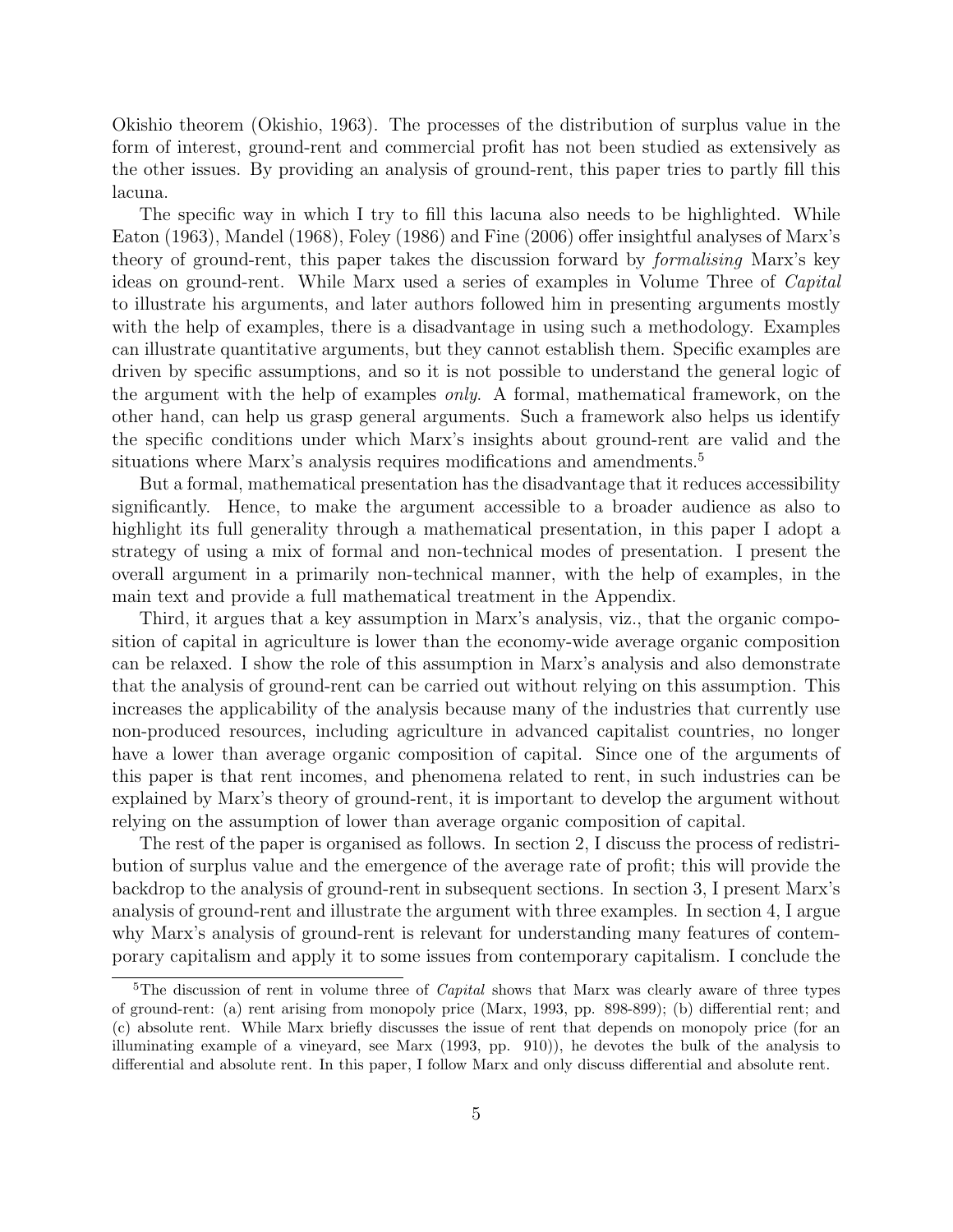discussion in section 5 with some ideas about extensions and future research directions. Appendix A presents the whole argument in mathematical form, and Appendix B discusses an example from chapter 44 in Volume Three of *Capital* where Marx demonstrates, incorrectly in my opinion, that differential rent of the second variety can arise on the worst plot of land.

## 2 Redistribution of Surplus Value and Surplus Profit

Let me briefly recapitulate the argument about the emergence of prices of production to create the background for the analysis of ground-rent. Natural differences in the conditions and technologies of production across different sectors of the economy implies variations in the organic composition of capital (OCC), i.e. the ratio of constant capital and variable capital used in production varies across sectors.<sup>6</sup> Some sectors like machine production use lot more constant capital per unit of variable capital than the economy-wide average; on the other hand, some service sectors like the restaurant industry use much less constant capital per unit of variable capital than the average OCC for the whole economy.

Sectors with lower than the economy-wide average OCC exploit more labour-power per unit of invested capital than the social average. Hence, if the rate of exploitation is the same across all sectors of production, then the sectors with lower than average OCC generate more surplus value per unit of capital invested than the corresponding average in the whole economy. Using a variation of Marx's terminology, I will refer to the difference between the two as 'surplus profit' per unit of invested capital. In an analogous manner, sectors with higher than average OCC generate lower amounts of surplus value per unit of invested capital than the economy-wide average, i.e. they generate, again using a variation in Marx's terminology, 'deficit profit' per unit of invested capital. If each sector realized the surplus value it generated, then sectors with lower than average OCC would realize rates of profit on invested capital that are higher than the economy-wide average. Similarly, sectors with higher than average OCC would realize rates of profit on invested capital that are lower than the economy-wide average. But different rates of profit across different sectors of the economy cannot be a situation of long term equilibrium.

Sectors with lower than average OCC, which generate 'surplus profit', would attract capital; and sectors with higher than average OCC, which generate 'deficit profit', would lose capital. This movement of capital across sectors would continue until all sectors that participate in this process realize an average rate of profit on their invested capital. The prices of commodities which ensure the average rate of profit for each sector are called the prices of production. For instance, if the constant and variable capital used per unit of a commodity is denoted by c and v, and the average of profit in the economy is denoted by  $\bar{r}$ , then the price of production for the commodity, p, is given by  $p = (c + v)(1 + \bar{r})$ .

There are two important features of this process of the emergence of prices of production and an average rate of profit that require our attention. First, the emergence of prices of

<sup>6</sup>Constant capital is the sum of money used to purchase the non-labour inputs, and variable capital is the sum of money used to purchase the labour input, into capitalist commodity production (Marx, 1992, Chapter 8).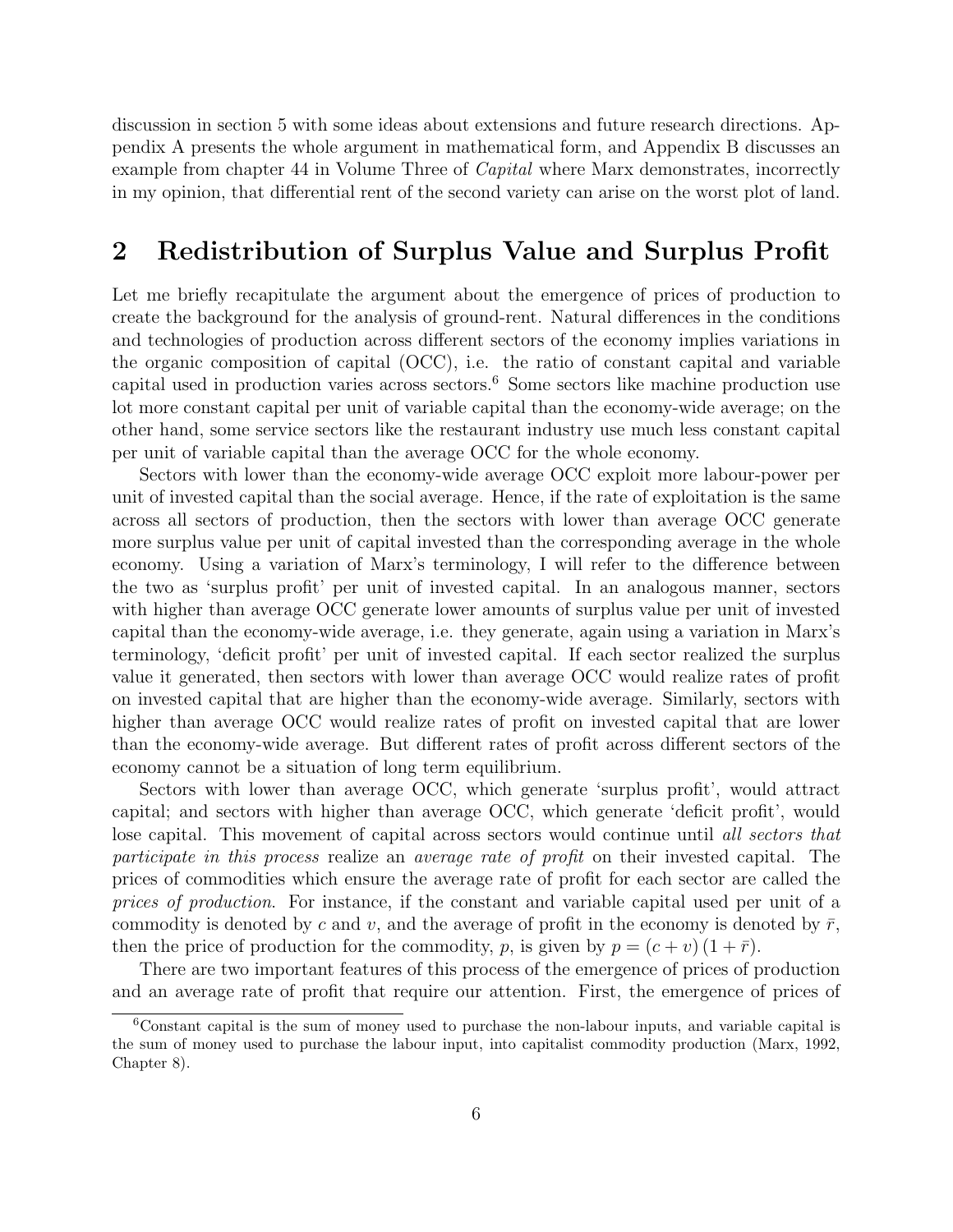production and the average rate of profit is a process of redistribution of the total surplus value created in production. While surplus value flows away from the lower than average OCC sectors, the higher than average OCC sectors gain surplus value. It is only then that all sectors can earn the same (average) rate of profit on invested capital. Second, the mechanism through which prices of production emerges (in the long run) is the free mobility of capital across sectors in search of higher rates of profit. If there are factors that impede the free mobility of capital, then it is *possible* for some sectors with lower than average OCC to appropriate the total surplus profit they generate. This is the entry point to the analysis of ground-rent in agriculture.

Agricultural production under capitalist relations of production in nineteenth century Europe had two important characteristics. First, there was a limited quantity of land that can be used for agricultural production. Second, the land that could be used for agricultural production was under private ownership. Marx refers to this as the 'monopoly of landed property' and clarifies the precise sense of this 'monopoly'

Landed property presupposes that certain persons enjoy the monopoly of disposing of particular portions of the globe as exclusive spheres of their private will to the exclusion of all others (Marx, 1993, pp. 752)

Before proceeding further, it is important to note that while Marx explicitly referred to capitalist agricultural production with a limited quantity of land for the analysis of groundrent, it can be applied to the case of any capitalist commodity production that uses some non-produced resource which is limited in quantity. Hence, for the analysis in this paper, I will use the term 'agriculture' to refer to capitalist commodity production that uses a generic non-produced resource that is limited in quantity, the latter being referred to as 'land', and the term 'monopoly of landed property', to refer to private ownership of 'land'.

The monopoly of landed property implies that owners can legally prevent others from accessing or using the land. Under capitalist relations of production, these two factors limited quantity and private ownership of the non-produced resource - come together to create impediments to the free movement of capital into agriculture. That creates the basis for the emergence of rent. This is because once *all* the available land has been appropriated as private property, no more land would be freely available for capital investment. In such a situation, new capital can be invested into agricultural production, which crucially uses land, only by displacing some existing capitalists. Therefore, the fixed quantity of privately owned land becomes a barrier to the mobility of capital into the agricultural sector. Since capital cannot freely enter into agriculture, the surplus value created in agriculture does not participate in the economy-wide process of redistribution of surplus value. This implies that the 'surplus profit' generated by capital invested in agriculture (because agricultural production has an OCC that is lower than the economy wide average), i.e. the profit over and above what is implied by the economy-wide average rate of profit, can remain in agriculture.

Depending on the exact structure of private ownership of agricultural land, the surplus profit in agriculture can take two forms. First, if the land used for agricultural production is owned by the capitalist-farmers (the agents who organise production), then the 'surplus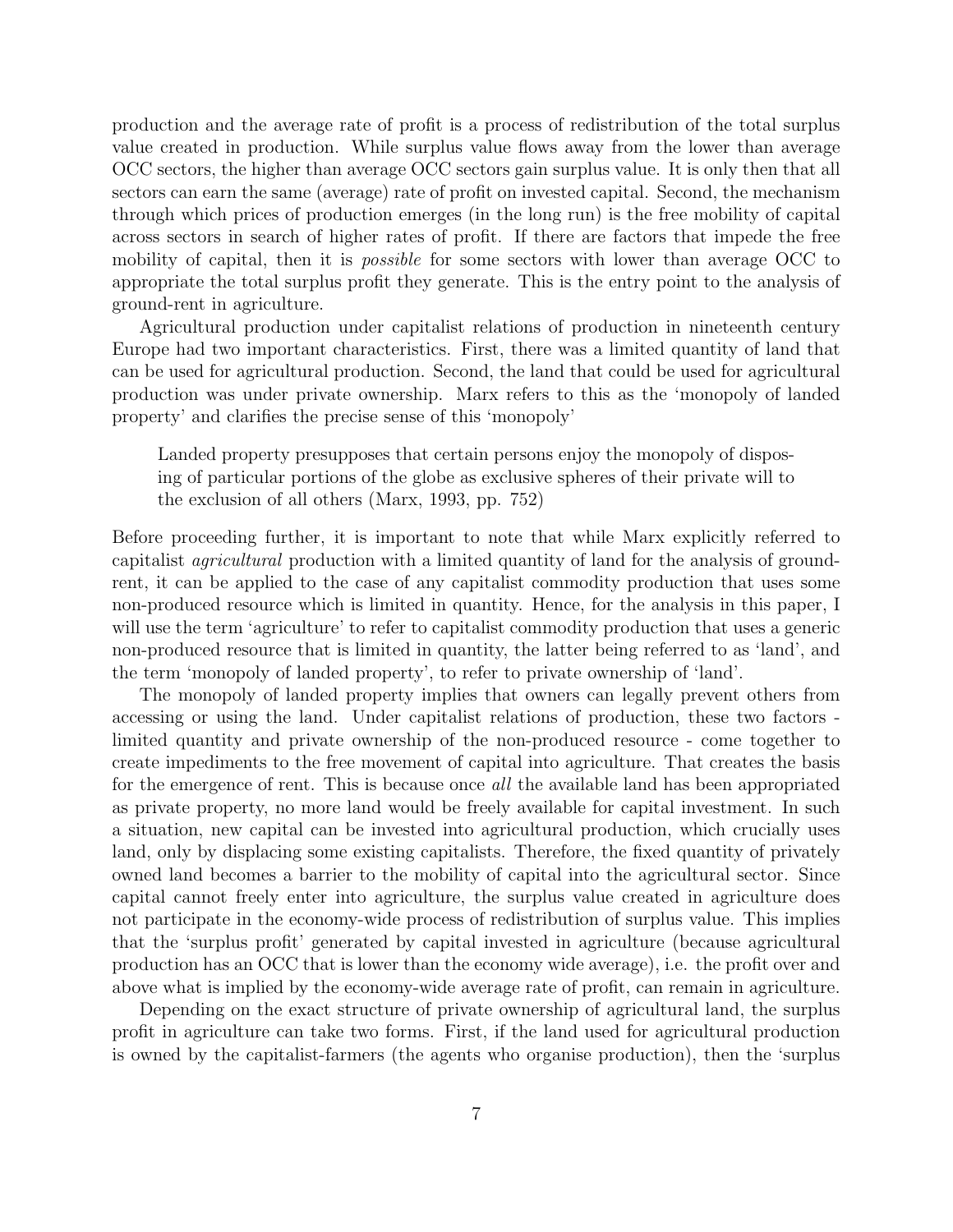profit' accrues to the capitalist-farmers as supernormal profits. Second, if monopoly of ownership of the land rests with the class of landowners - a situation Marx refers to as 'landed property' - then the 'surplus profit' is appropriated by landowners as *ground-rent*.<sup>7</sup> This is referred to by Marx as the *transformation of surplus profit* into ground-rent.<sup>8</sup>

Landed property operates as an absolute barrier only in as much as any permission to use land, as a field of investment for capital, enables the landowner to extract a tribute. (Marx, 1993, 899).

In volume three of *Capital*, Marx analyses the second structure of private ownership of agricultural land, i.e. landed property, to understand the emergence of ground-rent (Marx, 1993, pp. 755-756). But it is analytically convenient to first analyse the case of capitalist agriculture without landed property, i.e. where land is owned by the capitalist-farmers themselves. This structure of private property in land allows us to see clearly the generation of surplus profit. This allows us, in the next step of the analysis, to easily grasp the phenomenon of ground-rent as the appropriation of the surplus profit by the class of landowners. This drives home the point that ground-rent is a *transformation* of surplus profit in the sense that (a) surplus profit can exist even in the absence of landed property, as Marx had indicated by referring to its 'natural basis' and as the analysis of capitalist farming without landed property shows, and (b) ground-rent arises only under certain property relations viz., monopoly of ownership of land by the class of landlords. The second point dispels any illusions about ground-rent as arising from some natural property of the land.

## 3 Surplus Profit and Ground-Rent in Agriculture

#### 3.1 Surplus Profit without Landed Property

Let us begin the analysis by considering capitalist agricultural production without landed property, i.e. a situation where the plots of agricultural land are owned by the capitalist farmers themselves. Plots of land used for agricultural production naturally vary by their quality. This variation arises from natural differences in fertility and location (Marx, 1993, pp. 789). Differences in the quality of land give rise to differences in their productivity,

<sup>7</sup>Here the term 'monopoly' is used to refer to private ownership of land by the class of landlords. It has nothing to do with the structure of the market for the agricultural commodity, i.e. whether it is competitive or monopolistic. As I notes earlier, Marx is aware of the possibility of rent due to 'monopoly' price (in the sense of the market structure being monopolistic), but that is not the object of analysis in volume three of Capital. So, when I use the term 'monopoly' it will only be in the sense of monopoly of ownership.

<sup>8</sup>When the land is owned by landowners, there is an additional aspect of the barrier to capital investment. At the expiration of the lease contract, all the "improvements made to the land fall to the landowner as his property, as an inseparable accident of the substance, the land" (Marx, 1993, pp. 757). The new lease would be for a higher amount and so the benefits of the capital investments like irrigation that result in a permanent improvement of the land would be reaped by the landowner, and not the capitalist-farmer. Hence, the presence of landed property creates disincentives for capital investments that could lead to permanent improvements in the quality of land.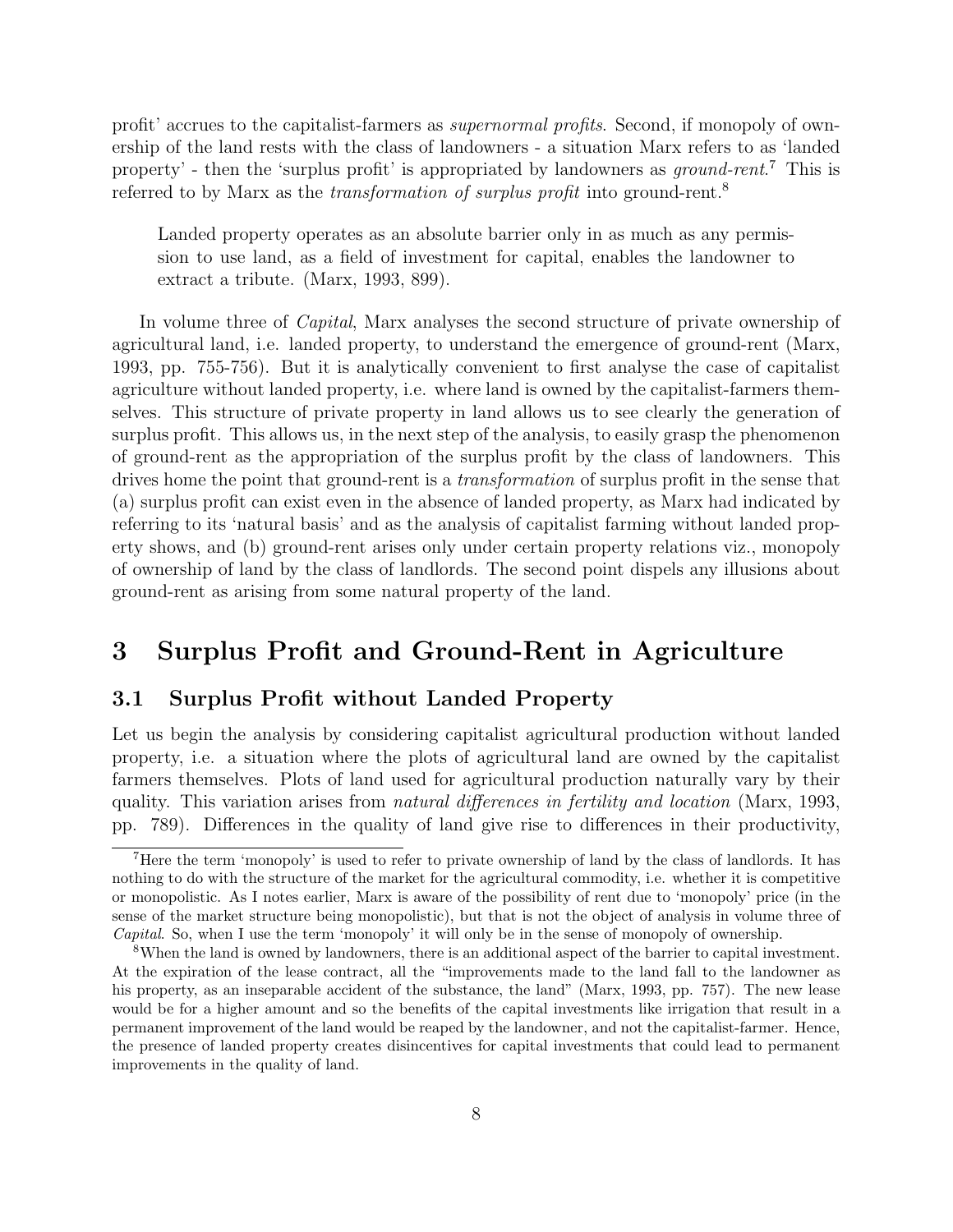which, in turn, implies differences in the cost of production per unit of output across the plots of land. This leads to a hierarchy of rates of profit across plots of land, with the worst quality plot generating the lowest and the best quality plot generating the highest rate of profit.

To see the reason for the hierarchy of profit rates, recall that the profit rate is the ratio of profit income per unit of output and cost of producing a unit of the output, i.e. the unit cost of production, where profit income per unit of output is the difference between the price and the unit cost of production. Higher quality of land implies higher productivity, i.e., higher quantity of output from the same land area, which, in turn, leads to lower unit cost of production. Hence, the denominator in the definition of the rate of profit is lower for higher quality plots of land. Since the price of the agricultural commodity is the same for all producers no matter which plot of land they use, higher productivity translates into higher profit income per unit of output. Thus, the numerator in the definition of the rate of profit is higher. Hence, higher quality of land implies higher rates of profit. Thus, the capitalist-farmer with the worst quality plot of land earns the lowest rate of profit and the other capitalist-farmers reap higher rates of profit in the same rank order as the quality of their plots of land.

To make the argument in more precise terms it will be helpful to differentiate the plots of land, especially the worst plot from the rest. To do so, let us assume that there are N plots of land, each of which can be labelled with one of the numbers  $1, 2, \ldots, N$ . Since plots of land vary by quality, we can always choose to do the labelling in increasing order of quality. Thus, plot 1 refers to the worst quality land, plot 2 to the next best quality land, and so on, with plot N referring to the best quality land. To make an argument about a generic plot of land, we will identify it with the label  $i$ , where  $i$  can take any of the following values:  $1, 2, \ldots, N$ . For instance, the rate of profit on plot *i* will be denoted by  $r_i$ , where the subscript tells us that we are referring to plot  $i$ .

With this notational scheme, we can express the argument about the hierarchy of profit rates that we made above as follows:  $r_1 \leq r_2 \leq r_3 \ldots \leq r_N$ , i.e. the rate of profit is the lowest on the worst quality plot, and increases with the quality of the plots to the the highest value for the best quality plot. An immediate implication, which will become important in the discussion of differential rent, is that all plots earn some 'extra' profit in relation to the worst quality plot of land.

If the economy-wide average rate of profit is given by  $\alpha$ , then it is useful to compare the rate of profit generated on a generic plot of land,  $r_i$ , with this economy-wide average rate of profit. When a plot of land generates a rate of profit in excess of the economy-wide average rate of profit, it is said to generate 'surplus profit'. To pin down the magnitude of the surplus profit on plot i, let  $c_i$  and  $v_i$  denote, respectively, the constant and variable capital used on that plot of land. Hence, the 'capital advanced' on plot i is given by  $c_i + v_i$ , i.e. the sum of constant capital and variable capital. If the capital advanced on this plot were to earn a rate of profit  $r_i$ , then the total profit income would be  $(c_i + v_i) \times r_i$ , i.e. the product of the capital advanced and the rate of profit. If, on the other hand, the capital advanced on plot i were to earn the economy-wide average rate of profit, denoted as  $\alpha$ , then the total profit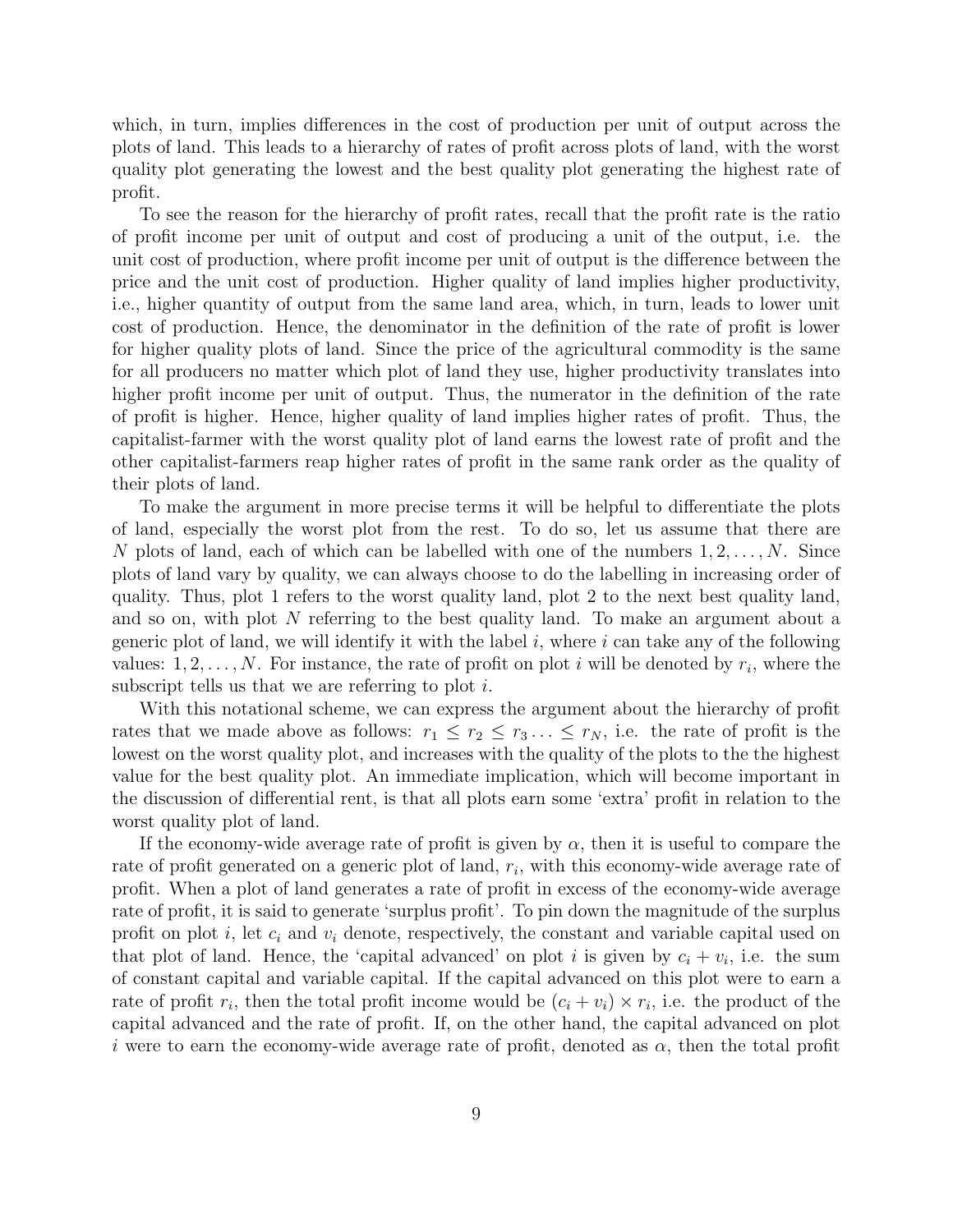income would be  $(c_i + v_i) \times \alpha$ . The difference between the two is the 'surplus profit', i.e. profit income over and above what would be implied by the economy-wide average rate of profit. Hence, if we denote by  $SP_i$  the surplus profit on plot i, then it is given by

$$
SP_i = (c_i + v_i) r_i - (c_i + v_i) \alpha = (c_i + v_i)(r_i - \alpha).
$$
\n(1)

### 3.2 Ground-Rent with Landed Property

Let us now turn to analysing capitalist agricultural production in the presence of landed property, i.e. a situation where the land used for agricultural production is owned by a class of landowners (that is different from the class of capitalist farmers). Capitalist agricultural production in the presence of landed property involves three economic agents: the capitalistfarmer who organizes the production process; the wage-worker who does the actual work of cultivation; and the landlord who owns the land and rents it out to the capitalist-farmer. The rental contract between the landlord and the capitalist-farmer involves payment of a fixed sum of money by the capitalist-farmer to the landowner in return for the permission to use the plot of land for a fixed period of time (specified in the contract). This sum of money is called ground-rent.

The presuppositions for the capitalist mode of production [in agriculture] are thus as follows: the actual cultivators are wage-labourers, employed by a capitalist, the farmer, who pursues agriculture simply as a particular field of exploitation of capital, as an investment of his capital in a particular sphere of production. At certain specified dates, e.g. annually, this capitalist-farmer pays the landowner, the proprietor of the land he exploits, a contractually fixed sum of money ... for the permission to employ his capital in this particular field of production. This sum of money is known as ground-rent, irrespective of whether it is paid for agricultural land, building land, mines, fisheries, forests, etc. It is paid for the entire period for which the landowner has contractually rented the land to the farmer (Marx, 1993, pp. 755-756)

Ground-rent arises from the fact that agricultural land, which is limited in quantity, is privately owned by the class of landowners. Private ownership of the limited quantity of land allows the landowners to bargain away a part of the surplus value generated in agricultural production in lieu of the right to use the land. This is what Marx means by the 'transformation of surplus profit into ground-rent'.

In quantitative terms, what part of the surplus value can be appropriated by the landowners through bargaining? Landowners can bargain away the whole of the 'surplus profit' from the capitalist-farmers, leaving them with just the amount of surplus value which allows them to earn a rate of profit on their investment that is equal to the average rate of profit in the whole non-agricultural sector. If the landlord tries to ask for more, the capitalist-farmer will not agree because she would be able to earn a higher rate of profit elsewhere in the economy; if the capitalist-farmer asks for more, the landlord would refuse, and instead offer the land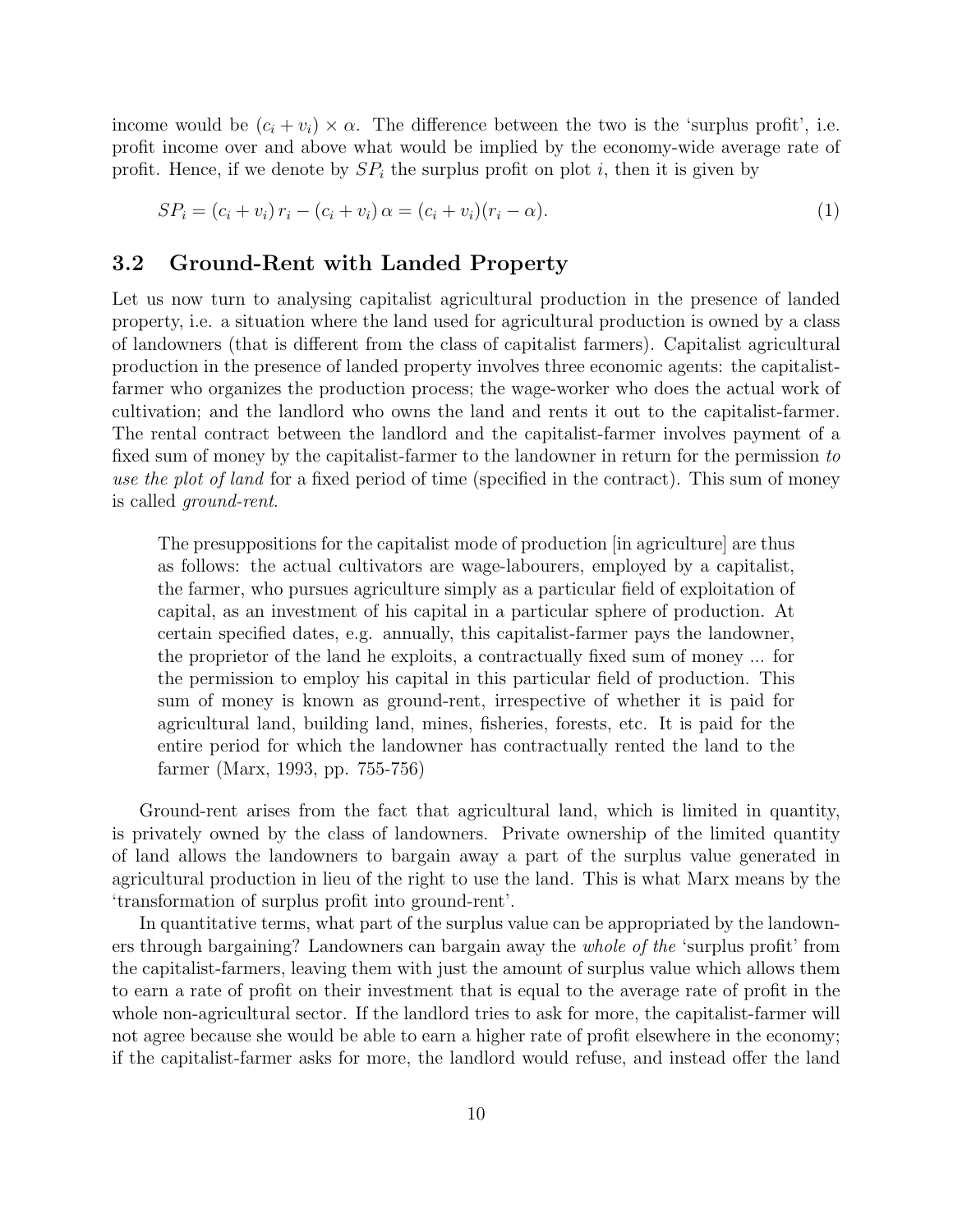to a different capitalist-farmer. The only stable situation would be when the landlord is able to appropriate the whole of the surplus profit. Hence, in quantitative terms, *ground-rent is* the 'surplus profit' appropriated by the landowners.

Since ground-rent is surplus profit, we can use the expression for the latter in (1) to express the former on plot i as

$$
GR_i = (c_i + v_i) r_i - (c_i + v_i) \alpha = (c_i + v_i)(r_i - \alpha),
$$
\n(2)

where  $GR_i$  denotes the magnitude of ground rent on plot i.

Marx argued that the total ground-rent on any plot of land can be decomposed into three parts, differential rent of the first variety, differential rent of the second variety and absolute rent. A little algebraic manipulation shows that this is indeed the case:

$$
GR_i = DRI_i + DRII_i + AR = DR_i + AR \tag{3}
$$

where

$$
DRI_i = (c_i + v_i)(r_i - r_1)
$$

is differential rent of the first variety,

$$
DRII_i = [(c_i + v_i) - (c_1 + v_1)] (r_1 - \alpha)
$$

is differential rent of the second variety, and

$$
AR = (c_1 + v_1)(r_1 - \alpha)
$$

is absolute rent, and the sum of DRI and DRII is differential rent (without any prefix)

 $DR_i = DRI_i + DRII_i.$ 

Differential rent of the first variety - what Marx refers to as  $DRI$  - arises from differences in the quality of plots of land (Marx, 1993, chapter 39). Differences in the quality of plots of land imply differences in unit costs of production, so that it leads to differences in the rates of profit earned, as we have noted above. In concrete terms, this difference is captured by the difference in the rate of profit on plot i with respect to the rate of profit on the worst plot of land,  $r_1$ . Thus, the worst plot of land functions as the benchmark plot for the computation of DRI. The profit income generated on plot i is given by  $(c_i + v_i)r_i$ ; if the capital invested on plot  $i$  were to earn the rate of profit earned by the benchmark plot, then the total profit income generated on the plot would be  $(c_i + v_i)r_1$ . The difference between the two is  $DRI_i$ . That is why differential rent of the first variety on plot i is given in (2) by  $(c_i + v_i)(r_i - r_1)$ .

Differential rent of the second variety - what Marx refers to as DRII - arises from differences in the amount of capital invested on different plots of land (Marx, 1993, chapter 41). With the worst plot of land functioning as the benchmark, once again, the difference in capital invested on plot i is given by  $[(c_i + v_i) - (c_1 + v_1)]$ . The surplus profit generated on the worst plot is  $(c_1 + v_1)(r_1 - \alpha)$ . If the capital invested on plot i were to generate the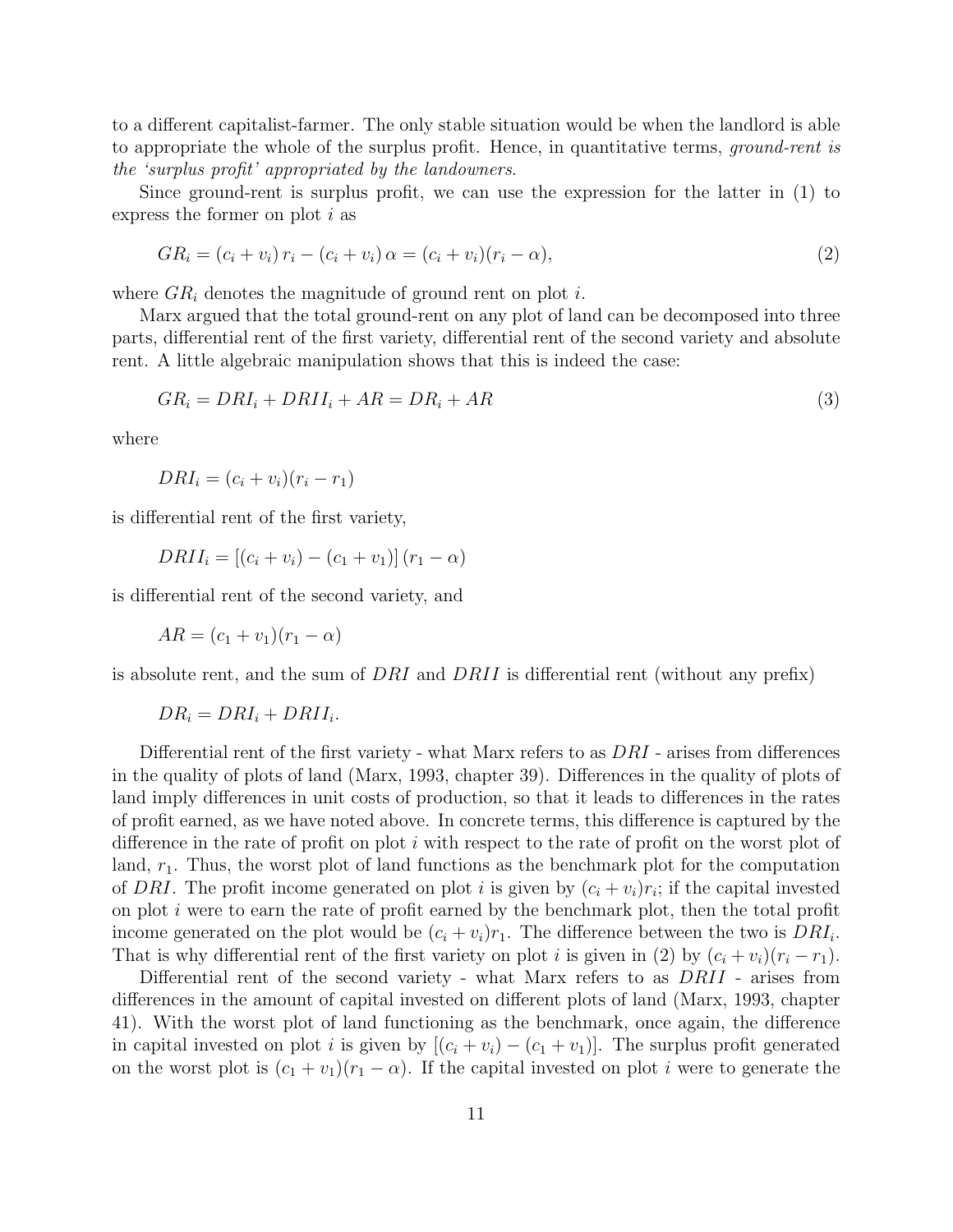surplus profit at the same rate, then total surplus profit income would be  $(c_i + v_i)(r_1 - \alpha)$ . Hence, the excess surplus profit on plot  $i$  that can be attributed to the difference in invested capital is given by the difference between the two, i.e.,  $[(c_i + v_i) - (c_1 + v_1)] (r_1 - \alpha)$ . This is differential rent of the second variety, DRII.

Since the worst plot of land functions as the benchmark for both quality of land and quantity of capital invested, it can earn neither  $DRI$  (which arise from difference in quality of land) nor DRII (which comes from differences in amounts of capital invested). Does it mean that the worst plot earns no rent? The answer is a resounding no. As long as landed property exists, no plot of land, including the worst plot, will be available gratis for use in commodity production (Marx, 1993, pp. 884–885, 890–891).

Assuming then that demand requires the taking up of new land which is, say, less fertile than that previously cultivated, will the owner of this land lease it for nothing just because the market price of its product has risen high enough for capital investment to pay the farmer the price of production and thus yield him the customary profit? In no way. The capital investment must yield him a rent. He leases only when a lease-price can be paid. (Marx, 1993, pp. 891)

The surplus profit that is earned on the worst plot of land is known as absolute rent (Marx, 1993, chapter 45).<sup>9</sup> This explains why the expression for absolute rent on plot i in (2) is given by  $(c_1 + v_1)(r_1 - \alpha)$ . An important property of absolute rent is that, for all plots of land other than the worst plot, it gets added to DRI and DRII to generate the magnitude of total ground-rent (Marx, 1993, pp. 882–884). This is because each of these two types of differential rent, DRI and DRII, is computed with reference to the worst plot of land.<sup>10</sup>

Since no plot of land can be obtained for free, the magnitude of absolute rent will always be positive. Moreover, since absolute rent is a component of total ground-rent, it can never exceed the latter. Since total ground-rent is the sum of absolute rent, DRI and DRII this means that the sum of DRI and DRII, which we can call differential rent (without any postfixes), will always be positive. This is an important point because of the possibility for DRII to be negative. Since there are no restrictions on the amounts of capital invested (or advanced) on any plot of land, it is not inconceivable that the amount of capital invested on plot i is lower than the amount invested on plot 1, i.e.  $(c_i + v_i) < (c_1 + v_1)$ . Since  $DRII_i = [(c_i + v_i) - (c_1 + v_1)] (r_1 - \alpha)$ , this will make  $DRII$  negative, as long as  $r_1 > \alpha$ . But this does not create any problem for Marx's analysis because we know that the total differential rent, i.e. the sum of  $DRI$  and  $DRII$ , will always be positive. Thus, in such a scenario, i.e. with negative  $DRI$ , the magnitude of  $DRI$  will be large enough to nullify the

 $^{9}$ In chapter 45, Marx refers to the worst plot of land as land of type A; for instance, see Marx (1993, pp. 882).

<sup>&</sup>lt;sup>10</sup>The recognition of the existence of absolute rent differentiates the Marxist tradition from the Ricardian and Sraffian traditions. For Ricardo (1821), and following him for Sraffa (1960), the rent on the worst plot of land was zero. Marx, and the Marxist tradition, disagrees. The worst plot of land also earns positive magnitudes of rent, as long as private ownership of land is enforced and there is no free land to be used.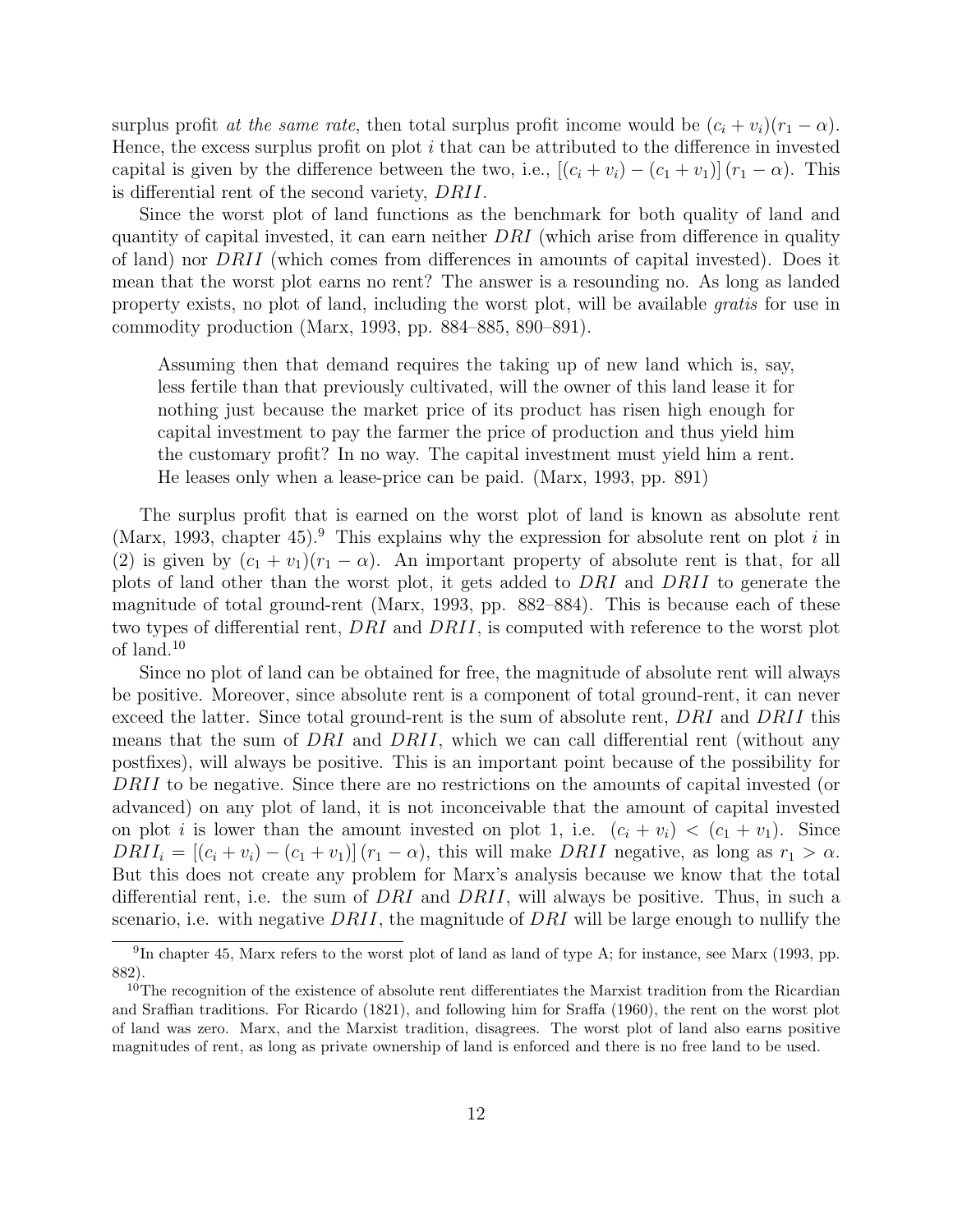negative magnitude of DRII. Of course, whether it is probable that  $(c_i + v_i) < (c_1 + v_1)$  for any plot  $i$  is a question worth thinking about, and I will return to this later.

### 3.3 Price of the Agricultural Commodity

The magnitude of ground-rent on any plot of land depends, as can be seen from the expression in (2), on three factors: the economy-wide average rate of profit,  $\alpha$ , the capital advanced,  $(c_i + v_i)$ , and the rate of profit generated on the plot,  $r_i$ . The economy-wide rate of profit is external to the agricultural sector and can be taken as an exogenous parameter. The capital advanced is also taken as given, in the sense that the analysis of ground-rent does not investigate the determinants of the capital advanced on each plot of land. Rather, given the magnitudes of capital advanced, the analysis computes the magnitude of the ground-rent. Hence, the focus of the whole analysis is on the third factor: the rate of profit generated on any plot of land.

We now turn to the crucial question: what determines the rate of profit that is generated on any plot of land? Recall that the profit rate per unit of the agricultural commodity is the ratio of profit income per unit of the commodity and the unit cost of production. Profit income per unit of the commodity is the difference between the price and the unit cost of production. Hence, the rate of profit depends on the ratio of the price of the commodity and the unit cost of production. Since the analysis of ground-rent takes the constant and variable capital as datum, the key factor that determines the rate of profit is the price of the agricultural commodity. Is there any economic principle that could pin down the actual market price of the agricultural commodity?

The first thing to note is that the economic principle underlying the formation of long run prices of production will not be of help. Since there are barriers to the movement of capital in agriculture - due to the private ownership of a fixed and finite quantity of land the surplus value generated in capitalist agricultural production does not participate in the economy-wide redistribution of surplus value. Hence agricultural commodities do not sell at the price of production even in the long run.<sup>11</sup> Since prices of production do not emerge in the market for agricultural commodities in the long run, we need an alternative economic principle to determine the long run price of the agricultural commodity.

Marx's analysis in Volume Three of *Capital* offers one important principle for the determination of the agricultural commodity's price: zero net flow of surplus value from agriculture. Marx argues that barriers to the movement of capital implies that the total surplus value (and hence value) generated in agriculture will remain in agriculture. This provides one possible economic principle to determine the price of the agricultural commodity, viz., the price of the agricultural commodity will be such as to ensure that the total surplus value (and hence value) generated in agriculture remains in agriculture.

We need to address one important question about the price level that ensures the full retention of surplus value in agriculture. Under what conditions will this price level ensure positive amount of ground-rent on all plots of land? The intuitive answer is the one that

<sup>11</sup>That is why I have used the term 'notional' price of production.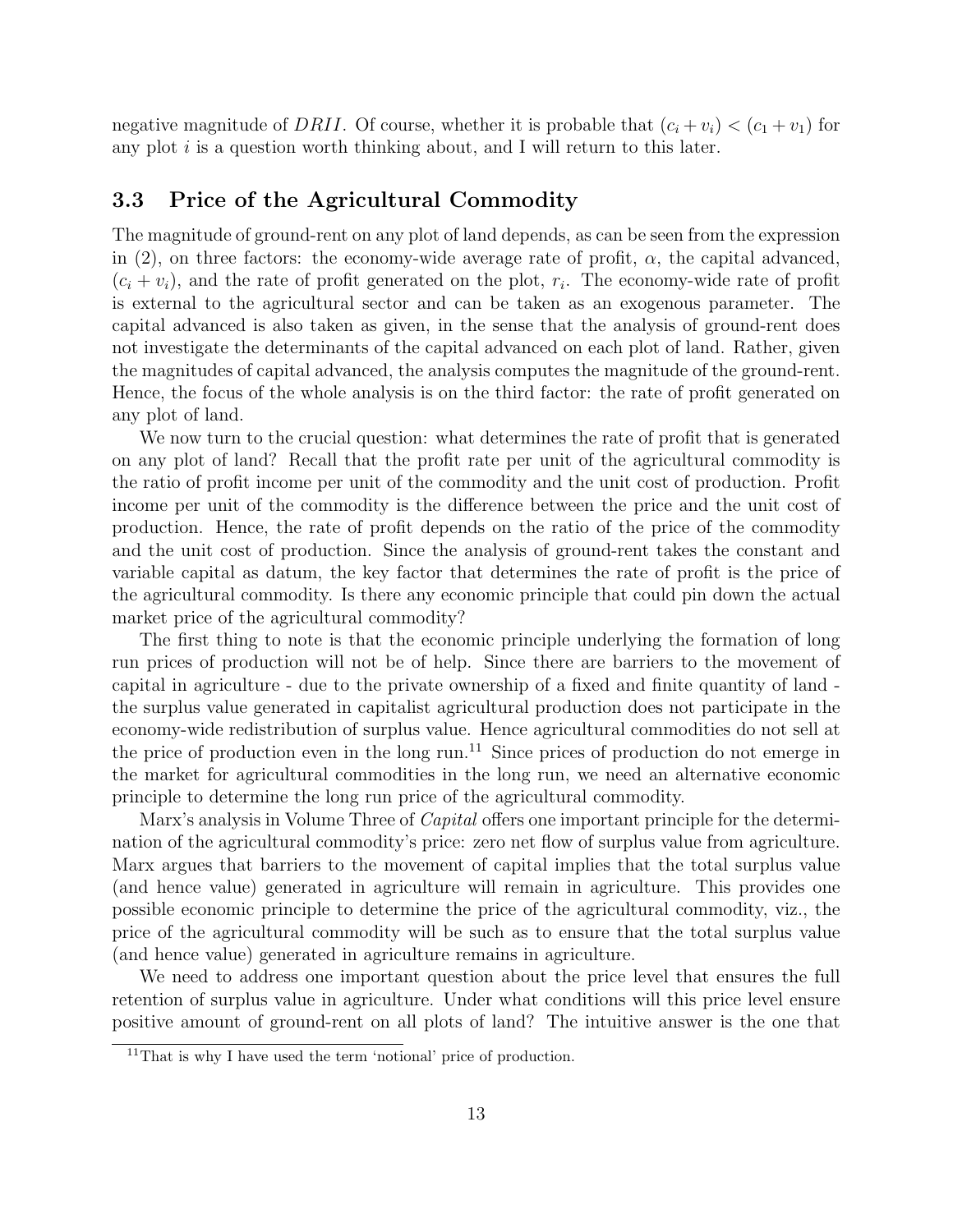Marx worked with: relatively low organic composition of capital in agriculture. If the organic composition of capital in agriculture is sufficiently low in comparison to the economy-wide organic composition, then agriculture will generate sufficiently large amounts of surplus profit at the aggregate level. If, given a sufficiently low organic composition in agriculture, all the surplus profit is also retained in agriculture, then it is possible for each plot of land to generate surplus profit, and hence ground-rent.



Figure 1: Surplus profit in agriculture in the absence of landed property. The height of the horizontal line represents the market price and the height of the bars on each plot represent the notional price of production on that plot. The difference between the two represent surplus profit.

Once the price of the agricultural commodity has been determined, we can use it to present the analysis of surplus profit and ground-rent, in Figure 1 and Figure 2, respectively. Figure 1 is used to show the existence of surplus profit in the absence of landed property. Agricultural production is organized on plots of land, which are arranged in increasing order of quality, with plot 1 the worst and plot  $N$  the best quality plot. Hence, the unit cost of production falls as we move from plot 1 to plot N. Since the notional price of production is the cost of production multiplied by  $(1 + \alpha)$ , that too falls across the plots of land. This is depicted by the height of the bars on the plots of land. The difference between the market price (measured by the height of the horizontal line) and the notional price of production (measured by the height of the bar) gives the surplus profit on any plot of land. Hence, the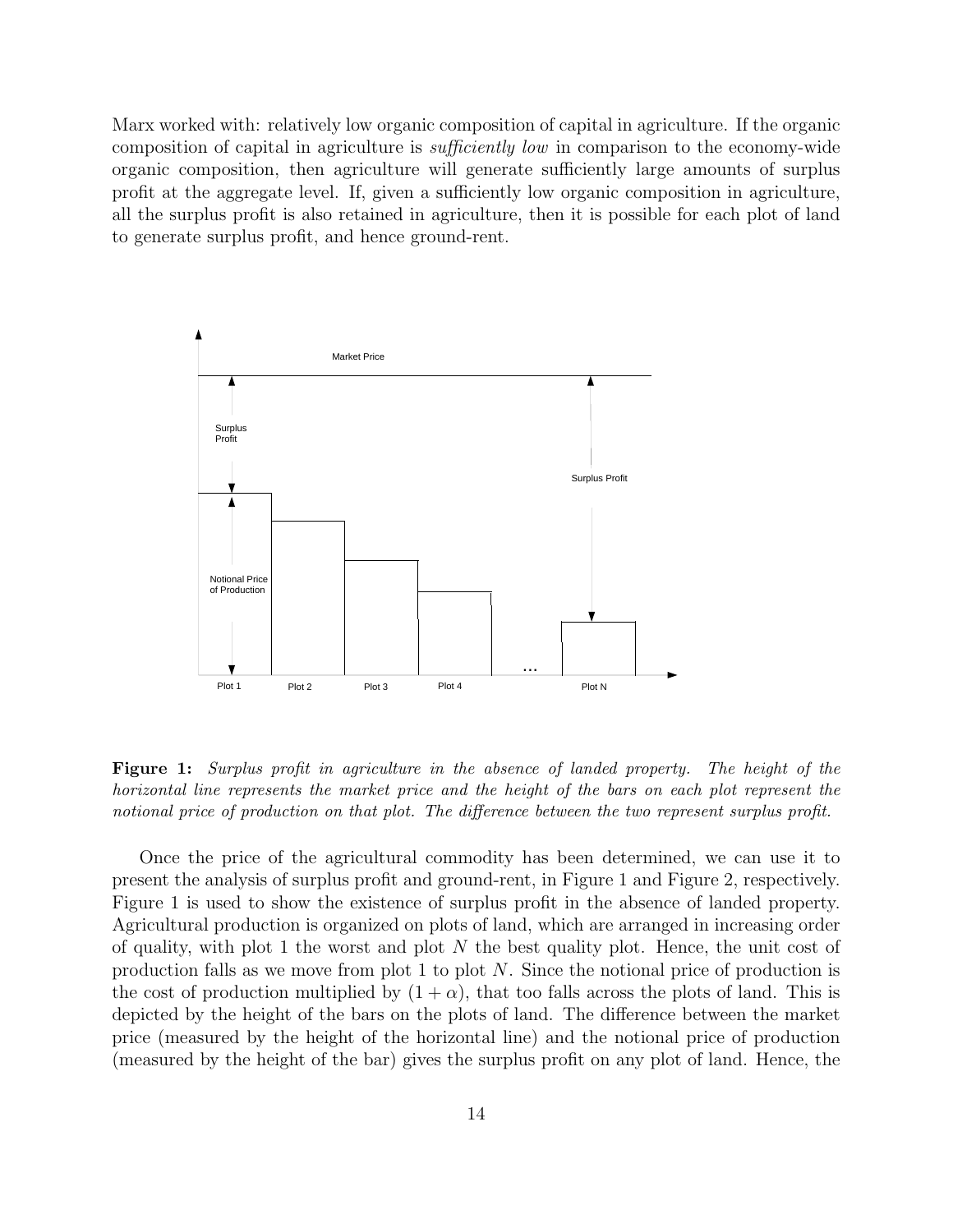surplus profit is lowest on the worst plot (plot 1) and increases secularly as we move to the best plot (plot  $N$ ), as depicted in Figure 1.

The existence of ground rent, as transformed surplus profit, can be seen graphically in Figure 2. Plots of land have been arranged in increasing order of quality, as in Figure 1, with plot 1 the worst and plot N the best quality plot of land. Surplus profit on the worst plot of land is absolute rent, which is also the total ground-rent on the worst plot of land. On all other plots of land, total ground-rent is the sum of absolute and differential rent, the latter being the sum of DRI and DRII.



Figure 2: Surplus profit transformed into ground-rent in agriculture in the presence of landed property. The height of the horizontal line represents the market price and the height of the bars on each plot represent the notional price of production on that plot. For any plot of land, the difference between the two represent total ground rent. The ground rent on the worst plot of land is the absolute rent in this economy, which is earned on every plot of land. Hence, for any other plot of land, the difference of the total ground rent and the absolute rent is the differential rent.

I will now illustrate the basic features of Marx's analysis of ground-rent using three examples. In the first example, we will study a capitalist agricultural economy where there is no landed property, i.e., the land is owned by the capitalist farmers. This example will clearly show the emergence of surplus profit. In the next two examples, we will study capitalist agricultural economies with landed property. We will see how surplus profit is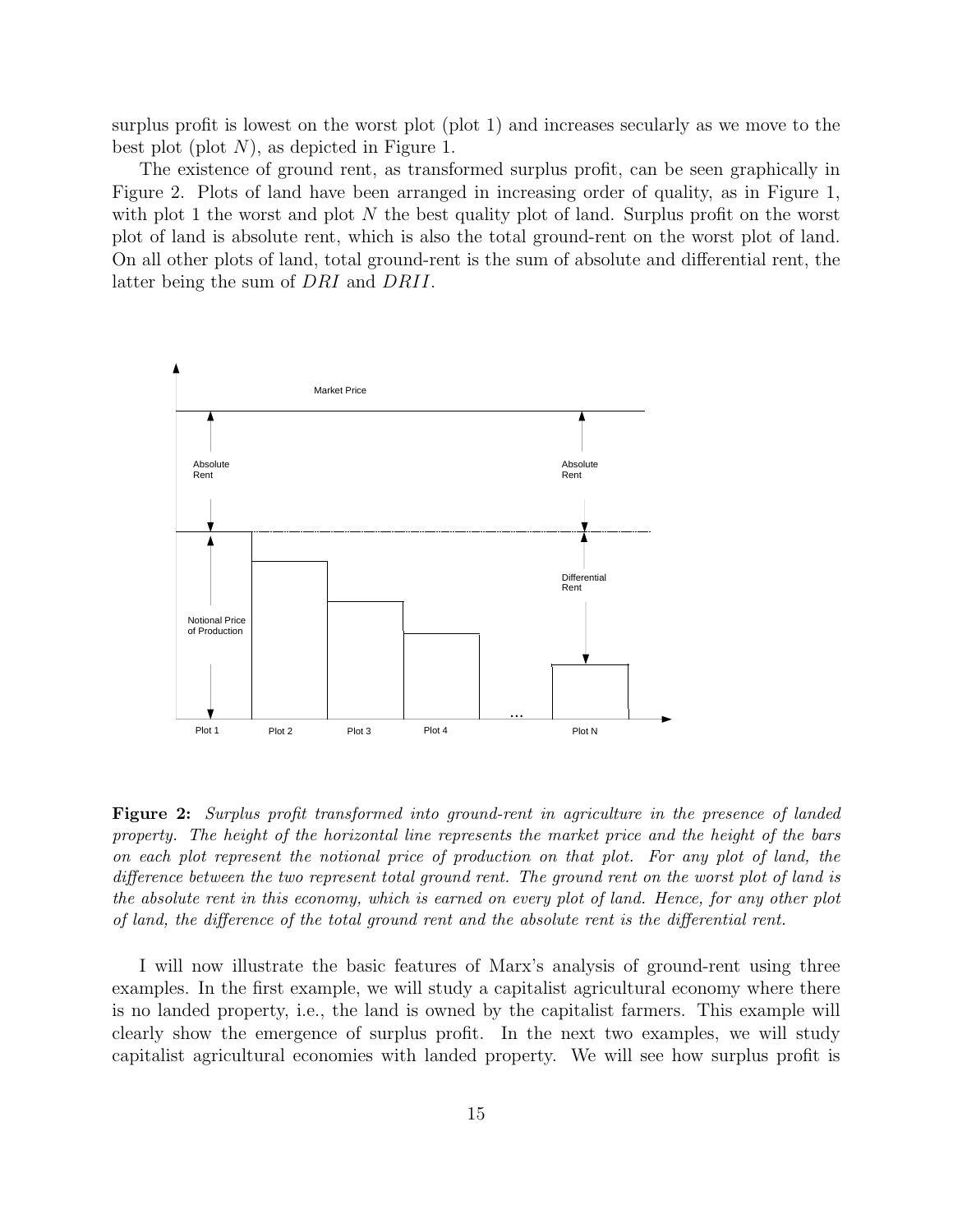transformed into ground-rent once landed property is brought into the analysis, and how the total ground-rent can be decomposed into absolute and differential rent.

### 3.4 Example 1: Surplus Profit in Agriculture without Landed Property

Suppose there are 3 plots of land with varying quality, each owned by a different capitalistfarmer. The worst plot of land produces 100 kgs of the agricultural commodity (wheat, say); the medium plot of land produces 120 kgs/acre; and the high quality land produces 150 kgs/acre. All plots of land have the same cost of production: constant capital of 500 and variable capital of 500. Suppose the rate of exploitation is 100% so that the amount of surplus value generated on each plot of land is 500. Suppose the economy-wide average rate of profit is 10%. This information is summarised in Table 1.

|                                                                    | Land Quality |         |         |
|--------------------------------------------------------------------|--------------|---------|---------|
|                                                                    | Low          | Medium  | High    |
| Quantity of output (kgs/acre)                                      | 100          | 120     | 150     |
| Constant capital $(\$)$                                            | 500          | 500     | 500     |
| Variable capital $(\$)$                                            | 500          | 500     | 500     |
| Surplus value $(\$)$                                               | 500          | 500     | 500     |
| Value $(\$)$                                                       | 1500         | 1500    | 1500    |
| Constant capital $(\frac{8}{kg})$                                  | 5.00         | 4.17    | 3.33    |
| Variable capital $(\frac{4}{\text{kg}})$                           | 5.00         | 4.17    | 3.33    |
| Surplus value $(\frac{8}{kg})$                                     | 5.00         | 4.17    | 3.33    |
| Value $(\frac{6}{kg})$                                             | 15           | 12.50   | 10      |
| Market price $(\frac{8}{kg})$                                      | 12.16        | 12.16   | 12.16   |
| Total revenue $(\frac{4}{\text{a} \cdot \text{c} \cdot \text{c}})$ | 1216.22      | 1459.46 | 1824.32 |
| Profit $(\frac{2}{\alpha})$                                        | 216.22       | 459.46  | 824.32  |
| Profit rate $(\%)$                                                 | 21.62        | 45.95   | 82.43   |
| Memo:                                                              |              |         |         |
| Average rate of profit $(\%)$                                      | 10           | 10      | 10      |
| Surplus profit $(\frac{4}{\alpha})$                                | 116.22       | 359.46  | 724.32  |
| Surplus profit rate $(\%)$                                         | 11.62        | 35.95   | 72.43   |

Table 1: Surplus Profit in Capitalist Agriculture without Landed Property<sup>a</sup>

<sup>a</sup> The land used for cultivation is owned by the class of capitalist-farmers themselves.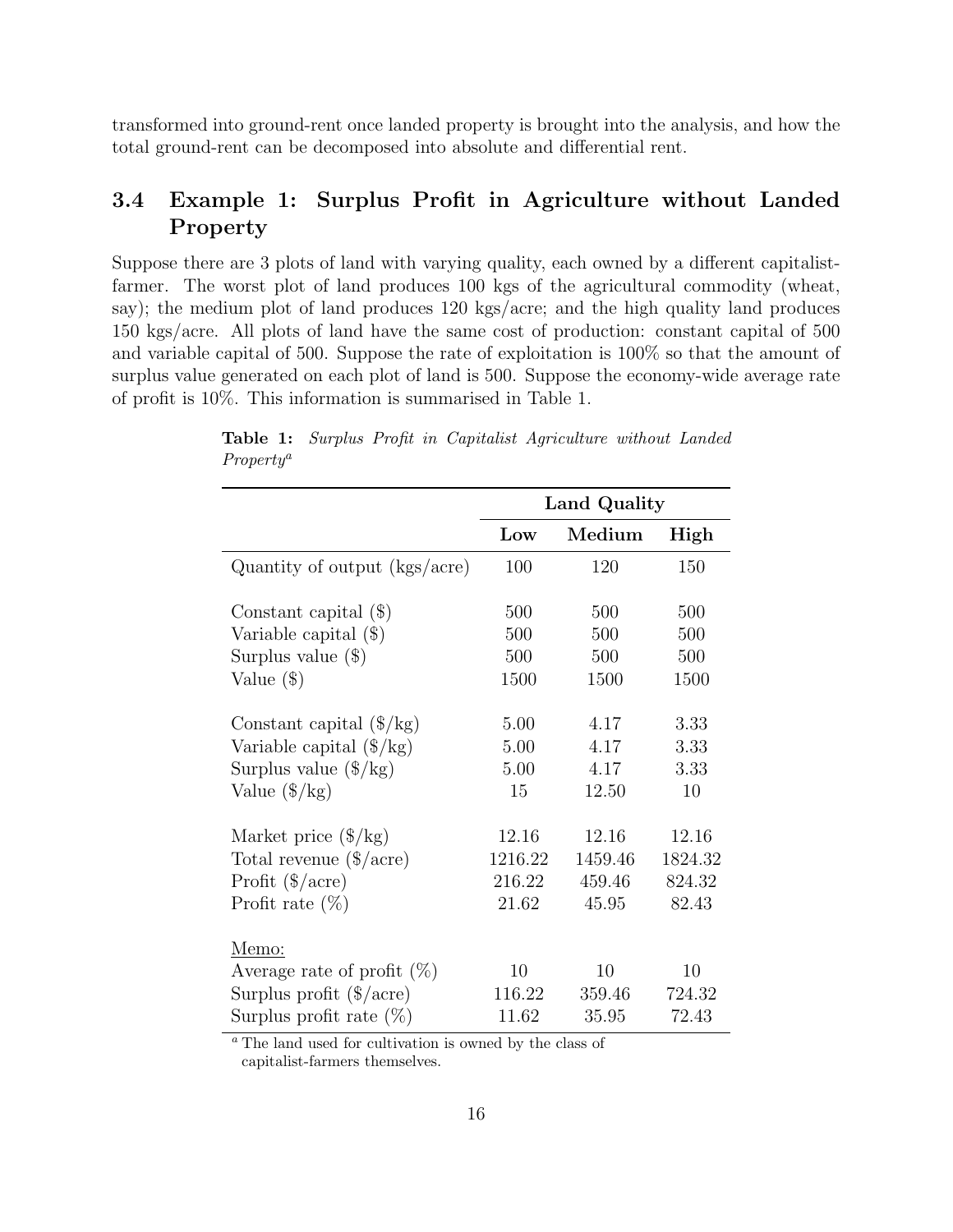We would like to compute the magnitudes of surplus profit on each plot of land. To do so, we need to calculate the market price of wheat. We know that the price will be such as to ensure that all the surplus value generated in agriculture remains in agriculture. This can be ensured if the market price of wheat is equal to its value. Now, the total value generated in agriculture is 4500 and the total amount of wheat produced is 370. Hence the price of wheat which would ensure that all the value generated in agriculture is retained in agriculture is given by  $12.162 = (4500/370)$ .

With this information on the price of the agricultural commodity, we can calculate the total profit generated on the worst plot of land as  $216.22 = ((12.162 * 100) - 1000)$ . Since the economy-wide average rate of profit is 10%, the surplus profit on the worst plot of land becomes  $116.22 = (216.22 - 1000 * 0.1)$ . In a similar manner, the total profit on the medium quality plot of land is given by  $459.46 = ((12.162 \times 120) - 1000)$ , so that the surplus profit on the medium quality plot of land is  $359.46 = (459.46 - 1000 * 0.1)$ . Using the same logic, we see that the total profit on the high quality plot of land is  $824.32 = ((12.162 * 150) - 1000)$ , so that the surplus profit on that plot is  $724.32 = (824.32 - 1000 * 0.1)$ .

#### 3.5 Example 2: Ground-rent in Agriculture-I

We would now like to study the emergence of ground-rent in capitalist agriculture with landed property. To facilitate comparison, we will work with the same data as used in the previous example. All the technical conditions of production will remain as before and the only change will relate to the structure of ownership. Instead of capitalist-farmers owning the land, now the land will be owned by a class of landowners (who are different from the class of capitalist-farmers). This will help in highlighting the social origins of ground-rent and dispel any illusion that it derives from some natural property of land.

As before, suppose there are 3 plots of land with varying quality. The worst plot of land produces 100 kgs of the agricultural commodity (wheat, say); the medium plot of land produces 120 kgs/acre; and the high quality land produces 150 kgs/acre. The important difference comes from the following fact: each plot of land is owned by a landowner. Capitalist-farmers rent land from the landowners for a rental payment called ground-rent.

As before, all plots of land have the same cost of production: constant capital of 500 and variable capital of 500. Suppose the rate of exploitation is 100% so that the amount of surplus value generated on each plot of land is 500. This information is summarised in Table 2.

We would like to compute the magnitude of ground-rent, and its decomposition into absolute and differential rent, on each plot of land. Since we have already calculated the surplus profit on each plot of land in Example 1, we can draw on that information. We know that the absolute rent is the surplus profit on the worst plot of land. Hence, using the results in the first column of Table 1, we find that absolute rent in this economy is 116.22. Using results from the second and third columns of Table 1, we see that the surplus profit on the medium and high quality land is 359.46 and 724.32, respectively. This tells us the magnitude of the total ground-rent on these plots: 359.46 and 724.32, respectively.

Next, we would like to decompose the total ground-rent into its components. The worst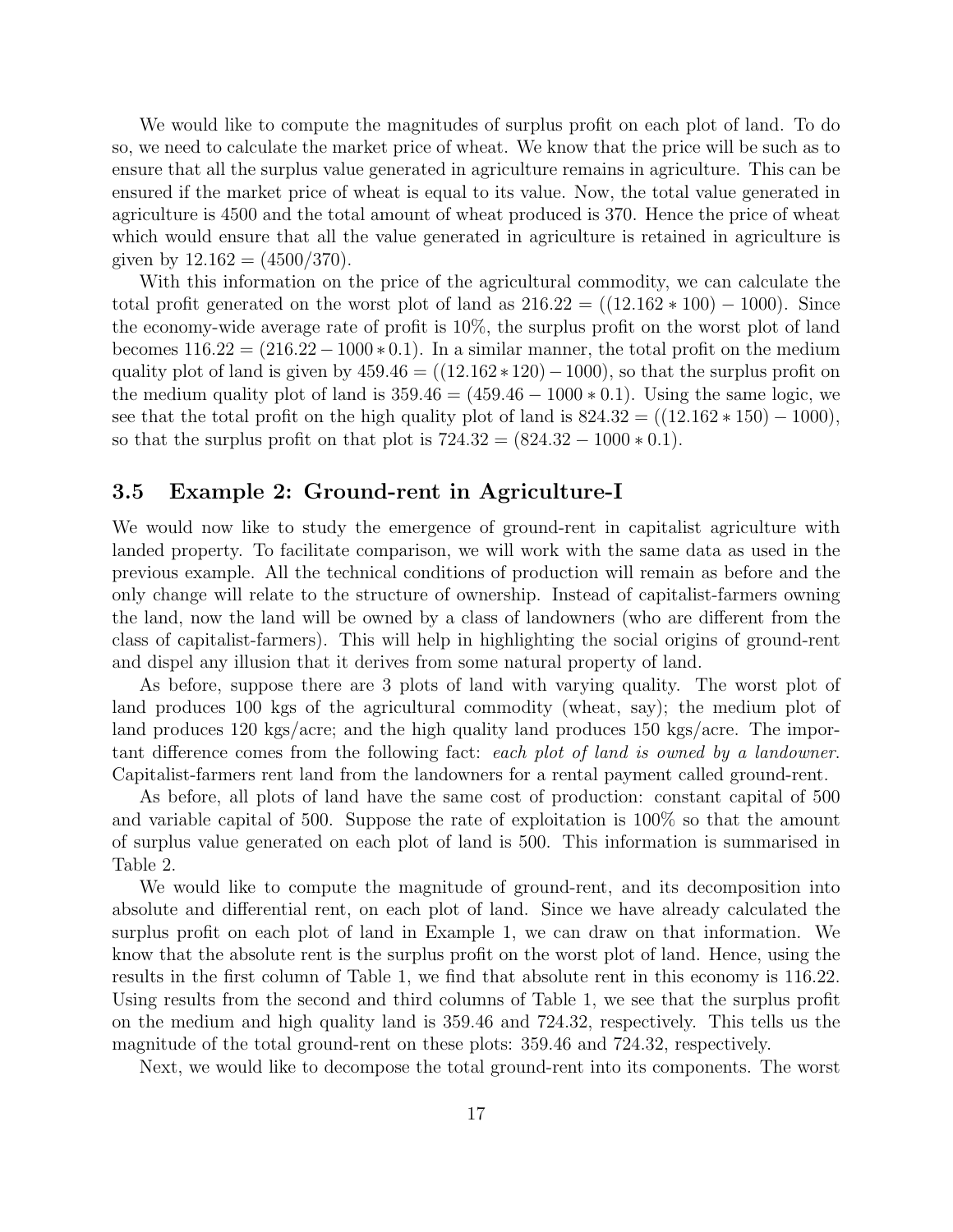|                                                                    | Land Quality   |          |                |
|--------------------------------------------------------------------|----------------|----------|----------------|
|                                                                    | Low            | Medium   | High           |
| Quantity of output (kgs/acre)                                      | 100            | 120      | 150            |
| Constant capital $(\$)$                                            | 500            | 500      | 500            |
| Variable capital $(\$)$                                            | 500            | 500      | 500            |
| Surplus value $(\$)$                                               | 500            | 500      | 500            |
| Value $(\$)$                                                       | 1500           | 1500     | 1500           |
| Constant capital $(\frac{8}{kg})$                                  | 5.00           | 4.17     | 3.33           |
| Variable capital $(\frac{6}{kg})$                                  | 5.00           | 4.17     | 3.33           |
| Surplus value $(\frac{8}{kg})$                                     | 5.00           | 4.17     | 3.33           |
| Value $(\frac{6}{kg})$                                             | 15             | 12.50    | 10             |
| Ground-rent $(\frac{4}{\text{a} \cdot \text{c} \cdot \text{c}})$   | 116.22         | 359.46   | 724.32         |
| Ground-rent $(\frac{6}{kg})$                                       | 1.16           | 3.00     | 4.83           |
| Average rate of profit $(\%)$                                      | 10             | 10       | 10             |
| Price of production without rent $(\frac{6}{kg})$                  | 11.00          | 11.00    | 11.00          |
| Market price with rent $(\frac{6}{kg})$                            | 12.16          | 12.16    | 12.16          |
| Total revenue $(\frac{4}{\text{a} \cdot \text{c} \cdot \text{c}})$ | 1216.22        | 1459.46  | 1824.32        |
| Capitalist-farmer:                                                 |                |          |                |
| Profit after rent $(\frac{4}{\alpha})$                             | 100            | 100      | 100            |
| Profit rate after rent $(\%)$                                      | 10             | 10       | 10             |
| Landowner:                                                         |                |          |                |
| Absolute rent $(\frac{2}{\alpha})$                                 | 116.22         | 116.22   | 116.22         |
| Differential rent I $(\frac{4}{\text{a} \cdot \text{c}e})$         | $\overline{0}$ | 243.24   | 608.10         |
| Differential rent II $(\frac{4}{\alpha})$                          | $\overline{0}$ | $\theta$ | $\overline{0}$ |
| Total Ground-rent $(\frac{4}{\alpha})$                             | 116.22         | 359.46   | 724.32         |

Table 2: Transformation of Surplus Profit into Ground-Rent in Capitalist Agriculture with Landed Property<sup>a</sup>

<sup>a</sup> The land used for cultivation is owned by the class of landowners, who charge a monetary payment called ground-rent to let capitalist-farmers use it for cultivation of commodities.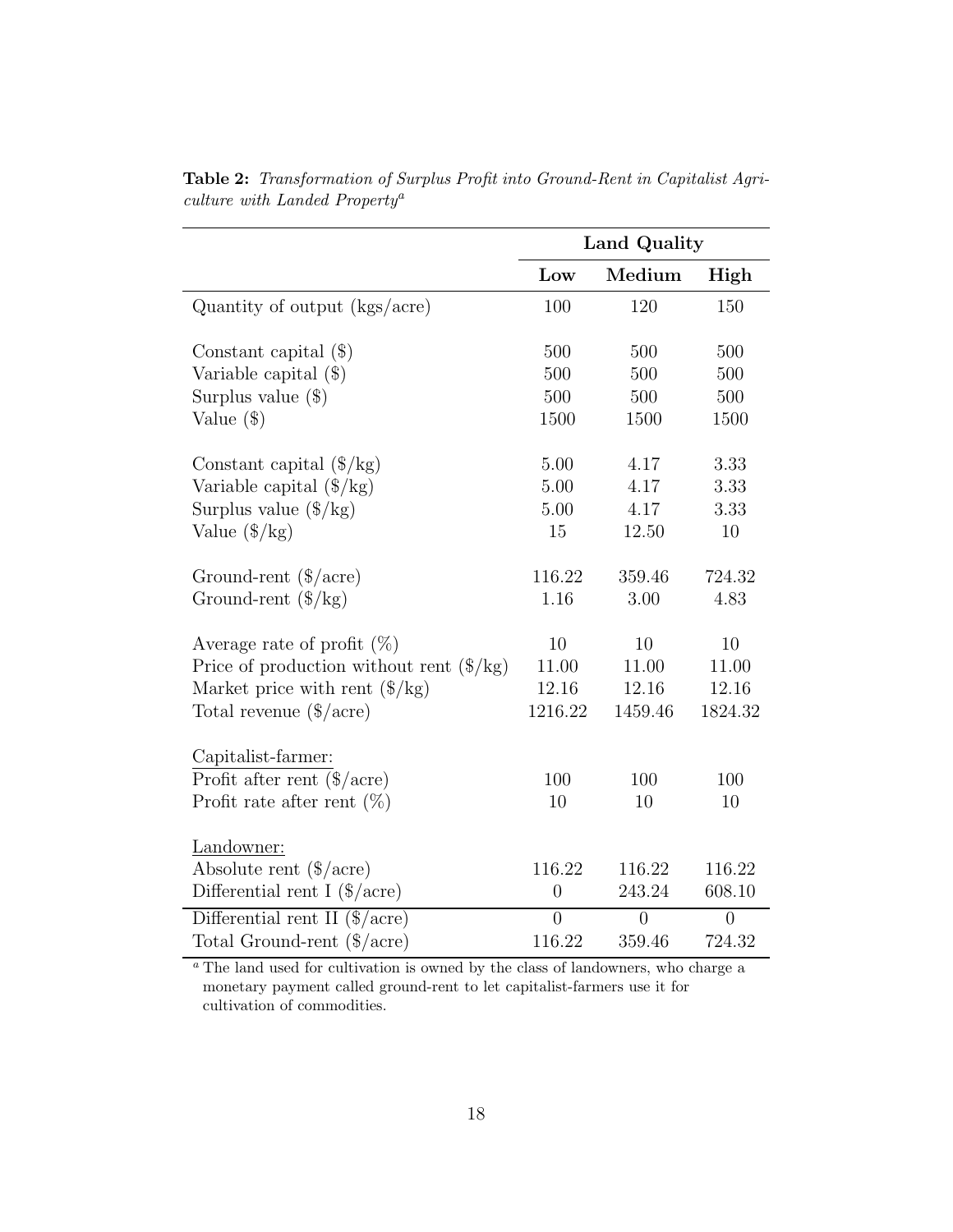plot of land earns no differential rent. Hence, the total rent on the worst plot of land is equal to the absolute rent, which implies that differential rent is zero. This is shown in the first column of Table 2. Turning to the medium quality plot, we can find the differential rent as the difference between the total ground-rent and the absolute rent:  $243.24 = (359.46 - 116.22)$ . In a similar way, we can find the differential rent on the best quality plot as  $608.10 =$ (724.32 − 116.22). Note that the differential rent in this example is entirely of the first variety, DRI. This is because, by assumption, the capital invested is the same on each plot of land. Since DRII arises from the difference in the magnitudes of capital invested on different plots of land, in this example DRII is zero.

This example shows how the emergence of ground-rent entails a redistribution of surplus value generated in capitalist agriculture between the class of capitalist-farmers (who organize the production) and the class of landowners (who own the land). The landowners appropriate the whole of the surplus profit on each plot of land. This leaves just enough surplus value with the capitalist-farmers to ensure the average rate of profit, 10%, earned in the non-agricultural economy.

#### 3.6 Example 3: Ground-rent in Agriculture-II

In the example discussed in Table 2, differential rent of the second variety was ruled out by construction. This was because the magnitude of capital advanced was the same on all the three plots of land. In the next example I remove that restriction by letting the magnitude of constant capital vary across the plots of land. For simplicity of calculations, I keep all other aspects of the example same as in the previous example. The information relating to this example is summarised in Table 3.

We are interested in computing the magnitude and decomposition of ground-rent on each plot of land. To do so, we need to compute the price of the agricultural commodity and then use the price data to compute surplus profit on each plot of land. Let us start with the market price of the agricultural commodity.

The total value generated in agriculture is 4650 and the total output is 370. Hence the price of the agricultural commodity - the price which keeps all the surplus value generated in agriculture within agriculture - is  $12.57 = (4650/370)$ . With this information we can now find the surplus profit on each plot of land. On the worst plot, the total profit is  $256.76 = (12.57 * 100 - 1000)$ , so that the surplus profit is  $156.76 = (256.76 - 1000 * 0.1)$ , using the economy-wide average rate of profit of 10%. The total profit on the medium quality plot is  $458.11 = (12.57 * 120 - 1050)$  and on the best quality plot is  $785.14$  $(12.57 * 150 - 1100)$ . Thus, the surplus profit on the medium and best quality plots are, respectively,  $353.11 = (458.11 - 1050 * 0.1)$  and  $675.14 = (785.14 - 1100 * 0.1)$ .

Since the absolute ground-rent in this economy is the surplus profit on the worst plot of land, we see that its magnitude is 156.76. This is also the total ground-rent on the worst quality plot of land, as shown in the first column in Table 3. Turning to the medium quality plot, we can calculate the total differential rent as the difference between the surplus profit and the absolute rent. Hence, total differential rent is  $196.35 = (353.11 - 156.76)$ . To decompose this into DRI and DRII, we need to compute the rate of profit generated on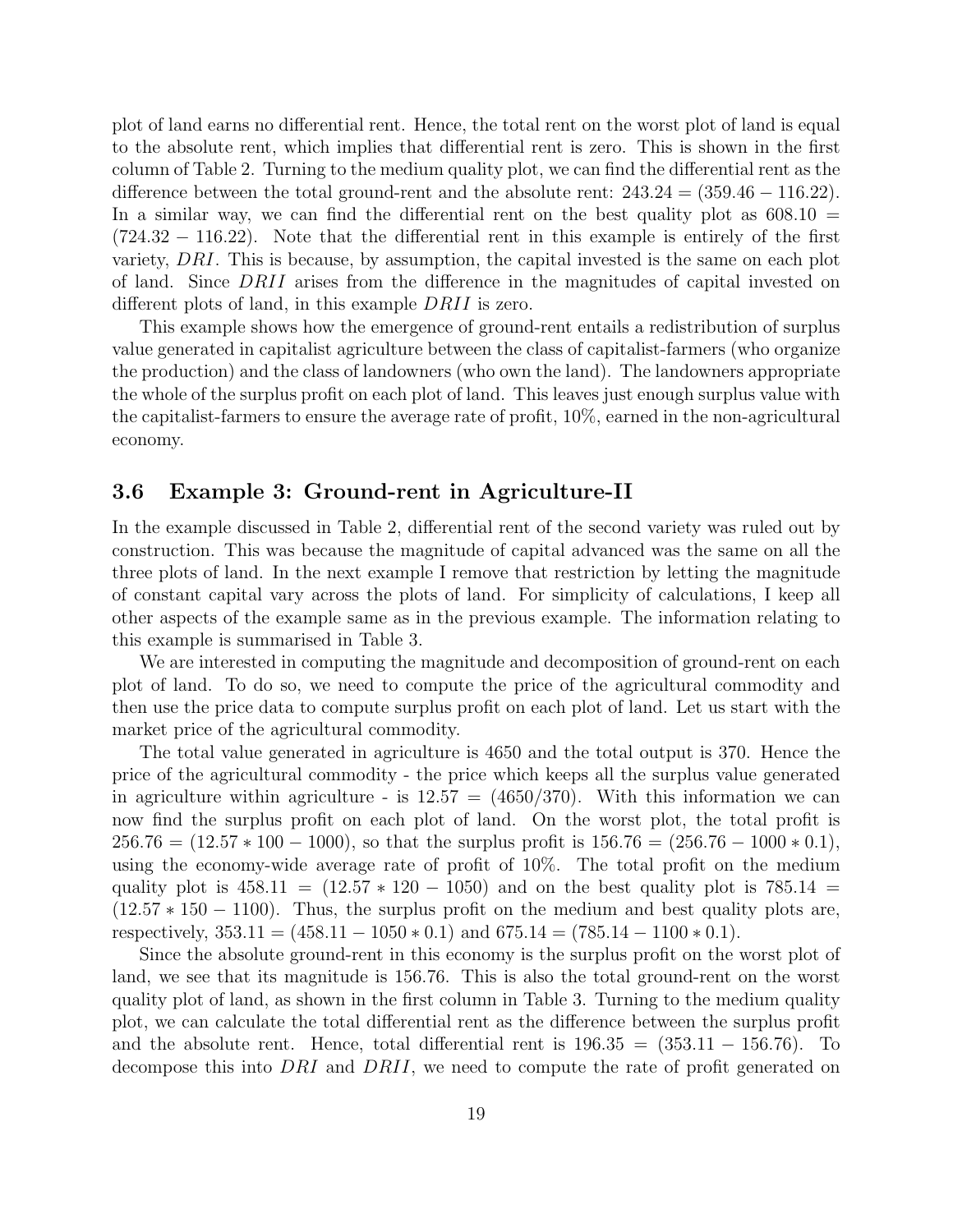|                                                                        | Land Quality   |         |         |
|------------------------------------------------------------------------|----------------|---------|---------|
|                                                                        | Low            | Medium  | High    |
| Quantity of output (kgs/acre)                                          | 100            | 120     | 150     |
| Constant capital $(\$)$                                                | 500            | 550     | 600     |
| Variable capital $(\$)$                                                | 500            | 500     | 500     |
| Surplus value $(\$)$                                                   | 500            | 500     | 500     |
| Value $(\$)$                                                           | 1500           | 1550    | 1600    |
| Unit cost of production $(\frac{1}{8}$ /kg)                            | 10.00          | 8.75    | 7.33    |
| Average rate of profit $(\%)$                                          | 10.00          | 10.00   | 10.00   |
| Price of production before rent $(\frac{4}{\text{kg}})$                | 11.00          | 11.00   | 11.00   |
| Market price with rent $(\frac{6}{kg})$                                | 12.57          | 12.57   | 12.57   |
| Total revenue on sale $(\frac{4}{\alpha})$                             | 1256.76        | 1508.11 | 1885.14 |
| Ground-rent $(\frac{4}{\text{a} \cdot \text{c} \cdot \text{c}})$       | 156.76         | 353.11  | 675.14  |
| Ground-rent $(\frac{6}{kg})$                                           | 1.57           | 2.94    | 4.50    |
| Capitalist-farmer:                                                     |                |         |         |
| Profit after rent $(\frac{4}{\sqrt{3}})$                               | 100            | 105     | 110     |
| Profit rate after rent $(\%)$                                          | 10             | 10      | $10\,$  |
| Landowner:                                                             |                |         |         |
| Absolute rent $(\frac{4}{\text{acre}})$                                | 156.76         | 156.76  | 156.76  |
| Differential rent I $(\%)$                                             | $\overline{0}$ | 188.51  | 502.70  |
| Differential rent II $(\%)$                                            | $\theta$       | 7.84    | 15.68   |
| Total Ground-rent $(\frac{4}{\text{a} \cdot \text{c} \cdot \text{c}})$ | 156.76         | 353.11  | 675.14  |

Table 3: Transformation of Surplus Profit into Ground-Rent in Capitalist Agriculture with Landed Property<sup>a</sup>

 $a$ <sup>n</sup> The land used for cultivation is owned by the class of landowners, who charge a monetary payment called ground-rent to let capitalist-farmers use it for cultivation of commodities.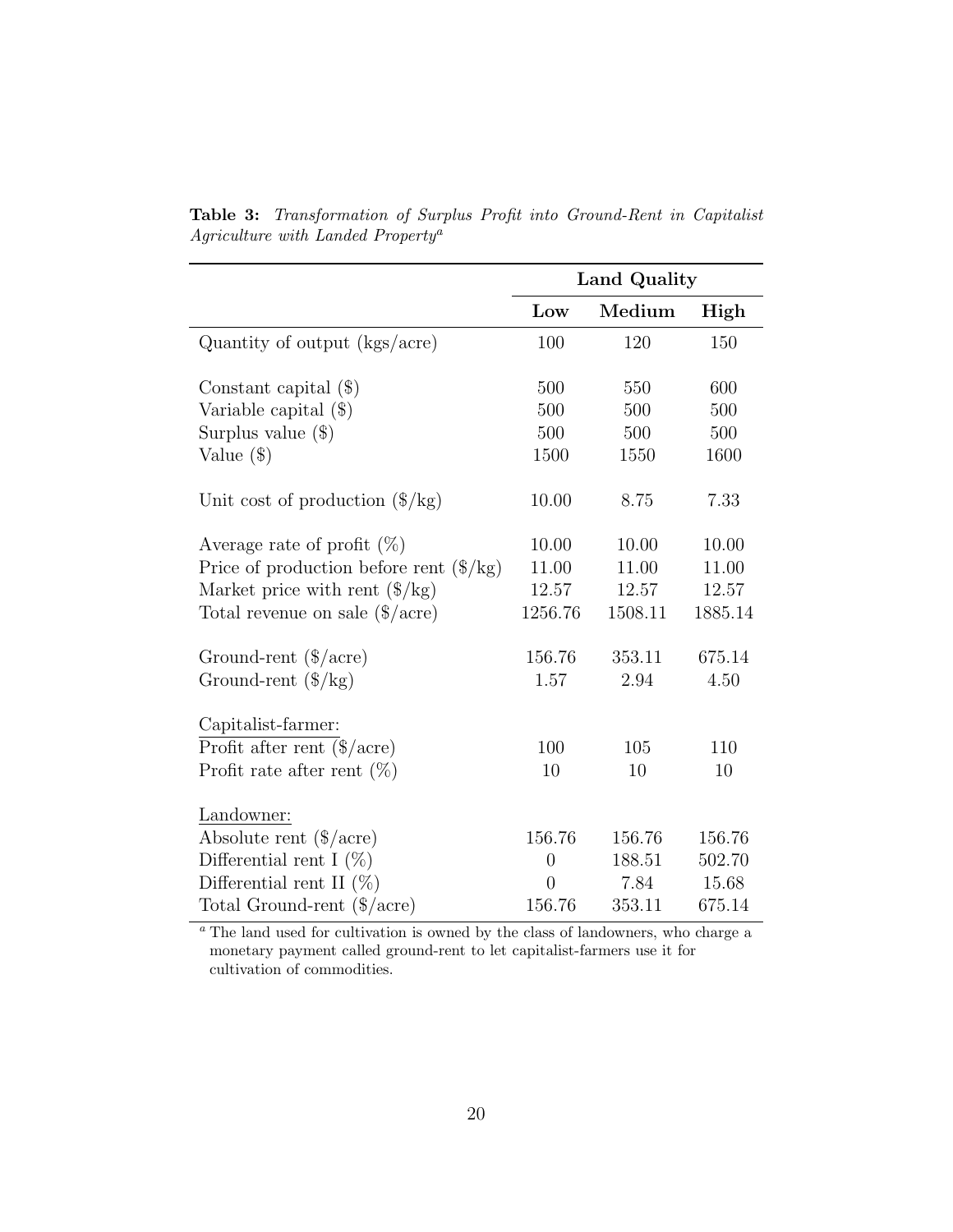each of the plots.<sup>12</sup>

On the worst plot of land, the total profit generated is 256.76 and the cost of production is 1000. Hence the rate of profit generated on the worst quality plot is 25.67%. Similarly, the total profit on the medium quality plot is 458.11 and the total cost of production is 1050. Hence, the rate of profit is 43.63%. Using the same logic, the rate of profit on the best quality plot is  $71.38\% = (785.14/1100)$ . With this information, we can now compute DRI on the medium and best quality plots.

The magnitude of DRI on the medium quality plot is the product of the capital advanced and the difference of the rate of profit with the worst quality plot:  $188.51 = (1050 * (0.436 -$ 0.257)). Similarly, the magnitude of DRI on the best quality plot is  $502.70 = (1100*(0.714 -$ 0.257). The difference of the total differential rent and  $DRI$  gives us the magnitude of  $DRII$ on both plots, as shown in the second and third columns of Table 3.

## 4 How Relevant is this Analysis?

### 4.1 Two Issues

There can be at least two sources of scepticism about the usefulness of Marx's theory of ground-rent as a framework for the investigation of contemporary capitalism. First, Marx's analysis focused on the phenomenon of ground-rent in the context of European capitalist agricultural production in the presence of landed property. How relevant is that analysis for contemporary capitalism where the class of landlords, i.e. what Marx referred to as landed property, has virtually disappeared from large parts of the world? Second, Marx's analysis of ground-rent, as we have seen, relies quite heavily on the assumption that the organic composition of capital in agriculture is lower than the economy-wide average. It is well known that capital intensity of production processes in agriculture has increased across large parts of the world, so that it is no longer possible to argue that agriculture is characterized by a lower than average organic composition of capital.<sup>13</sup> For many other industries where the use of non-produced resources is important, like mining, oil and natural gas, construction, the capital intensity of production is in no obvious sense lower than other sectors of the economy. Thus, a question that needs to be addressed is whether Marx's analysis remains valid even when the sector under investigation does not have lower than average organic composition of capital. I will address these two concerns in turn.

While the disappearance of the class of landowners in agriculture from large parts of the world might suggest that Marx's analysis of ground-rent is no longer relevant, that is incorrect. While Marx had analysed the emergence of ground-rent with reference to agricultural production in the presence of landed property, the analysis can be equally well applied to understand rent income in a variety of contemporary settings, like mining, real

<sup>&</sup>lt;sup>12</sup>For the expression for *DRI* and *DRII*, refer to equation (3) in the text.

<sup>&</sup>lt;sup>13</sup>In many developing countries, the assumption is, of course, still largely valid. But in these countries, capitalism is still dominated by petty commodity production. That complicates the straightforward application of Marx's theory.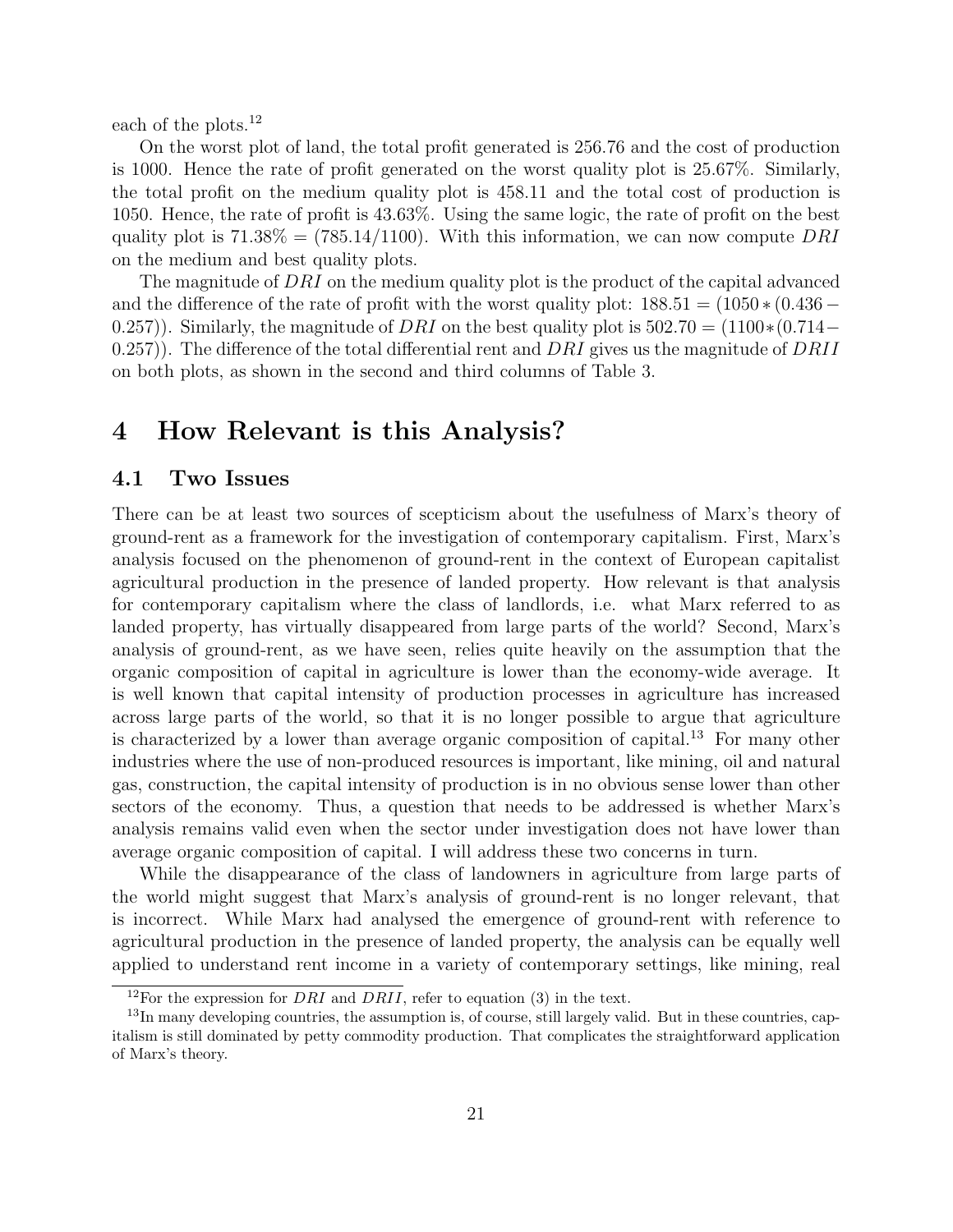estate, oil and natural gas production, tourism. What is important is the structure of relationship that is established in the production process between, on the one hand, the capitalist commodity producer, and on the the other, the owner of some non-produced resource that is used for that production. As long as capitalist commodity production uses some privately owned non-produced resource that is limited in quantity, as is the case, for instance, in mining, in oil and natural gas production, in real estate development, the owner of that resource can bargain away a part of the surplus value in the form of rent. Whether the commodity produced is wheat or natural gas or tourism services is not very germane to the analysis. Thus, the fact that Marx referred primarily to agriculture in Volume Three of Capital does not in any way reduce the relevance of that analysis for contemporary capitalism.

How crucial is the assumption of lower than average organic composition of capital in the sector where rent is generated? It is far less important that seems apparent at first. What is crucial for the emergence of rent in a sector with privately owned non-produced resources is that the market price of the commodity produced with the non-produced resource be such that it generates surplus profit on each plot of 'land'. In Volume Three of *Capital*, Marx had proposed a specific mechanism for the determination of the market price that relied on the assumption of lower than average organic composition of capital. But as I had pointed out earlier, what Marx had proposed was only one possible mechanism. There can be other mechanisms for the determination of the market price of the relevant commodity. These alternative mechanisms need not rely on a lower than average organic composition of capital.

Consider, as an example, a sector with a higher than average organic composition of capital. If the market price for the commodity of this sector were to equal the price of production, then this sector would lose surplus value on a net basis. But if some conjunctural factors led to a sudden increase in demand, which ensured, in turn, that the market price was above the price of production, then this sector would generate surplus profit on an aggregate level even though it had a higher than average organic composition of capital. Moreover, if the market price was sufficiently higher than the price of production then each plot of 'land' would generate surplus profit, so that the owner of the plot could appropriate ground-rent. If, instead of a spurt of demand, there was intervention by the State, in favour of some influential class of resource owners, to keep the relevant price high, the same result would arise.

What might be examples of such scenarios? An example with contemporary relevance is the agricultural, mining and oil production sectors in Latin America. In the 2000s, there was a spurt of demand for minerals and oil, driven largely by the phenomenal growth of China. This spurt of demand led to a sustained increase in the market price of ores and oil. In such a situation, owners of non-produced resources like land in Latin American countries that produced oil, copper, iron, soy, etc. were able to earn ground-rent even though the production processes in many of these industries were quite capital intensive. Thus, ground-rent might have been generated even when the organic composition of capital in these industries were higher than the economy-wide average. Another example might be a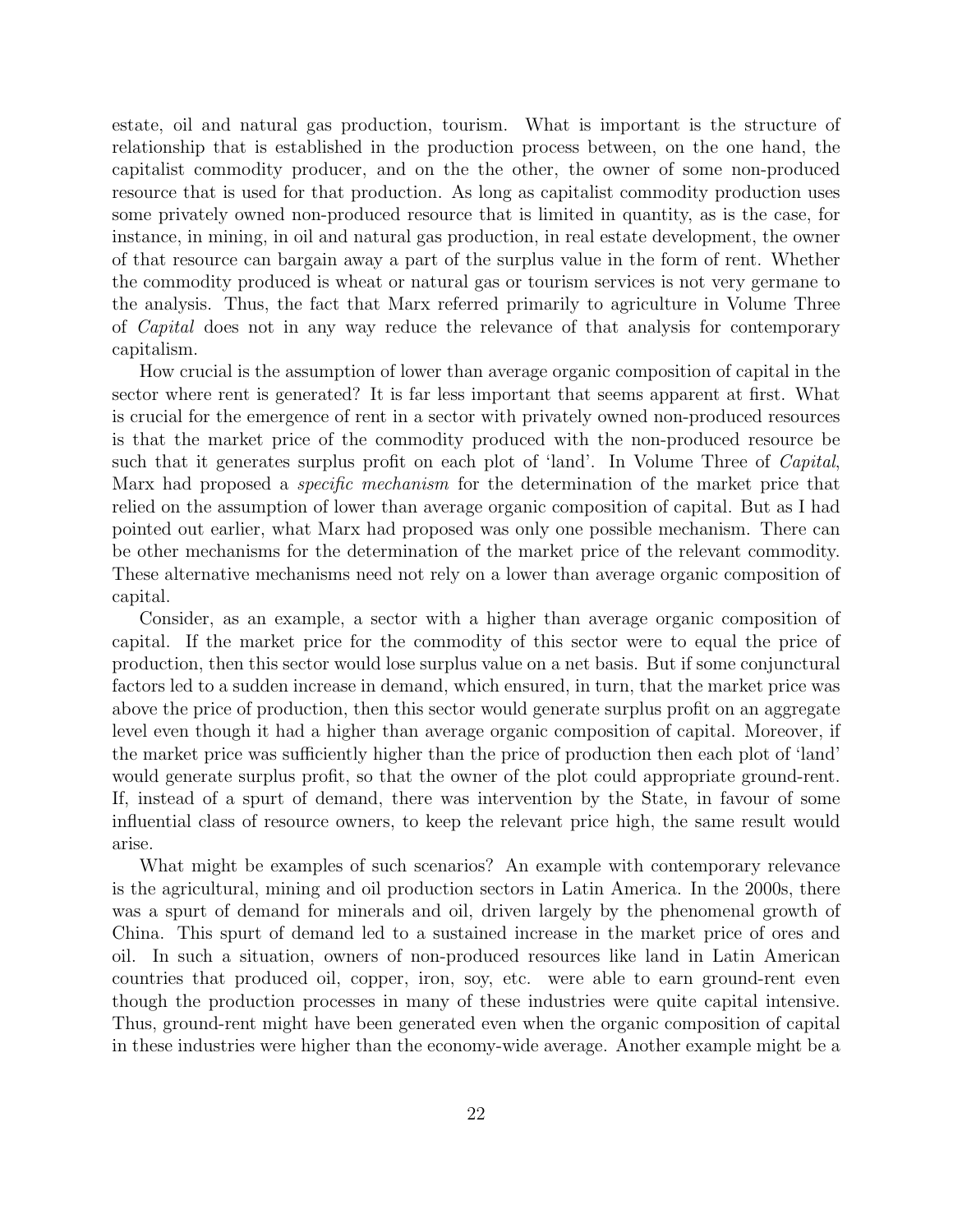case where big capital influences the State in a Third World country to enact import barriers to keep the price of a commodity high. If the commodity is produced with a highly capital intensive technology and also uses some non-produced resource, like land, then the owners of that resource might be able to appropriate ground-rent. If the resource is owned by the capitalists themselves, then a part of their profit would come from ground-rent. The bottom line is that the generation of ground-rent in a sector does not need to be necessarily based on a lower than average organic composition of capital in that sector.

Next, I highlight the power of Marx's theory of ground-rent by discussing two applications relevant to contemporary capitalism. The first is an analysis of the price of real estate; and the second is an issue that has puzzled commentators of the contemporary Indian economy: rentier orientation of big capital.

#### 4.2 Application-I: Real Estate Prices

Can we explain the price of real estate using Marx's theory of ground-rent? By real estate, I refer to commercial or residential buildings. Since buildings are constructed on pieces of land, the price of the real estate comes from two sources: (a) price of the building, and (b) price of the land on which the building is constructed. Of course, the two prices are determined by very different principles. Since the building is a commodity, its price is determined like any other commodity, i.e. in the long run, the price of the building is its price of production. On the other hand, the price of the land, which is a non-produced resource (and not a commodity), is the capitalized value of the rent income entailed by ownership of the land.<sup>14</sup>

Thus, the price of real estate is the sum of the price of the building (the commodity) and the price of the land (the non-produced resource). Hence real estate prices can increase if either of the two terms in the sum increase. If we take a long run perspective, then the price of the building (the commodity) is either going to be stable or fall, the latter coming from technological change and the former arising when there is no technological change. On the other hand, there is no such principle determining or limiting the price of the land. One can conclude that the long run increase in real estate prices comes largely from the increases in the price of land. But why does the price of land increase in the long run?

Capitalist development rests on the primitive accumulation of capital. The population uprooted from agricultural production in rural areas gradually move to urban areas, at different speeds across different countries, in search of livelihood in the form of wage-labour. This increases the demand for housing, and by implication, the demand for land on which houses could be constructed. As population pressures increase and transportation costs decline, the size of urban centers of industrial production increases. Hence, more and more

 $14$ In this context, it is important to clarify that the commonly used term 'rent' to refer to payments made to use a building, or apartment, for a fixed period of time is conceptually very different from 'ground-rent' that we have been discussing in this paper. When a building or apartment is rented out, the transaction involves a piecemeal sale of a commodity (the building or the apartment). Thus the rent one pays to use a building or apartment for a fixed period of time is a portion of the price of the building or apartment. Ground-rent, on the other hand, is a portion of the surplus value appropriated by an owner of a non-produced resource that is limited in quantity and can be used in capitalist commodity production.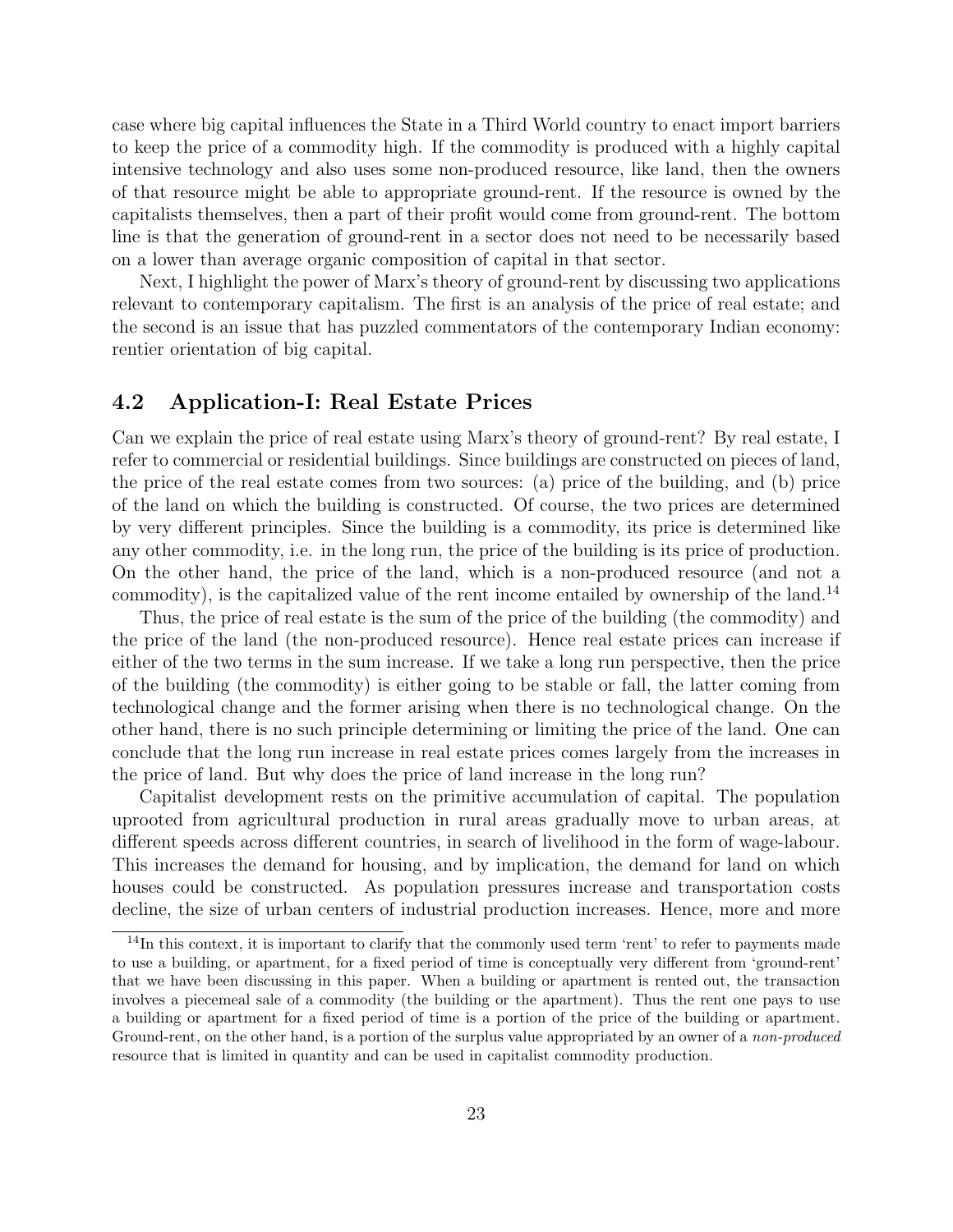land is used for construction of residential and commercial buildings. In an approximate sense, this process of urban expansion is like the expansion of agricultural production from the best to worse quality plots of land. While in the case of agriculture, 'quality' refers to fertility of the soil, in the context of urban expansion, 'quality' refers to locational advantages. Locational advantage is, in turn, determined by many factors like public infrastructure, the density of networks of firms, production hubs, transportation networks, educational and health facilities, etc. The important implication is that as demand for housing increases, increasingly worse quality land is used for construction, which increases the *differential rent* earned by infra marginal, i.e. better than the worst, plots of land, just as in the case of agriculture.

There is another factor which increase the amount of differential rent earned by the infra marginal plots of land: state investment. As the State builds better infrastructure in the 'center' of the cities, that investment activity improves the locational advantage of the 'center'. It is as if the 'quality' of the plots of land at or near the center of the city improves. This increases the differential rent earned by these plots of land.<sup>15</sup>

A slightly different way to understand the effect of State investment on land prices is to compare it to agricultural production under a lease contract between a landowner and a capitalist-farmer, a situation discussed in Marx (1993, pp. 757). All improvements in the fertility of the land that come through investments by the capitalist-farmer is finally captured by the landowner at the end of the lease period because the improvements are embodied in the land, and land is owned by the landowner. Thus, when a new lease is worked out, the landowner adds the interest payment on the capital investment to the previous ground-rent. The total amount of the rent income of the landowner increases. In an analogous manner, when investments are made by the State to improve infrastructure in an urban area, the interest on the capital investment is captured by the owner of the plot of urban land as an addition to ground-rent proper.

Thus, pushed up by increasing demand - which comes from population growth, urbanization and income growth due to capitalist development - and public spending to build better infrastructure, the differential rent earned by infra marginal plots keep increasing. Since the price of land is the capitalized value of ground-rent entailed by ownership of the land, it increases with the increase in ground-rent, the latter being driven up by the increase in differential rent.

There is an important political economy angle here that is worth noting. The increase in differential rent arises partly from the continuous improvements in the urban environment coming largely through capital investments by the State in building roads, lighting and other public infrastructure - that translates to improvements in the locational aspects of plots of infra marginal land. Since the improvements in the quality of the land accrues to its owners, the rapid increase in the price of urban real estate is an example of the private appropriation

<sup>&</sup>lt;sup>15</sup>I use 'center' with quotes because it might not be the geographical center of an urban area, but rather the economic center. For instance, in the US, inner city neighbourhoods have been systematically starved of infrastructural development, even as resources have been ploughed into developing the suburbs. In this case, the geographical center - the inner city neighbourhoods - and the economic center - the suburbs - are different.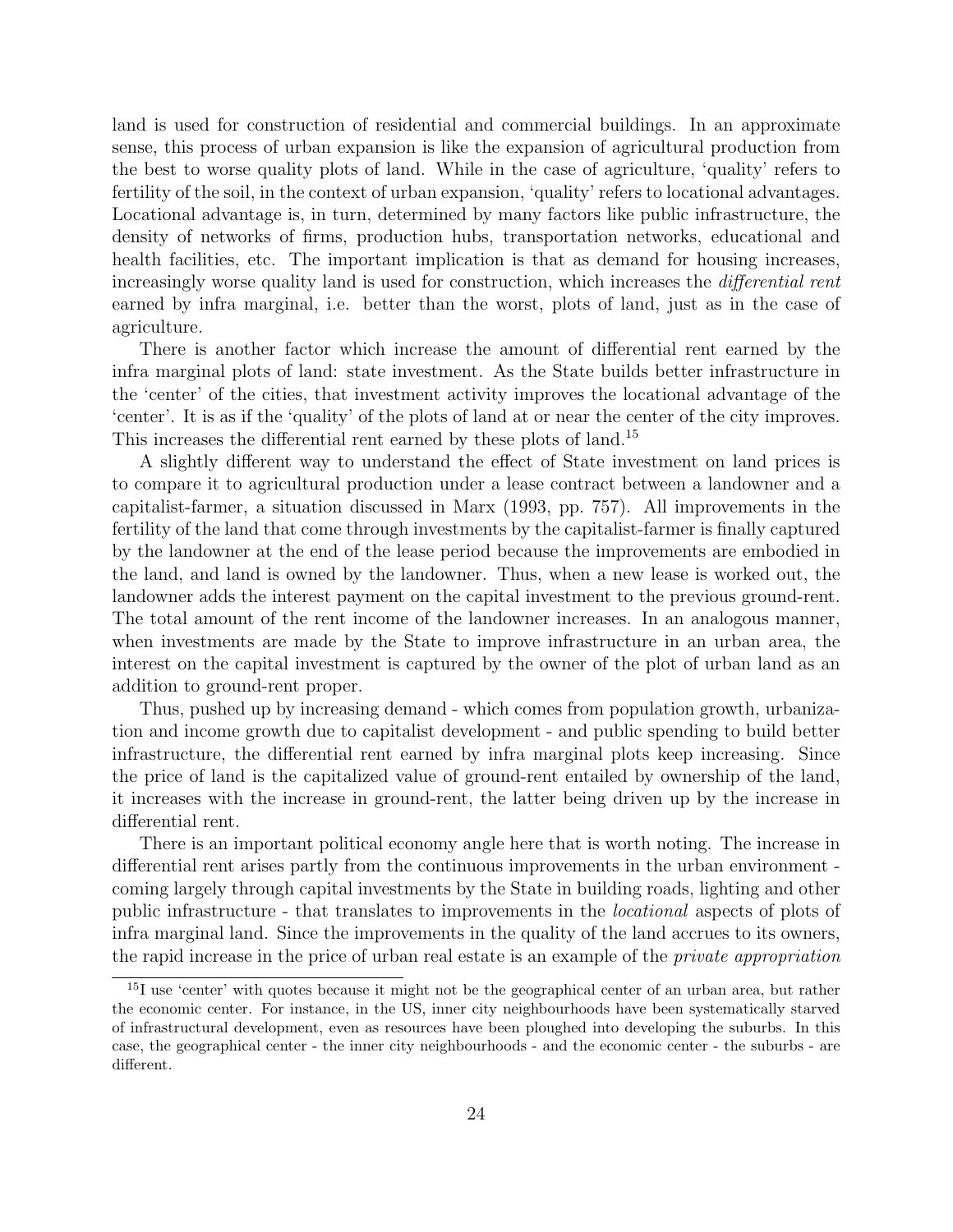### 4.3 Application-II: Indian Big Capital's Rentier Orientation

Ever since the initiation of market oriented reforms in India in the early 1990s, the State has provided big capital with access to natural resources like land at throwaway prices. What has puzzled many activists and commentators is the fact that in most cases where the State has provided land to big capital for the purposes of setting up manufacturing and service sector production units, large parts of that land has not been used for this purpose. Instead, capitalist have rented out significant parts of the State-provided land provided to real estate operators and builders.

One way to make sense of this puzzling phenomenon is to compare the rate of return from two alternative uses of the land. In the first scenario, the capitalist might use it to set up a production unit and make profit by selling some commodity, which could be manufacturing sector items like cars or computers, or services like IT and IT-enabled services. In the second scenario, the capitalist rents out the land for real estate development, and earns ground-rent. In the context of the contemporary Indian economy, it is easy to see why the second option provides a far higher rate of return.

Market-oriented reforms has led to a highly disequalizing growth process over the last few decades. Large parts of the income that is accruing at the top end of the income distribution is used by the rich and wealthy to purchase real estate for speculative purposes. This has created a spurt in the demand for houses, apartments, shopping malls, multiplexes, either directly or in a derived manner. The growth in speculative demand operates on top of growht in real demand for housing that arises from capitalist development, urbanization and some undeniable income growth across the income distribution.

The spurt in demand, coming from real and speculative sources, has pushed up prices of real estate, probably much higher than its price of production. On the other hand, the technology of production has also become increasingly capital intensive as large real estate firms have started accounting for increasingly larger shares of the construction industry, especially in big cities. This has probably meant an increase in the organic composition of capital in the construction industry. All these together imply that owners of land stand to gain handsome sums of ground-rent, even as the sectoral organic composition of capital has increased. Hence, renting out land for real estate development ensures a far higher rate of return than what is available in the production of cars or IT services. This might be one of the reasons why big capital rents out significant parts of the land it gets from the State for real estate development instead of using it for developing manufacturing or service

<sup>&</sup>lt;sup>16</sup>Discussing the same issue, Marx notes how landowners reap benefits of investments made by others. "His rent thus swells; or, if he plans to sell the land ... its value has now risen. He does not sell just the land, but rather the improved land, the capital incorporated into the earth, which has cost him nothing. This is one of the secrets ... of the increasing enrichment of the landowners, the constant inflation of their rents and the growing money value of their estates as economic development progresses. Thus they put away in their own private purses the result of a social development achieved without their participation - they are frege consumere nati." (Marx, 1993, pp. 757).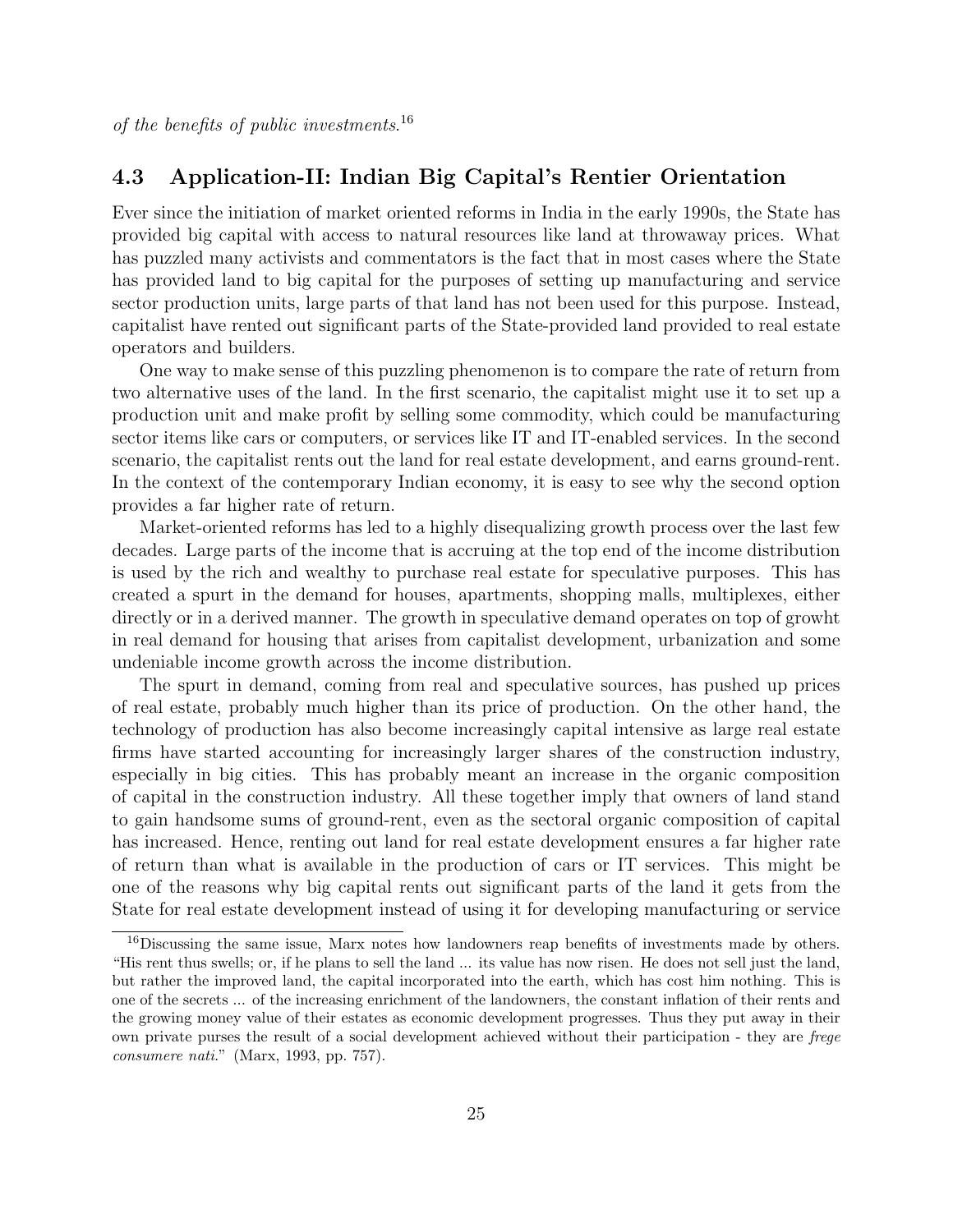industries. It clearly prefers rentier income to profits from production because the former are far higher than the latter.

The underlying political economy is also worth paying attention to. Land, often prime agricultural land, is forcibly taken away from peasants by the State and handed over to big capital with the stated goal to promote industrialization or service sector-led labour-intensive growth. In the backdrop of the robust and rising demand for real estate, big capital has strong incentives to rent out significant parts of the land it got from the State to the real estate sector. Thus, the intention of the State to foster industrialization or service-sector growth is willy nilly frustrated, not because of lack of land but because of the operation of perverse incentives. But the vulnerable peasants pay a heavy price, nonetheless. While it is true that the construction sector employs a large segment of the working population, it has become increasingly capital intensive over time, so that it absorbs fewer workers now than a decade ago. Moreover, a long run growth strategy can hardly rely on the growth of the construction in place of the manufacturing or services sector.

## 5 Conclusion

In this paper, I have presented an analytical exposition of Marx's theory of ground-rent. I have demonstrated that Marx's claim about ground-rent being a transformed form of surplus profit can be rigorously established and analysed. Surplus profit, which arises in agriculture because the organic composition of capital in agricultural production is lower than the economy-wide average rate of profit, can be transformed into ground-rent in the presence of landed property, i.e. ownership of land by a class of landowners (who are different from the class of capitalist-farmers). The total ground-rent can be seen to be composed of two components: differential rent and absolute rent. Differential rent, in turn, is composed of differential rent of the first variety (which arises from differences in the quality of land) and differential rent of the second variety (which arises from the differences in the magnitude of capital investment on different plots of land). Absolute rent, on the other hand, arises from the ability of the class of landowners to collude and prevent even the worst quality of land being given *gratis* for cultivation.

I have also argued that Marx's theory of ground-rent can be extended in at least two directions that make it relevant as a framework for analysing many features of contemporary capitalism. While Marx had primarily analysed agriculture, the analysis applied to any capitalist commodity production which uses some privately owned non-produced resource that is limited in quantity. Moreover, the assumption that the sector generating groundrent have a lower than average organic composition of capital is not essential. If alternative mechanisms can ensure the price of the commodity to be sufficiently higher than the price of production, then the sector can generate ground-rent even with a higher than average organic composition of capital. These two extensions imply that Marx's theory of ground-rent can be used to analyse some features of industries like mining, oil and natural gas, housing and real estate, in contemporary capitalism.

An interesting direction for future analysis is the political economy of the determination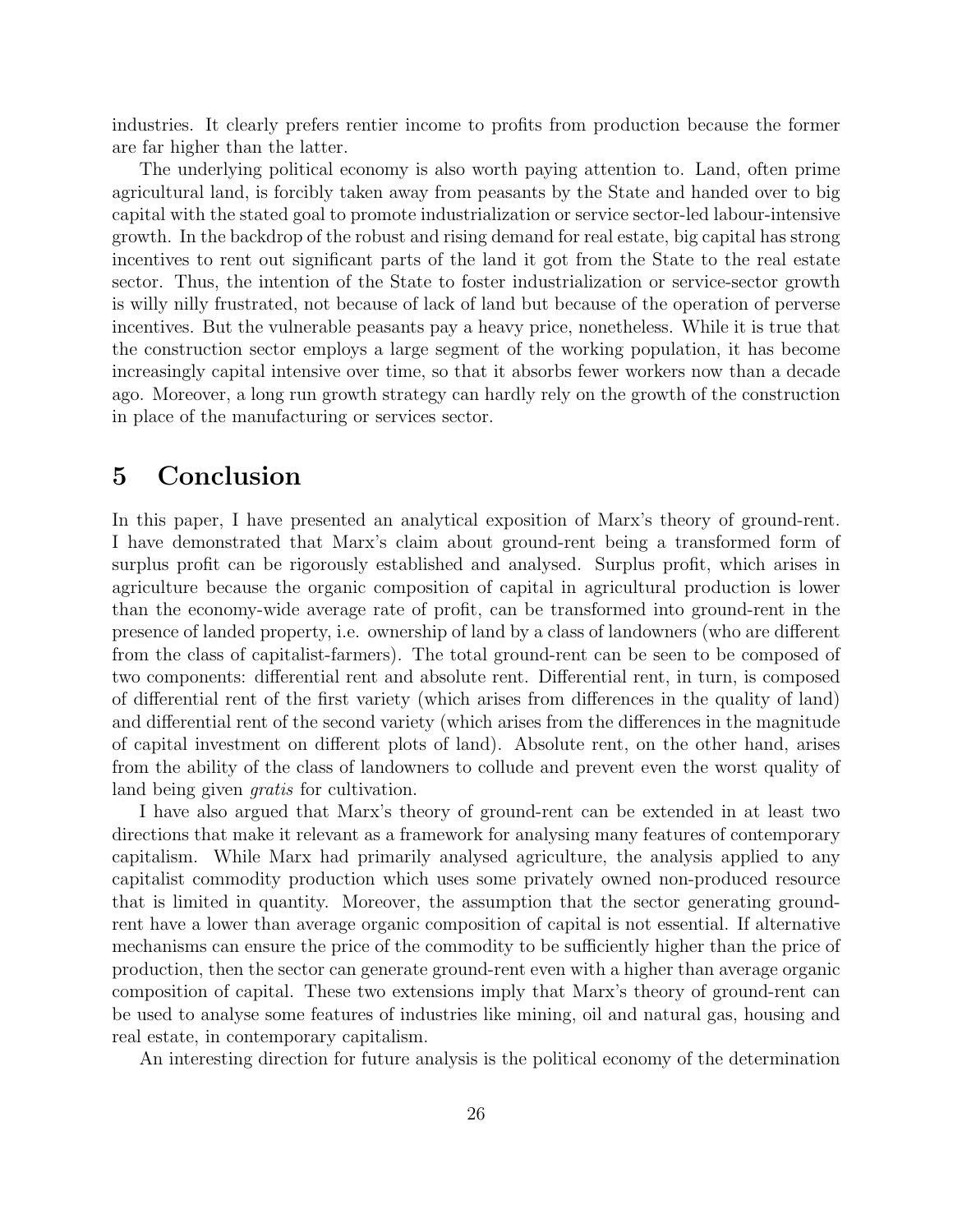of the price of agricultural commodities, price of oil, natural gas, and minerals. The analysis of ground-rent shows that the total surplus value created in the production of the relevant commodity is divided between the class of capitalist producers and the class of landowners. Moreover, the proportion in which this division takes place is impacted crucially by the price of the agricultural commodity. Thus, the determination of the price of the agricultural commodity in the presence of landed property will involve class struggle between landowners and capitalist-farmers, as witnessed in mid-nineteenth century England during the debate over the repeal of the Corn Laws. There might very well be parallels in the contemporary world.

### References

- D. Basu. The Structure and Content of Das Kapital. Economic and Political Weekly, 52  $(37):51–69, 2017.$
- J. Eaton. Political Economy. International Publishers, New York, 1963.
- B. Fine. On marx's theory of agricultural rent. Economy and Society, 8(3):241–278, 2006.
- D. K. Foley. Realization and accumulation in a marxian model of the circuit of capital. Journal of Economic Theory, 28:300–319, 1982.
- D. K. Foley. *Understanding Capital: Marx's Economic Theory*. Harvard University Press, 1986.
- E. Mandel. Marxist Economic Theory, Voluem I. Monthly Review Press, New York, 1968.
- K. Marx. Capital: A Critique of Political Economy, Volume I. Penguin, 1992. (First published in 1867).
- K. Marx. Capital: A Critique of Political Economy, Volume III. Penguin, 1993. (First published in 1894).
- N. Okishio. A mathematical note on marxian theorems. Weltwirts Archiv, pages 289–299, 1963.
- D. Ricardo. On the Principles of Political Economy and Taxation. John Murray, London, 3rd edition, 1821.
- P. Sraffa. Production of Commodities by Means of Commodities: Prelude to a Critique of Economic Theory. Cambridge University Press, London, 1960.
- I. Steedman. Marx after Sraffa. New Left Books, 1977.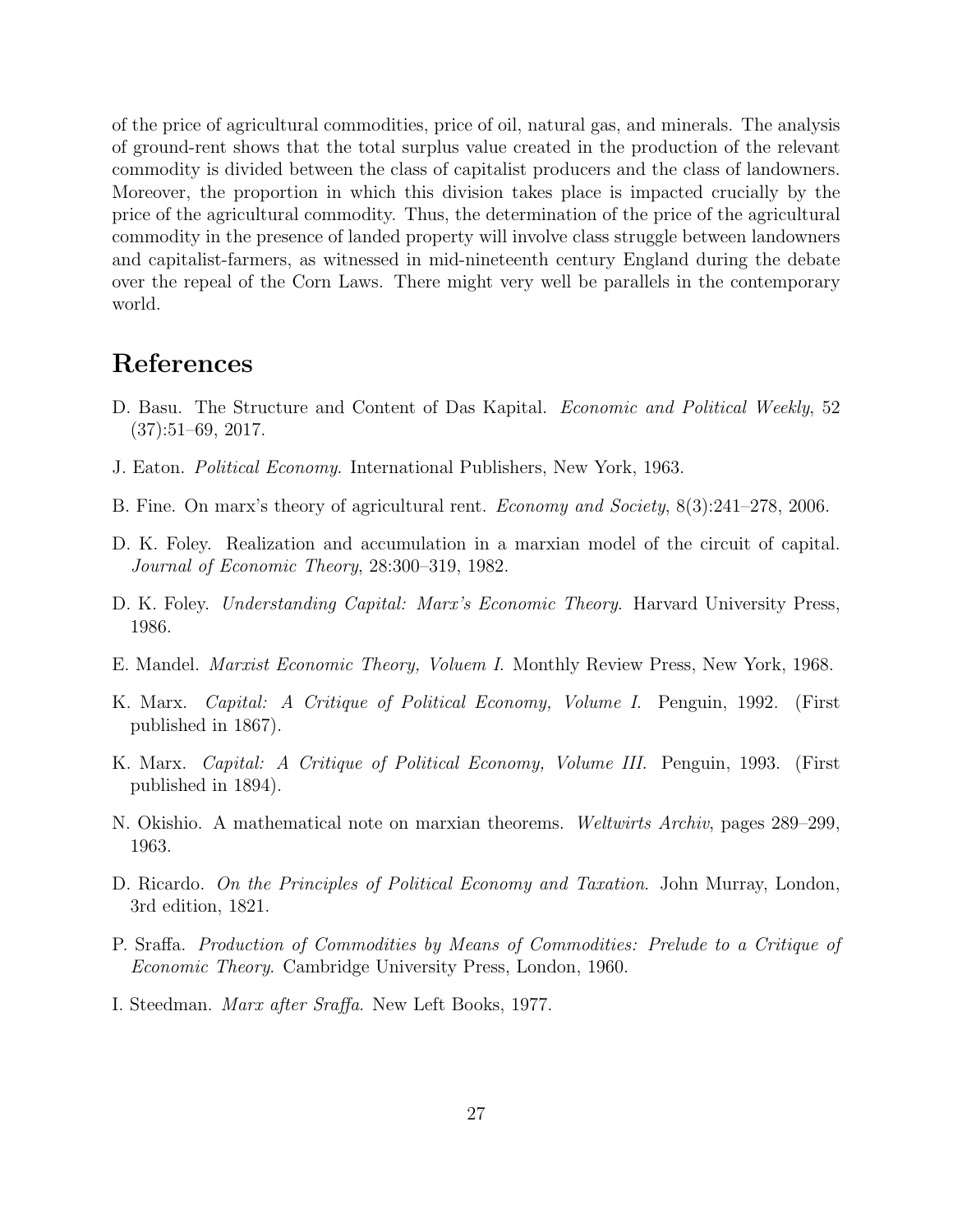## 6 Appendix A

In this appendix I will present the argument in mathematical form.

### 6.1 Surplus Profit and Ground-Rent in Agriculture

Let  $i = 1, 2, \ldots, N$  index the plots of land arranged in *increasing order of their quality*. Thus, plot 1 refers to the worst and plot N refers to the best plot of land. Let  $y_i > 0$  denote the output produced on plot i, and let  $c_i \geq 0$  and  $v_i > 0$  denote the constant and variable capital used for producing the output on plot  $i^{17}$ . Thus, the total cost of production (which is also the total capital investment) on plot i is given by  $c_i + v_i$ , the sum of constant and variable capital.<sup>18</sup> Let  $k_i$  denote the cost of production per unit of output on plot i, i.e.,

$$
k_i = \frac{c_i + v_i}{y_i}.\tag{4}
$$

The hierarchy of the quality of plots of land is an important characteristic of the agricultural economy and is captured by the fact that the unit cost of production stands in a relationship of hierarchy, with the worst plot of land having the highest cost and the best plot having the lowest cots. We state this important characteristic of the agricultural economy as

**Assumption 1.** Let  $i = 1, 2, ..., N$  index the plots of land arranged in increasing order of quality, and therefore in decreasing order of unit cost of production. Then, we have

$$
k_1 \ge k_2 \ge \dots \ge k_N,\tag{5}
$$

where

$$
k_i = \frac{c_i + v_i}{y_i}
$$

denotes the unit cost of production on plot i.

Let  $\alpha$  denote the economy-wide average rate of profit, and let  $r_i$  denote the rate of profit earned by capitalist agricultural production, in the absence of landed property, on plot i. The 'surplus profit' on plot  $i$  is the profit income in excess of what is implied by the economy-wide average rate of profit. Hence, if  $SP_i$  refers to surplus profit on plot i, then we have

$$
SP_i = (c_i + v_i)r_i - (c_i + v_i)\alpha = (c_i + v_i)(r_i - \alpha).
$$
\n(6)

When agricultural production is organized along capitalist lines with *all the cultivable* land owned by the class of landlords, it is this surplus profit that is appropriated as groundrent. Thus, *ground-rent is the 'surplus profit' appropriated by the landowners*. Thus, given

<sup>&</sup>lt;sup>17</sup>The variable capital needs to be bounded away from zero to ensure that the organic composition of capital does not increase without bounds. The economic content of this assumption is that production cannot take place without labour, a most meaningful assumption.

<sup>18</sup>I ignore fixed capital in this paper.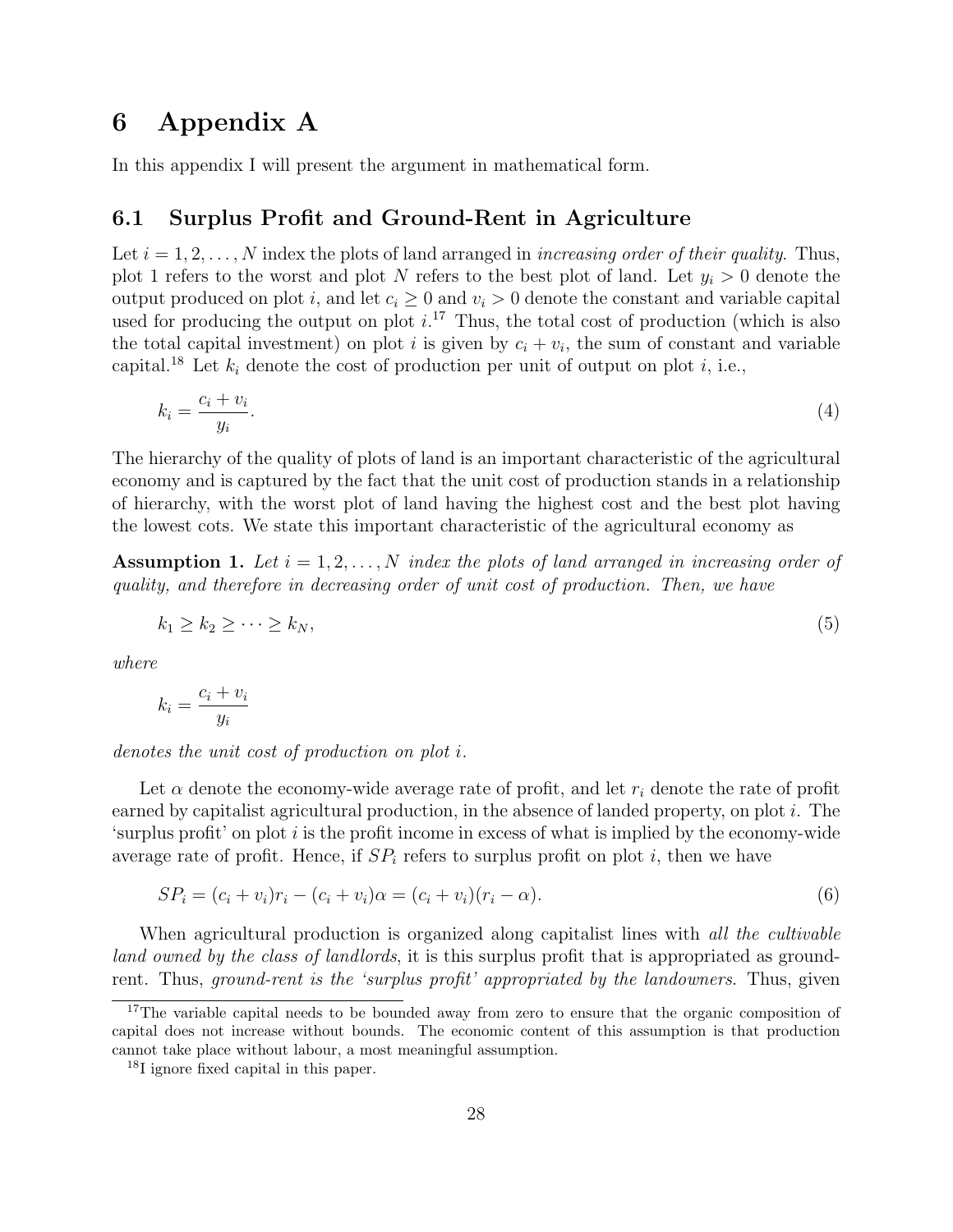the magnitude of 'capital advanced' on plot  $i$ , i.e. the value of constant and variable capital, we can define the magnitude of ground-rent on that plot as

$$
GR_i = (c_i + v_i)(r_i - \alpha). \tag{7}
$$

Marx argued that the total ground-rent on any plot of land can be decomposed into three parts, differential rent of the first variety, differential rent of the second variety and absolute rent. A little algebraic manipulation shows that this is indeed the case:

$$
GR_i = DRI_i + DRII_i + AR \tag{8}
$$

where

$$
DRI_i = (c_i + v_i)(r_i - r_1)
$$

is differential rent of the first variety,

$$
DRII_i = [(c_i + v_i) - (c_1 + v_1)] (r_1 - \alpha)
$$

is differential rent of the second variety, and

$$
AR = (c_1 + v_1)(r_1 - \alpha)
$$

is absolute rent.

To quantify the flow of ground-rent, defined in (2), we begin with an analysis of a benchmark case of capitalist agricultural production without landed property. This will allow us to clearly see the logic for emergence of surplus profit and also help us in quantifying its magnitude. Since ground-rent is a transformation of surplus profit, this will allow us to immediately arrive at a quantitative measure of the magnitude of total ground-rent. In the next step, we will be able to quantify its three components: absolute rent  $(AR)$ , differential rent of the first variety (DRI), and differential rent of the second variety (DRII).

#### 6.2 Capitalist Agriculture without Landed Property

In the absence of landed property, the class of capitalist-farmers own the land used for agricultural production and hire landless labourers to do the actual work of cultivation. We make the simplifying assumption that the total land area is divided equally among the capitalist farmers and that the area of each capitalist farmer's land is normalised to one unit (one acre, say).<sup>19</sup> They use their own (or borrowed) money capital to purchase means of production and labour-power to produce agricultural commodities.

 $19We$  abstract from the possible unequal distribution of land among the farmers because that is not the main issue under investigation in this paper.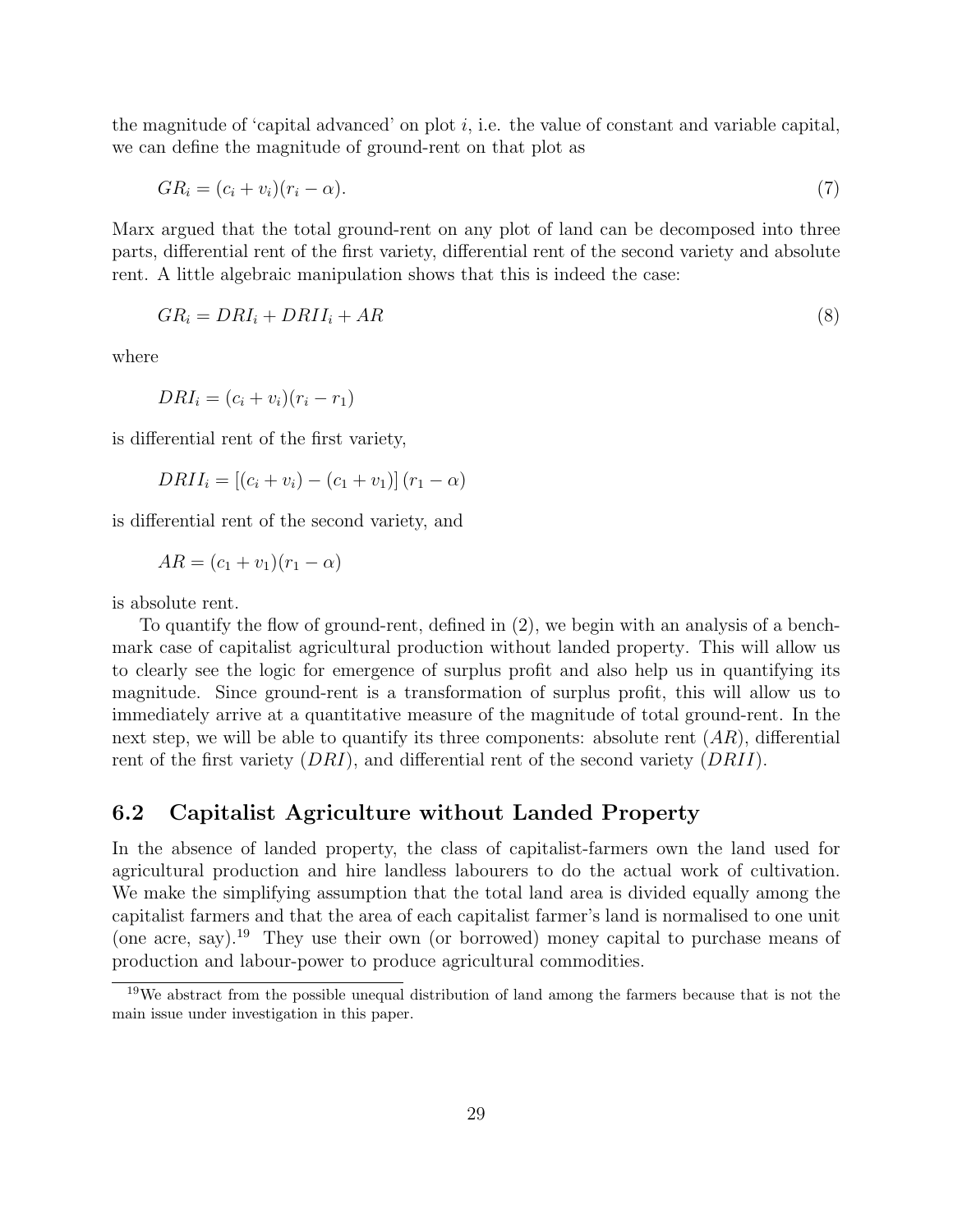#### 6.2.1 Hierarchy of Profit Rates

A key feature of the agricultural plots of land is that they vary by quality, as noted in Assumption 1. Hierarchy of quality of plots of land will imply a hierarchy of rates of profit when agricultural production is organized along capitalist lines. This will be useful below when we prove that differential rent of the first variety,  $DRI$ , is positive. Hence, we state this below as

**Proposition 1.** Let  $r_i$  denote the rate of profit earned by capitalist-farmer i (who owns plot i), where  $i = 1, 2, \ldots, N$ ; then, we have

$$
r_1 \le r_2 \le \dots \le r_N. \tag{9}
$$

*Proof.* Let us denote the price of a unit of the agricultural commodity as  $p$  and note that it will be determined by the cost of production in the worst plot of land (Marx, 1993, pp. 797). Since the rate of profit earned by the capitalist-farmer with the worst quality of land, i.e. the capitalist-farmer indexed by  $i = 1$ , is given by  $r_1$ ,

$$
py_1 = (c_1 + v_1) + r_1 (c_1 + v_1)
$$

so that the price of an unit of the agricultural commodity is given by

$$
p = \left(\frac{c_1 + v_1}{y_1}\right)(1 + r_1) = k_1(1 + r_1).
$$
\n(10)

All capitalist-farmers will be able to sell their output at the price given in (10). Hence, the revenue earned by capitalist-farmer  $i$  is given by  $py_i$ . Since the total cost of production on plot i is  $(c_i + v_i)$ , using the expression for the price of the agricultural commodity given in  $(10)$ , we see that the total profit earned by capitalist i is given by

$$
\pi_i = py_i - (c_i + v_i) = k_1 y_i (1 + r_1) - (c_i + v_i), \quad i = 1, 2, 3, ..., N.
$$
\n(11)

Hence, the rate of profit earned by capitalist-farmer  $i$  is given by

$$
r_i = \frac{\pi_i}{c_i + v_i} = \left[\frac{k_1}{k_i} (1 + r_1) - 1\right].
$$
\n(12)

Hence,

$$
\frac{1 + r_{i+1}}{1 + r_i} = \frac{k_i}{k_{i+1}} \ge 1,
$$

where the last inequality comes from the use of (5). Hence,

$$
r_1 \le r_2 \le \dots \le r_N \tag{13}
$$

 $\Box$ 

This completes the proof.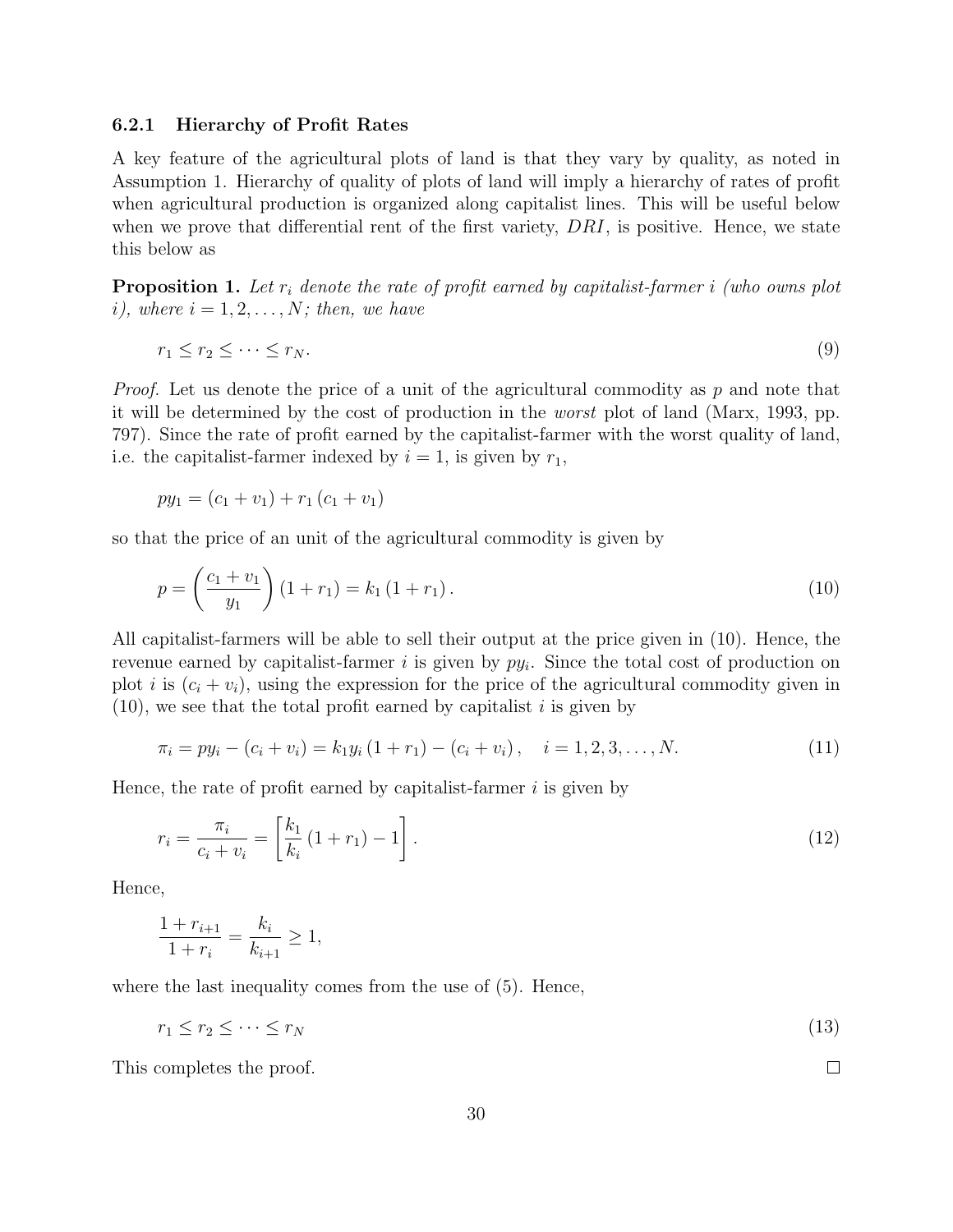#### 6.2.2 Existence of Surplus Profit in Agriculture as a Whole

Price of the agricultural commodity plays an important role in the emergence of surplus profit and ground-rent, and we now turn to its analysis. Suppose  $p$  denotes a generic market price of the agricultural commodity. If r denotes the corresponding average rate of profit in agriculture, then

$$
pY = (C + V)(1 + r)
$$

where  $C = \sum_{i=1}^{N} c_i$  is the total constant capital used,  $V = \sum_{i=1}^{N} v_i$  is the total variable capital used, and  $Y = \sum_{i=1}^{N} y_i$  is the total output in agriculture. Hence,

$$
p = \left(\frac{C+V}{Y}\right)(1+r) \tag{14}
$$

which is the product of the average unit cost of production,  $(C + V)/Y$ , and  $(1 + r)$ .

Let  $\bar{p}$  denote the notional price of production in agriculture, i.e. the price of the agricultural commodity at which agriculture as a whole earns the economy-wide average rate of profit,  $\alpha$ <sup>20</sup> Then,

$$
\overline{p} = \left(\frac{C+V}{Y}\right)(1+\alpha). \tag{15}
$$

A comparison of (14) and (15) shows that whenever the price of the agricultural commodity is above its notional price of production, the agricultural sector as a whole will generate surplus profit, i.e. the average rate of profit in agriculture will be higher than the economy-wide average rate of profit.

**Proposition 2.** Let p denote the price of the agricultural commodity and let the corresponding average rate of profit in agriculture be r. Let  $\bar{p}$  denote the notional price of production for the agricultural commodity. If  $p > \overline{p}$  then the average rate of profit earned in agriculture, r, is higher than the economy-wide average rate of profit,  $\alpha$ , i.e.  $r > \alpha$ .

*Proof.* The proof follows immediately from a comparison of  $(14)$  and  $(15)$ .  $\Box$ 

#### 6.2.3 Existence of Surplus Profit on the Worst Plot of Land

Let  $\tilde{p}$  denote the price of the agricultural commodity which ensures the economy-wide average rate of profit,  $\alpha$ , on the worst plot of land, i.e. the plot of land indexed by  $i = 1$ . Since the output on plot 1 is given by  $y_1$ , we have

$$
\tilde{p}y_1 = (c_1 + v_1)(1 + \alpha)
$$

<sup>&</sup>lt;sup>20</sup>I call it the 'notional' price of production because agriculture does not participate, due to barriers to the movement of capital into agriculture, in the formation of the average rate of profit and prices of production.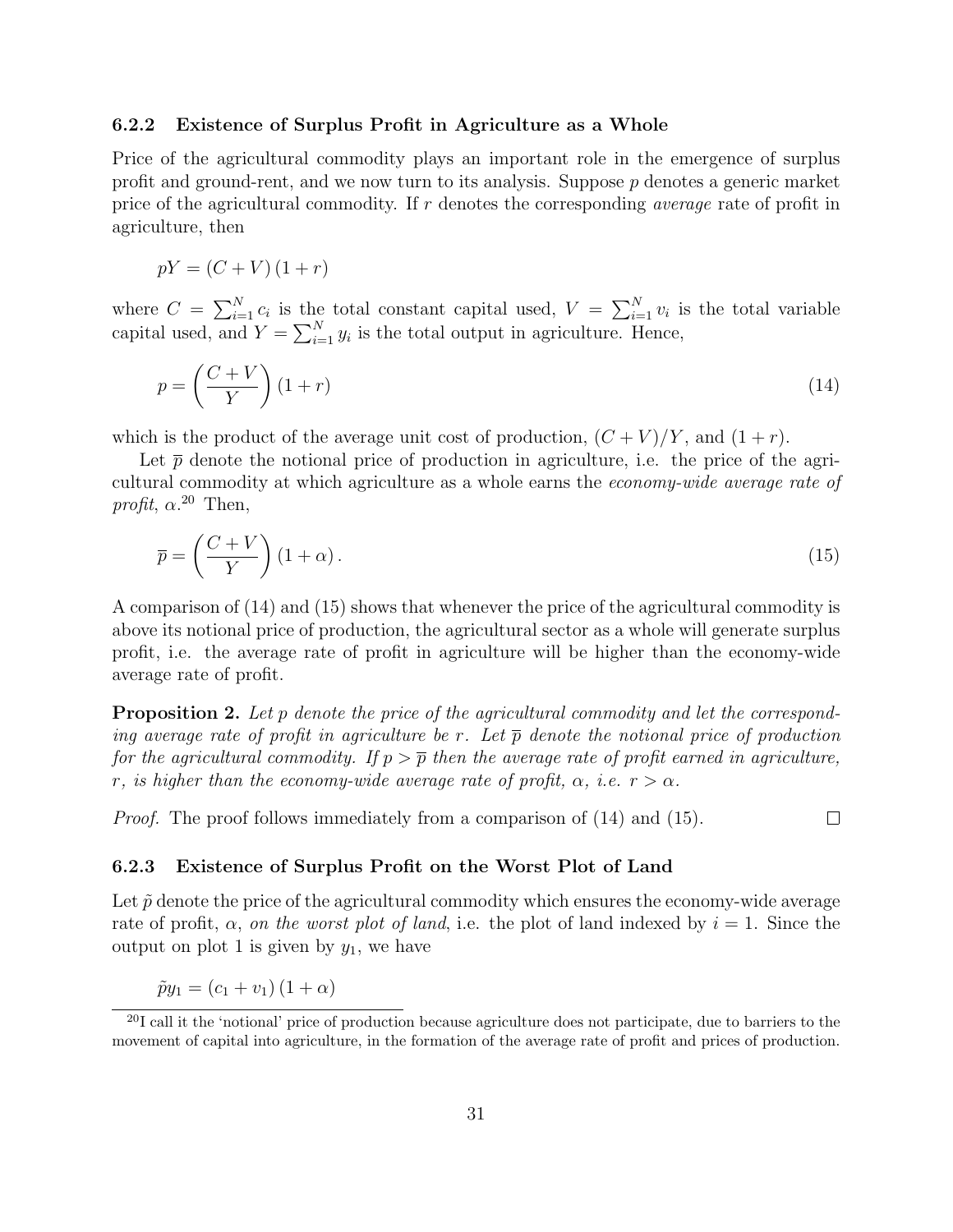so that

$$
\tilde{p} = \left(\frac{c_1 + v_1}{y_1}\right)(1 + \alpha) \tag{16}
$$

The price level of the agricultural commodity given by  $\tilde{p}$  is an important benchmark. Whenever the price of the agricultural commodity is higher than  $\tilde{p}$ , all plots of land will generate surplus profit. This follows from a conjunction of two facts: (a) that the price level of  $\tilde{p}$ ensures surplus profit on the worst plot of land, and (b) that there is a hierarchy of profit rates in agriculture with profit rates increasing with the quality of the plot of land (see Proposition 1).

How does the notional price of production,  $\bar{p}$ , compare with the price that ensures surplus profit on the worst plot of land,  $\tilde{p}$ ? Intuitively, the latter should be higher than the former. The notional price of production ensures the economy-wide average rate of profit for agriculture as a whole. Since there is a hierarchy of rates of profit, as shown in Proposition 1, this means that if the agricultural commodity sells at its notional price of production, the rate of profit on the worst plot of land will be lower than  $\alpha$ , the economy-wide average rate of profit. Hence, the price which can ensure the economy-wide average rate of profit on the worst plot of land has to be higher than the notional price of production for agriculture. I formalise this intuition in

**Proposition 3.** Let  $\bar{p}$  denote the price of the agricultural commodity at which agriculture as a whole earns the economy-wide average rate of profit,  $\alpha$ , and let  $\tilde{p}$  denote the price of the agricultural commodity which ensures the economy-wide average rate rate of profit,  $\alpha$ , for the worst plot of land; then  $\bar{p} < \tilde{p}$ .

Proof. Using (15) and (16), we see that

$$
\frac{\tilde{p}}{\bar{p}} = \frac{(c_1 + v_1)/y_1}{(C + V)/Y}.
$$

Note that

$$
\frac{C+V}{Y} = \frac{1}{Y} \sum_{i=1}^{N} c_i + v_i = \sum_{i=1}^{N} \left( \frac{c_i + v_i}{y_i} \right) \left( \frac{y_i}{Y} \right) = \sum_{i=1}^{N} k_i \lambda_i
$$

where  $k_i = (c_i + v_i)/y_i$  is the unit cost of production on plot i and  $\lambda_i = y_i/Y$  so that for  $i = 1, 2, \ldots, N, 0 < \lambda_i < 1$ . Under Assumption 1 and the fact that  $0 < \lambda_i < 1$ , we have

$$
\lambda_i k_1 > \lambda_i k_i, \quad i = 2, 3, \dots, N.
$$

Hence

$$
\sum_{i=2}^{N} \lambda_i k_1 > \sum_{i=2}^{N} \lambda_i k_i
$$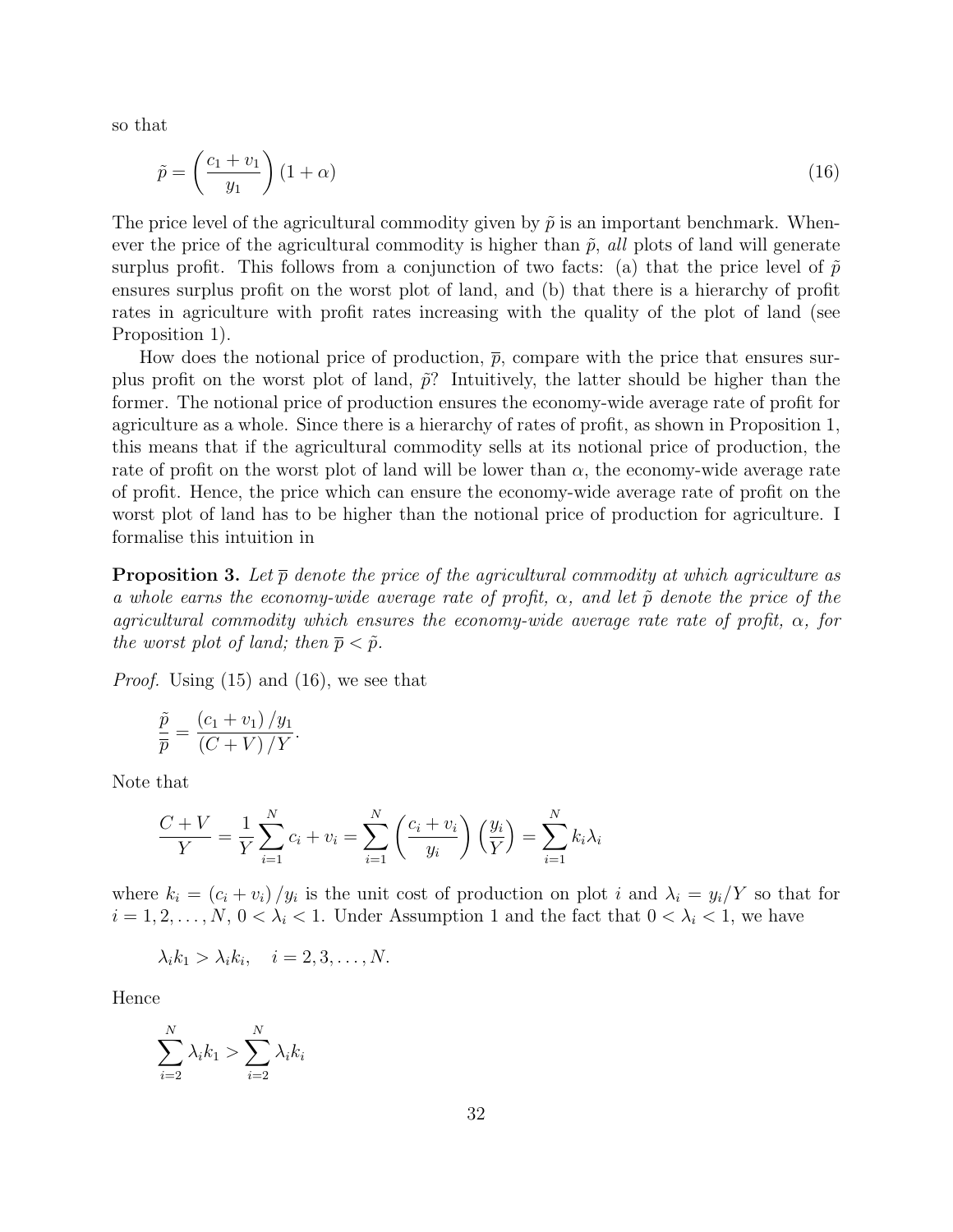so that adding  $\lambda_1 k_1$  to both sides, we have

$$
\lambda_1 k_1 + \sum_{i=2}^{N} \lambda_i k_1 > \lambda_1 k_1 + \sum_{i=2}^{N} \lambda_i k_i = \sum_{i=1}^{N} \lambda_i k_i
$$

which shows that

$$
k_1 \sum_{i=1}^N \lambda_i > \sum_{i=1}^N \lambda_i k_i.
$$

Since  $\sum_{i=1}^{N} \lambda_i = 1$ , this shows that

$$
k_1 > \sum_{i=1}^N \lambda_i k_i.
$$

But  $(c_1 + v_1) / y_1 = k_1$  and  $\sum_{i=1}^{N} \lambda_i k_i = (C + V) / Y$ , which completes the proof.  $\Box$ 

#### 6.2.4 Determination of the Price of the Agricultural Commodity

In Marx's analysis the price of the agricultural commodity is determined by the principle that agriculture retains all the surplus value it generates. Let  $p^*$  denote the price of the agricultural commodity at which agriculture as a whole realises the total surplus value it generates. Then,

$$
p^*Y = (C+V)(1+r^*)
$$

where

$$
r^* = \frac{eV}{C+V} = \frac{e}{1 + (C/V)} = \frac{e}{1 + OCC_A} \tag{17}
$$

and e is the common rate of exploitation (ratio of surplus value and variable capital) that obtains in all sectors of the economy, and

$$
OCC_A = \frac{C}{V}
$$

is the organic composition of capital for the agricultural sector as a whole. Hence,

$$
p^* = \left(\frac{C+V}{Y}\right)(1+r^*)\tag{18}
$$

At this point we need to introduce one important characteristic of the agricultural economy: it has a lower organic composition of capital than the whole economy. We state this as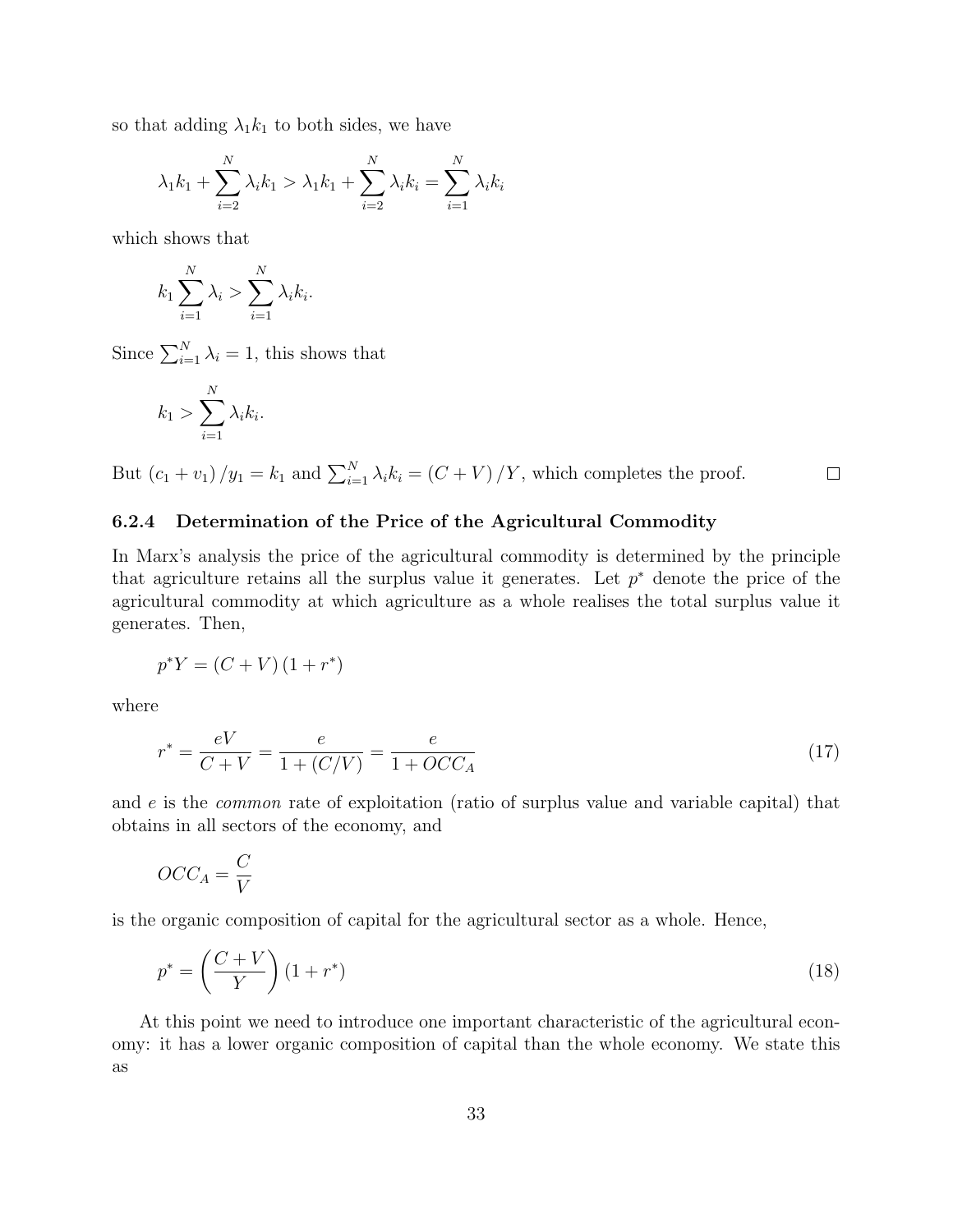**Assumption 2.** Let  $OCC_A$  denote the organic composition of capital in the agricultural sector as a whole, and let

$$
OCC_E = \frac{\overline{C}}{\overline{V}}
$$

denote the organic composition of capital in the economy as a whole. A characteristic feature of agriculture is that

$$
OCC_A < OCC_E.
$$

This assumption about the organic composition of capital in agriculture has an immediate implication.

**Proposition 4.** If Assumption 2 holds, then  $\bar{p} < p^*$ .

Proof. The proof follows immediately by comparing (15) and (18), and noting that, by Assumption 2, we have

$$
\frac{e}{1+OCC_A} = r^* > \alpha = \frac{e}{1+OCC_E}.
$$

What is the meaning of Assumption 2 and what is the implication of Proposition 4? This proposition shows that if the price of the agricultural commodity is such as to ensure that all the surplus value generated in agriculture is retained in agriculture, then the agricultural sector as a whole generates surplus profit. How do we know this? This is where Assumption 2 comes in. It tells us that agriculture has a lower organic composition of capital than the whole economy. Hence each unit of capital invested in agriculture generates higher amounts of surplus value. Thus, if agriculture is able to retain all the surplus value it generates, it will earn a higher rate of profit than the economy-wide average rate of profit. That is why  $\bar{p}$ , which ensures the economy-wide average of profit, is lower than  $p^*$ . Moreover, this ensures that all the surplus value generated in agriculture is retained in agriculture.

We are now ready to prove one of the main results of this paper as

**Proposition 5.** Let  $z_1 = 1 + OCC_A$ ,  $z_2 = 1 + OCC_E$ , and

$$
\beta = \frac{(c_1 + v_1)/y_1}{(C+V)/Y}
$$

be the ratio of the unit production cost on the worst plot of land and the economy-wide average unit production cost. Suppose  $1 + e > \beta$ , and  $z_2 > e\beta/(1 + e - \beta)$ . Let us define a function

$$
f(z_2) = \frac{ez_2}{(\beta - 1) z_2 + e\beta}.
$$

For any  $z_2$ , if  $z_1 < f(z_2)$  then  $p^* > \tilde{p}$ .

 $\Box$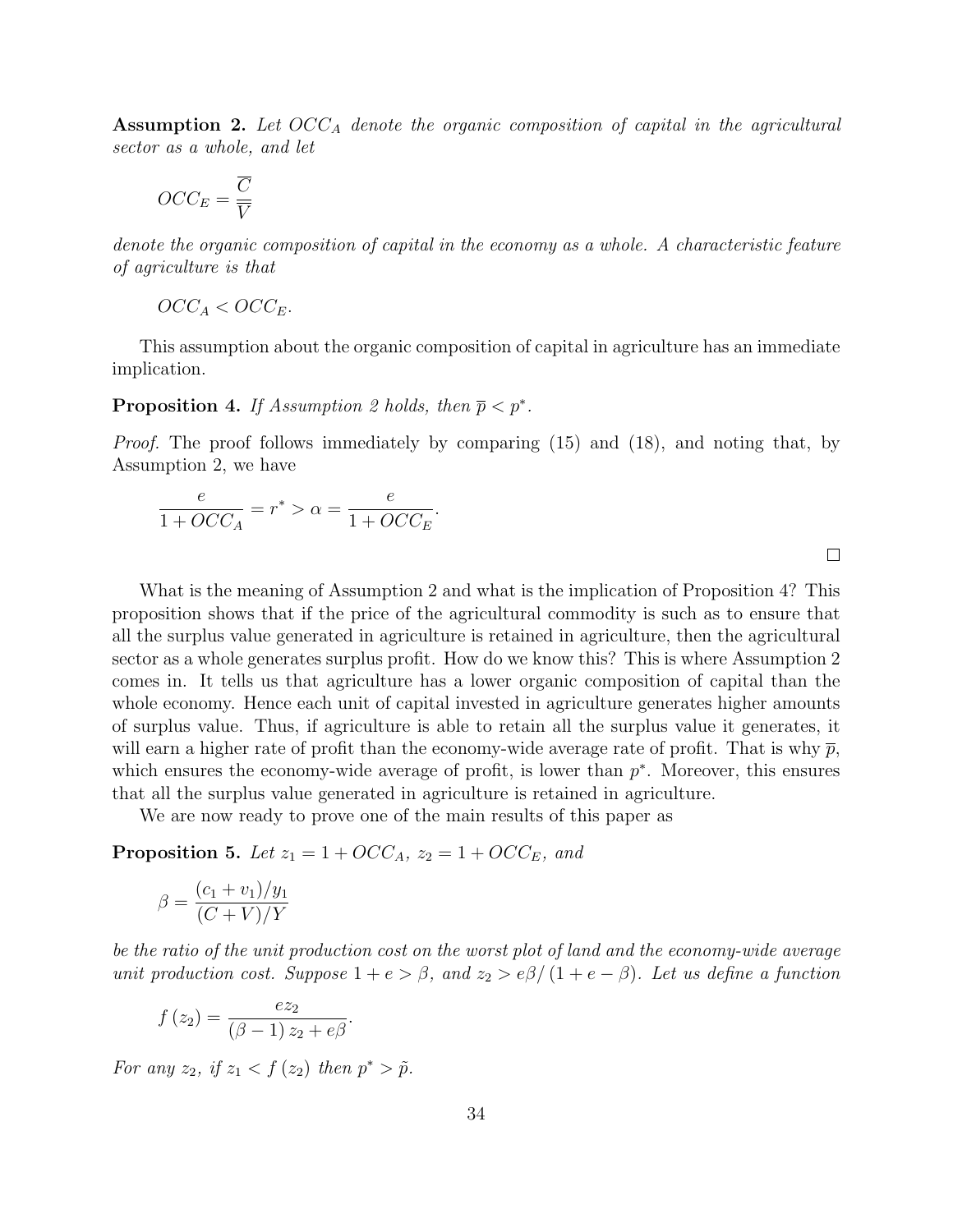*Proof.* Note that, by Proposition 3,  $\beta > 1$ . Hence  $(\beta - 1) z_2 + e \beta > 0$  (since  $z_2, e > 0$ ). Thus, if

$$
z_1 < \frac{ez_2}{(\beta - 1)z_2 + e\beta}
$$

then, multiplying through by  $(\beta - 1) z_2 + e\beta$ , we have

$$
z_1 z_2 (\beta - 1) + e\beta z_1 < e z_2
$$
  
 
$$
\beta (z_1 z_2 + e z_1) < z_1 z_2 + e z_2
$$

which, on division through by  $z_1z_2$  (which is a positive quantity), gives

$$
\beta\left(1+\frac{e}{z_2}\right) < \left(1+\frac{e}{z_1}\right) \\
\beta\left(1+\frac{e}{1+OCC_E}\right) < \left(1+\frac{e}{1+OCC_A}\right) \\
\left(\frac{c_1+v_1}{y_1}\right)\left(1+\frac{e}{1+OCC_E}\right) < \left(\frac{C+V}{Y}\right)\left(1+\frac{e}{1+OCC_A}\right) \\
\tilde{p} = \left(\frac{c_1+v_1}{y_1}\right)(1+\bar{r}) < \left(\frac{C+V}{Y}\right)(1+r^*) = p^*.
$$

This completes the proof.

What is the meaning of, and intuition behind, this result? From the definition of  $\tilde{p}$  in (16), we know that any price which is higher than  $\tilde{p}$  will ensure surplus profit on the worst plot of land. Proposition 5 provides conditions under which  $p^* > \tilde{p}$ . Hence, Proposition 5 provides conditions under which the price level  $p^*$  (which is the price level of the agricultural commodity which ensures that all the surplus value generated in agriculture is also retained in agriculture) is adequate to ensure that the worst plot of land generates surplus profit.

The key condition driving the result in Proposition 5 is defined with the function  $f(z_2)$ , which is depicted on the domain  $z_2 \geq 1$  in Figure 3 (since  $z_2 = 1 + OCC_E$ , it does not make sense to consider value of  $z_2$  which are strictly less than 1 because  $OCC_E$  is always positive). The function  $f(z_2)$  is concave (because  $f' > 0$  and  $f'' < 0$ ).<sup>21</sup> For  $z_2 = 1$  it takes the value  $e/(\beta - 1 + e\beta)$ , and it asymptotically approaches the value  $e/(\beta - 1)$  as  $z_2$  increases without bound. Since  $1 + e > \beta$ , which is one of the assumptions underlying Proposition 5,

$$
\frac{e}{(\beta-1+e\beta)}<1<\frac{e}{(\beta-1)}
$$

so that the function lies partly above and partly below 1. Since  $z_1 = 1 + OCC_A$ , the only meaningful region to consider is when the value of the function is equal to or above 1 (which

 ${}^{21}f'(z_2) = e^2\beta/[(\beta - 1)z_2 + e\beta]^2 > 0; f''(z_2) = [-2(\beta - 1)\beta e^2\{(\beta - 1)z_2 + e\beta\}]/[\{(\beta - 1)z_2 + e\beta\}^4] <$ 0 for  $z_2 \geq 1$ .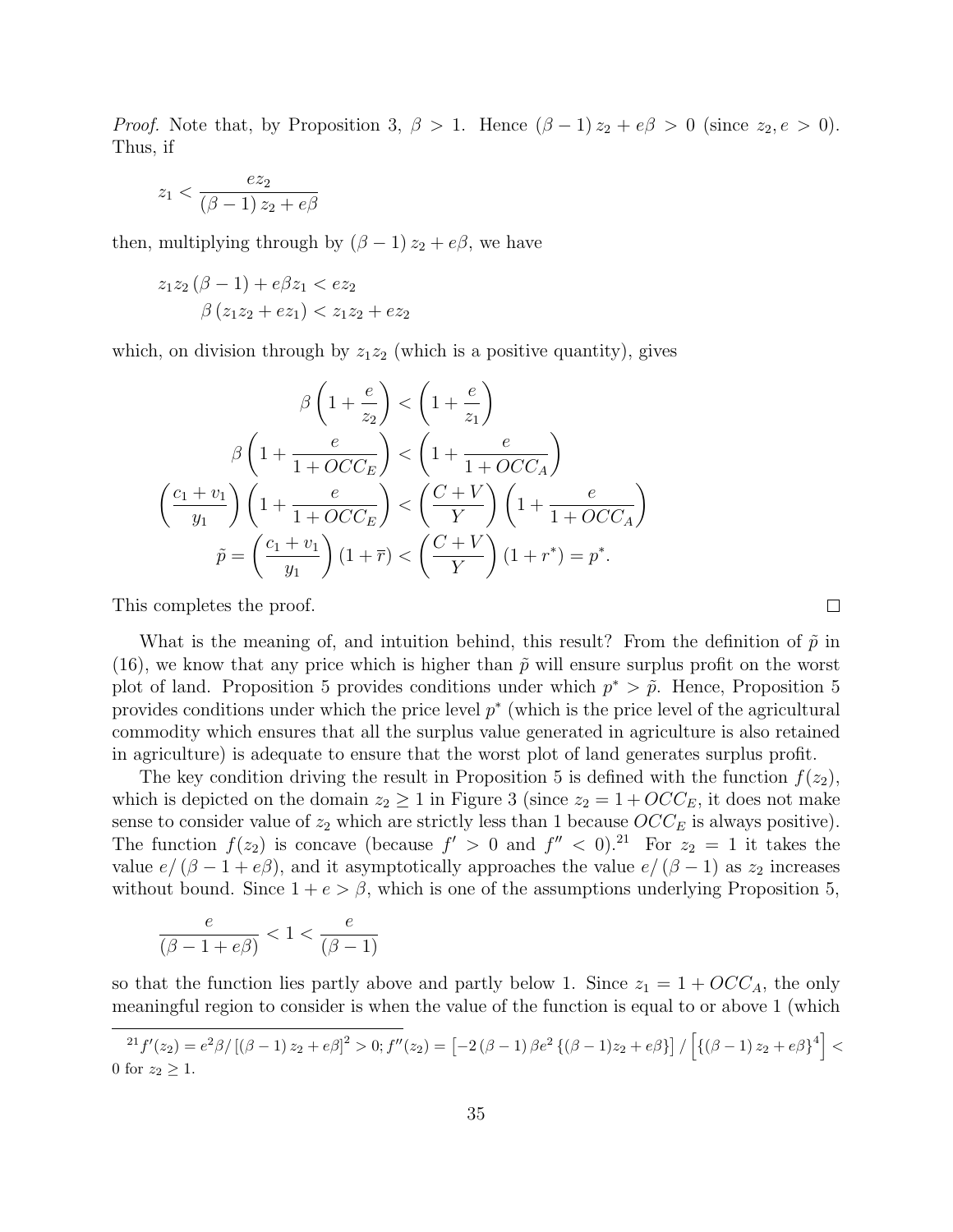is equivalent to the requirement that  $OCC_A \geq 0$ . A little algebra shows that  $f(z_2) > 1$  for  $z_2 \ge e\beta/(1+e-\beta) > 1$ . That is why this requirement is additionally specified as one of the conditions in Proposition 5.

What is the intuition behind the result in Proposition 5? The condition involving the function  $f(z_2)$  shows that, given any level of  $OCC_F$  (the organic composition of capital in the whole economy), as long as  $OCC_A$  (the organic composition of capital in agriculture as a whole) is lower than some threshold value (defined by the concave function of  $OCC_E$ ),  $p^*$  will be greater than  $\tilde{p}$ . Thus, if  $OCC_A$  is lower than the threshold defined by  $1 - f(1 + OCC_E)$ , then the price of the agricultural commodity determined by the retention of the whole surplus value is high enough to ensure surplus profit on the worst plot of land, and hence on all plots of land. This condition can also be seen geometrically in Figure 3: as long as the economy operates in the shaded region,  $p^*$  will be larger than  $\tilde{p}$ .

The intuition for this condition is the following: when the organic composition of capital in agriculture is lower than this threshold, a large enough volume of surplus profit is generated in agriculture. This makes intuitive sense because the magnitude of surplus profit depends on the difference of the profit rate in agriculture with the economy-wide average rate of profit. The condition tells us that the difference between  $OCC<sub>A</sub>$  and  $OCC<sub>E</sub>$  is large enough to ensure that, if all of the surplus value is retained in agriculture, surplus profit is generated even on the worst plot of land. This immediately shows that if the price of the agricultural commodity is given by  $p = p^*$ , then surplus profit will be generated on all plots of land (because of the hierarchy of rates of profit).

Figure 3 also allows us to see a potential limitation of Marx's analysis. In Volume Three of Capital, Marx worked with the assumption that the organic composition of capital in agriculture as a whole is lower than the organic composition of capital in the whole economy. Proposition 5 and Figure 3 shows that this is not enough to generate surplus profit on all plots of land. One needs a more stringent condition,

$$
z_1 \le f(z_2) = \frac{ez_2}{(\beta - 1) z_2 + e\beta}
$$

to ensure that the price level of  $p = p^*$  generates surplus profit on all plots of land. Since ground-rent is just a transformation of surplus profit, this shows that Marx's analysis of ground-rent would remain incomplete if the condition  $z_1 < f(z_2)$  were not imposed.

The fact that this condition is more stringent than the simple requirement of lower OCC in agriculture than the OCC in the aggregate economy can also be seen from Figure 3. The curve representing  $f(z_2)$  lies completely below the 45 degree line.<sup>22</sup> Hence, any point on or below the curve automatically satisfies the condition that  $OCC<sub>A</sub> < OCC<sub>E</sub>$ . But there are points in Figure 3 that are above the curve and below the 45 degree line. These points satisfy the requirement that  $OCC_A < OCC_E$  but do not ensure positive surplus profit on all plots of land. Hence, the condition that Marx works with, viz.,  $OCC_A < OCC_E$ , is a necessary but not a sufficient condition to give all the results that he thought would hold with regard to ground-rent.

<sup>&</sup>lt;sup>22</sup>This is because  $f(1) < 1$  and  $f'(1) < 1$ .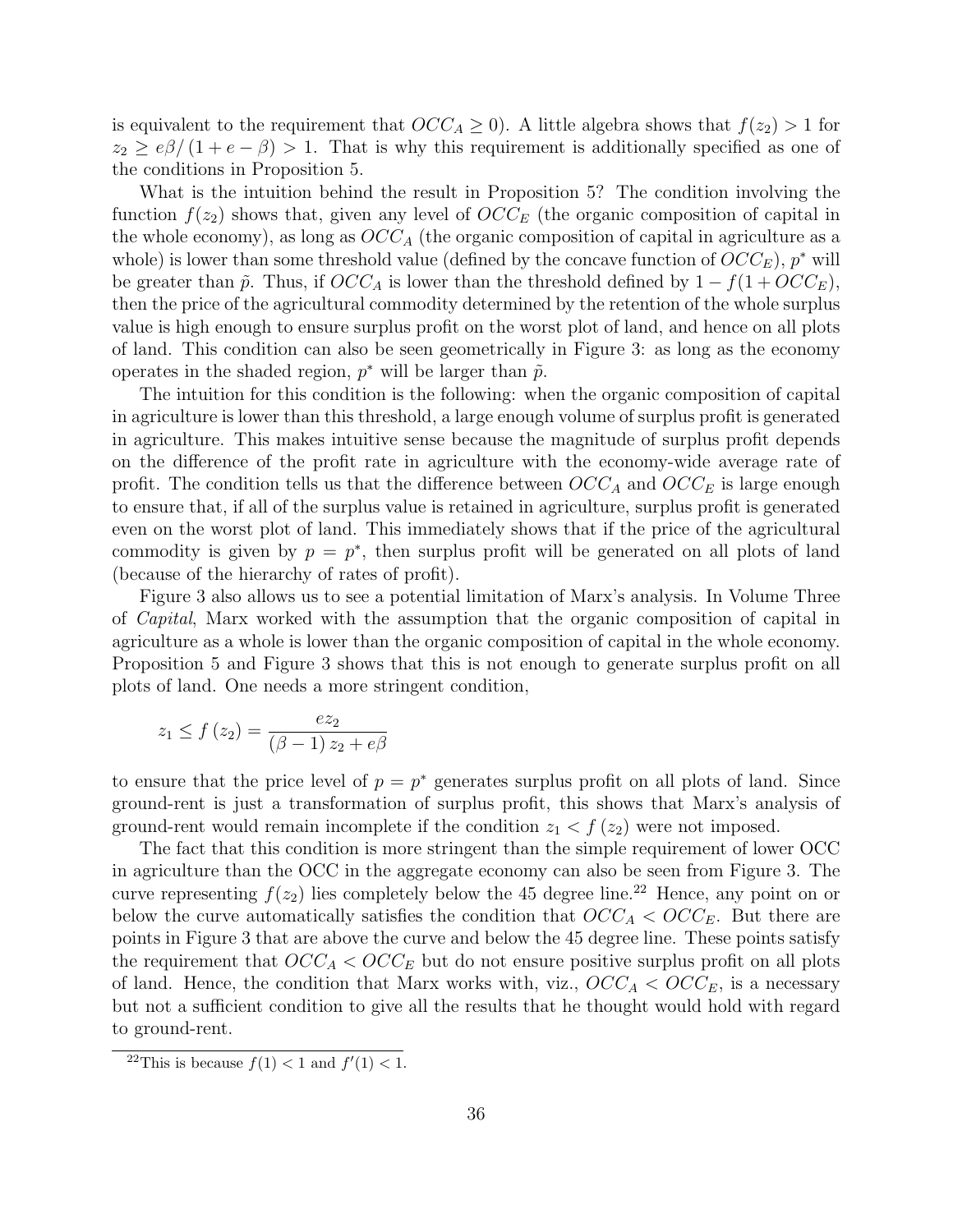

Figure 3: Upper bound function for the organic composition in agriculture. For any value of  $z_2 = 1+OCC_E$ , the function  $f(z_2)$  gives the upper bound on  $z_1 = 1+OCC_A$  that ensures the result in Proposition 5.

Drawing on the above discussion, we can characterise the agricultural economy with two crucial conditions necessary for the analysis of surplus profit and ground-rent. The first condition relates to the price of the agricultural commodity and the second relates to the organic composition of capital in agriculture.

Assumption 3. Let the price of the agricultural commodity, p, be determined by the principle that there is zero net flow of surplus value from agriculture, so that  $p = p^*$ , with  $p^*$ defined in (18).

Let

$$
z_1 \le f(z_2) = \frac{ez_2}{(\beta - 1) z_2 + e\beta}
$$

where  $z_1 = 1 + OCC_A$ ,  $z_2 = 1 + OCC_E$ ,

$$
\beta = \frac{(c_1 + v_1)/y_1}{(C + V)/Y}
$$

and  $1 + e > \beta$ ,  $z_2 > e\beta/(1 + e - \beta)$ .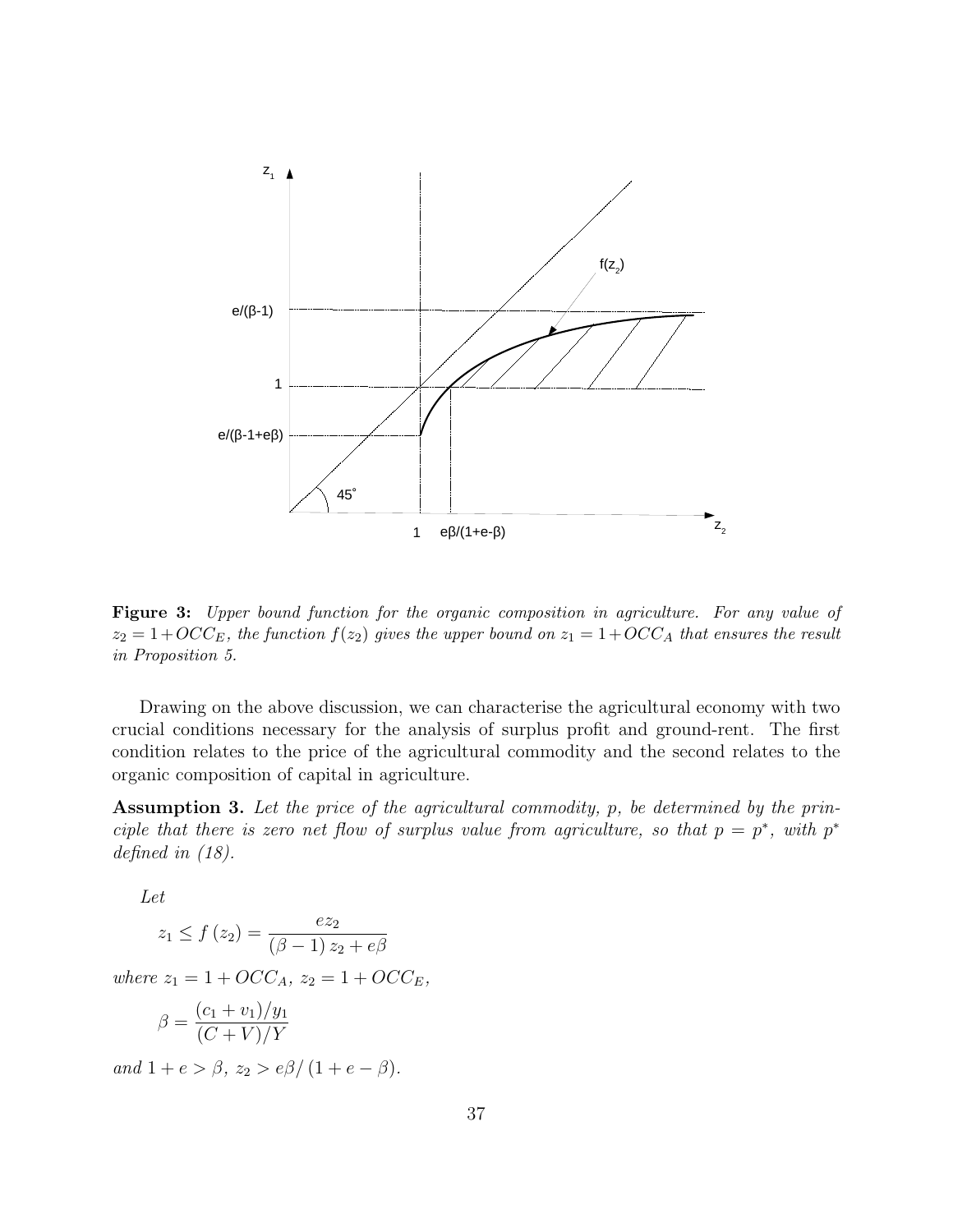I would like to draw out three important implications of the two conditions stated in Assumption 3. First, the agricultural economy characterised in Assumption 3 generates a positive amount of surplus profit at the aggregate level. This is because the price of the agricultural commodity is given by  $p^*$ , which is higher than the notional price of production,  $\bar{p}$  (by Proposition 4). Since any price higher than  $\bar{p}$  generates suplus profit in agriculture as a whole, the price level of  $p^*$  will also do so. This conclusion is necessary for our subsequent analysis because, in Marx's understanding, ground-rent is a transformation of surplus profit in agriculture. Thus, without surplus profit there would be no ground-rent.

Second, the market price of the agricultural commodity is determined by the principle that agriculture retains all the surplus value it generates, the latter being justified by the fact of existence of barriers to movement of capital in agriculture. This implies that the price of the agricultural commodity is given by  $p = p^*$ . It is important to point out that this is only one, though by no means the only, way to determine the market price of the agricultural commodity. We use it in this paper because this is close to the intuitive idea Marx worked with: barriers to the movement of capital into agriculture would allow agriculture to retain the surplus profit (and hence the total surplus value) it generates. $^{23}$ 

Third, the conjunction of the first and the second condition ensures, as Proposition 5 shows, that each plot of land generates surplus profit. This conclusion is used to ensure that all plots of land are under cultivation. But it is also useful to note that this conclusion is not analytically restrictive because we can always include in the analysis *only* those plots of land that generate surplus profit, and hence are under cultivation in a capitalist economy with landed property.<sup>24</sup>

We are now ready to introduce the landowner into the analysis and see how this transforms the surplus profit in agriculture into ground-rent and how that is decomposed into absolute and differential rents (of varieties I and II).

<sup>&</sup>lt;sup>23</sup>If the price of the agricultural commodity deviates from  $p^*$  defined in (18), there can be net transfer of surplus value from agriculture even if there are barriers to capital investment. For instance if there is such a high demand for the agricultural commodity that its price rises above  $p^*$ , then there can be a net inflow of surplus value into agriculture, as can be seen from the definition of  $p^*$  in (18). On the other hand if the demand for the agricultural commodity falls to such an extent that its price falls below  $p^*$ , then the agricultural sector might see a net outflow of surplus value. In the extreme case, if the price of the agricultural commodity falls to the extent that production on the worst plot of land cannot give the economy-wide average rate of profit, then it will lie fallow. These are interesting cases that can be explored in future research.

<sup>&</sup>lt;sup>24</sup>In the absence of landed property, zero surplus profit on the worst plot of land is compatible with all plots of land being under cultivation. This is because the capitalist-farmer operating the worst plot of land is guaranteed the economy-wide average rate of profit. Thus, with the existence of landed property, there is a chance for some land to remain fallow.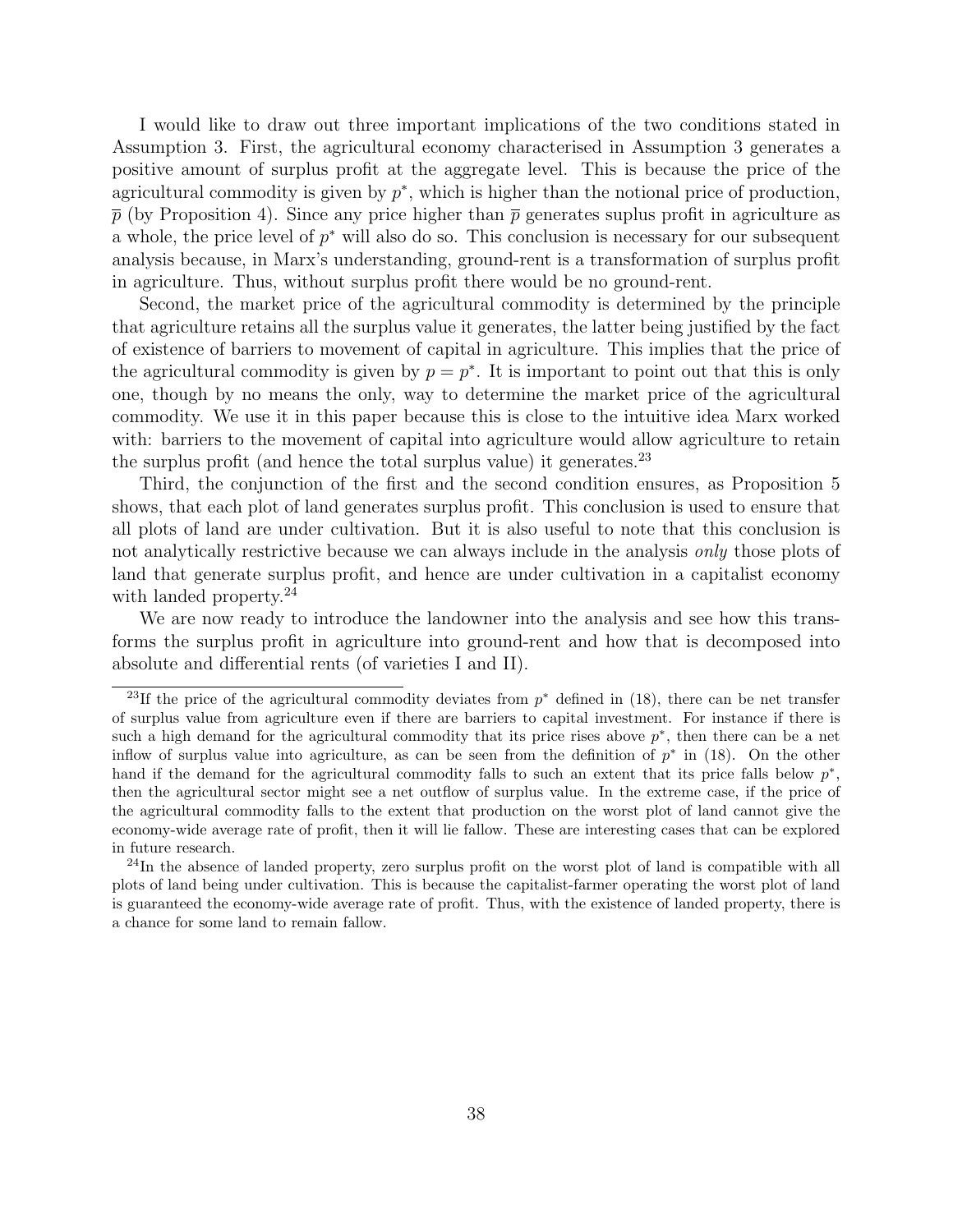#### 6.3 Ground-Rent in Agriculture

#### 6.3.1 Existence of Positive Ground-Rent

We have created the apparatus that will allow us to quantify the magnitude of ground-rent and its three components, given in (7), which we reproduce below for easy reference

$$
GR_i = (c_i + v_i)(r_i - \alpha) = DRI_i + DRII_i + AR \tag{19}
$$

where

 $DRI_i = (c_i + v_i)(r_i - r_1)$ 

is differential rent of the first variety,

$$
DRII_i = [(c_i + v_i) - (c_1 + v_1)] (r_1 - \alpha)
$$

is differential rent of the second variety, and

$$
AR = (c_1 + v_1)(r_1 - \alpha)
$$

is absolute rent.

Recall that the agricultural economy that we are studying is characterised by the two conditions given in Assumption 3. Our first task is to prove that this economy produces positive magnitudes of ground-rent on all plots of agricultural land.

**Proposition 6.** Suppose the conditions prevailing in the economy is captured by Assumption 3. Then, the total ground-rent appropriated by the landowner of the i-th plot of land,  $GR_i$ , is positive. This is because  $r_i - \alpha > 0$ , where  $r_i$  is the rate of profit on plot i and  $\alpha$  is the economy-wide average rate of profit.

*Proof.* By Assumption 3,  $z_1 < f(z_2)$ . By Proposition 5, this implies that  $p^* > \tilde{p}$ , i.e. the price level that arises from zero net flow of surplus value from agriculture,  $p^*$ , is larger than the price that ensures positive surplus profit on the worst plot of land,  $\tilde{p}$ . Hence, intuitively, when Assumption 3 holds, each plot of land generates surplus profit.

To see this more formally, let  $A = p^* - \tilde{p} > 0$ . Since the price of the agricultural commodity is  $p^*$ , the rate of profit on the *i*-th plot,  $r_i$  is given by

$$
1 + r_i = \frac{p^*}{k_i} = \frac{\tilde{p} + A}{k_i} = \frac{\tilde{p}}{k_i} + \frac{A}{k_i}
$$

where  $k_i = (c_i + v_i)/y_i$  is the unit cost of production on plot *i*. Hence

$$
1 + r_i = \frac{\tilde{p}}{k_i} + \frac{A}{k_i} = \frac{\tilde{p}}{k_1} \frac{k_1}{k_i} + \frac{A}{k_i} \frac{k_1}{k_i}.
$$

Let  $\lambda_i = k_1/k_i$  for  $i = 1, 2, ..., N$ . By Assumption 1, we know that  $k_1 \geq k_2 \geq \cdots \geq k_N$ . Hence  $\lambda_i \geq 1$  for  $i = 1, 2, ..., N$ . Thus,

$$
1 + r_i = \lambda_i \frac{\tilde{p}}{k_1} + \lambda_i \frac{A}{k_1}.\tag{20}
$$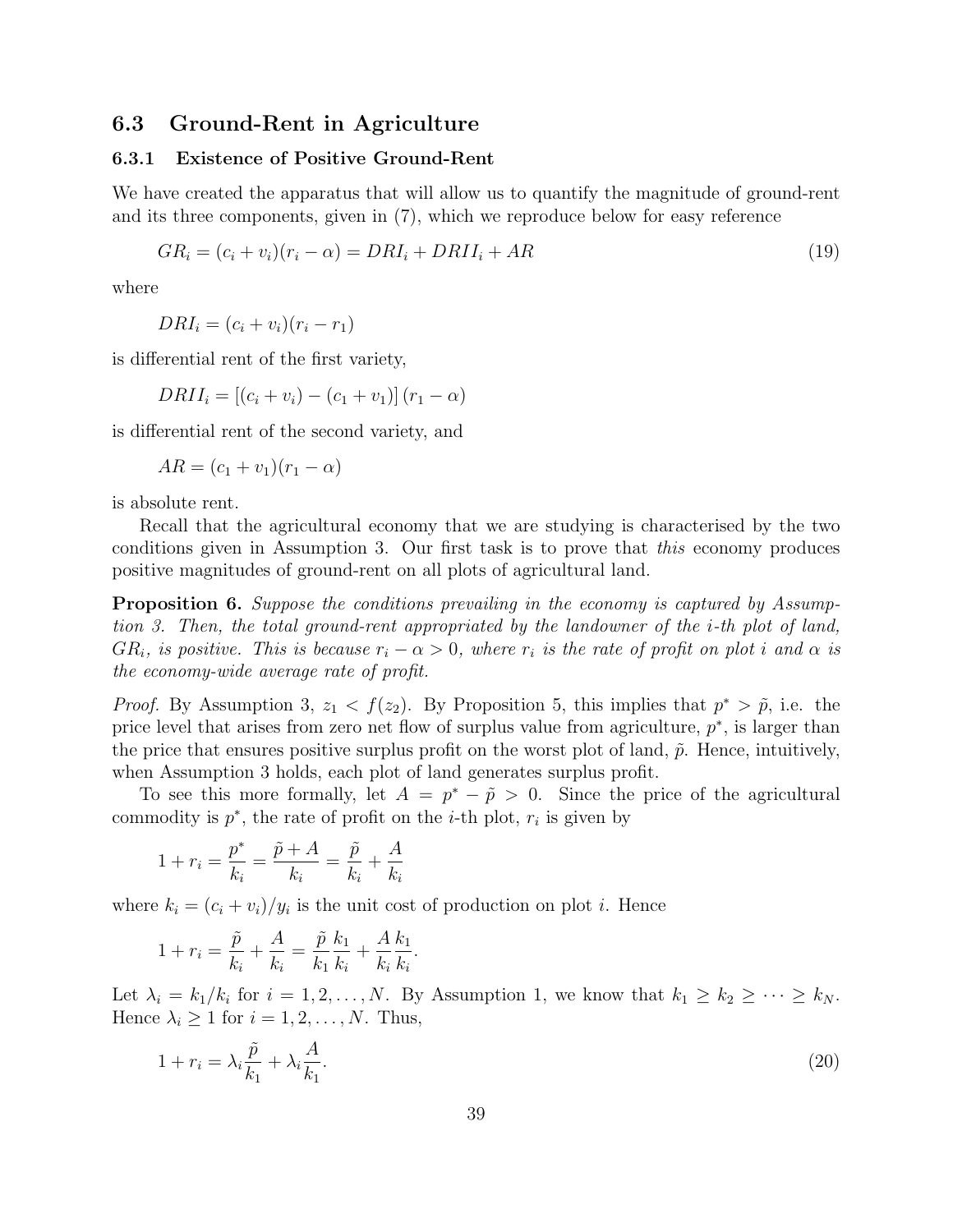By the definition of  $\tilde{p}$  as the price level that ensures the economy-wide average rate of profit on the worst plot of land, we have  $\tilde{p}/k_1 = 1 + \alpha$ , where  $\alpha$  is the economy-wide average rate of profit. Hence,

$$
r_i = -1 + \lambda_i (1 + \alpha) + \lambda_i \frac{A}{k_1} = (\lambda_i - 1) + \lambda_i \alpha + \lambda_i \frac{A}{k_1}.
$$

Hence

$$
r_i - \alpha = (\lambda_i - 1) (1 + \alpha) + \lambda_i \frac{A}{k_1} > 0
$$

because  $\lambda_i \geq 1$ ,  $\alpha \geq 0$  and  $A > 0$ . This completes the proof.

We can use the results of Proposition 6 to quantify magnitudes of the three components of ground-rent. To begin, note that since  $r_i > \alpha$  for  $i = 1, 2, \ldots, N$ , this means that  $r_1 - \alpha > 0$ . Hence the absolute rent

$$
AR = (c_1 + v_1)(r_1 - \alpha)
$$

is positive. Turning to differential rent of the first variety,

$$
DRI_i = (c_i + v_i)(r_i - r_1),
$$

we see that with positive quantities of capital invested on all plots, DRI is also positive because  $r_i \geq r_1$  by Proposition 1. Since no production can take place without labour, the magnitude of variable capital on plot  $i$  is bounded away from zero (while the magnitude of constant capital is non-negative). Hence  $c_i + v_i > 0$ , which implies that  $DRI_i \geq 0$  (since  $r_i - r_1 \geq 0$  by Proposition 1).

So far in the analysis, we have not imposed any conditions on the magnitudes of the capital investments on different plots of land. Thus, there are no restrictions on the relative magnitude of  $c_i + v_i$  in comparison to  $c_1 + v_1$ . This imposes some ambiguity on the sign of the differential rent of the second variety

$$
DRII_i = [(c_i + v_i) - (c_1 + v_1)] (r_1 - \alpha).
$$

As long as the total capital invested on plot  $i$  is higher than the capital invested on the worst plot of land,  $DRII$  will be positive. But, if the total capital invested on plot i were to fall below the capital investment on the worst plot, then the magnitude of the differential rent of the second variety will turn negative. As we have noted earlier, this does not create any problems for the overall analysis because the sum total of DRI and DRII will always be positive.

What is the intuition behind the possible negative magnitude of DRII on plot i? Since plot  $i$  is more productive than plot 1 (the worst plot of land), each unit of capital invested on plot  $i$  in excess of the corresponding amount on the worst plot brings in some additional profit income. If for some reason, that additional investment is not forthcoming on plot  $i$ , or if it falls short of that magnitude, some profit income will be lost.

 $\Box$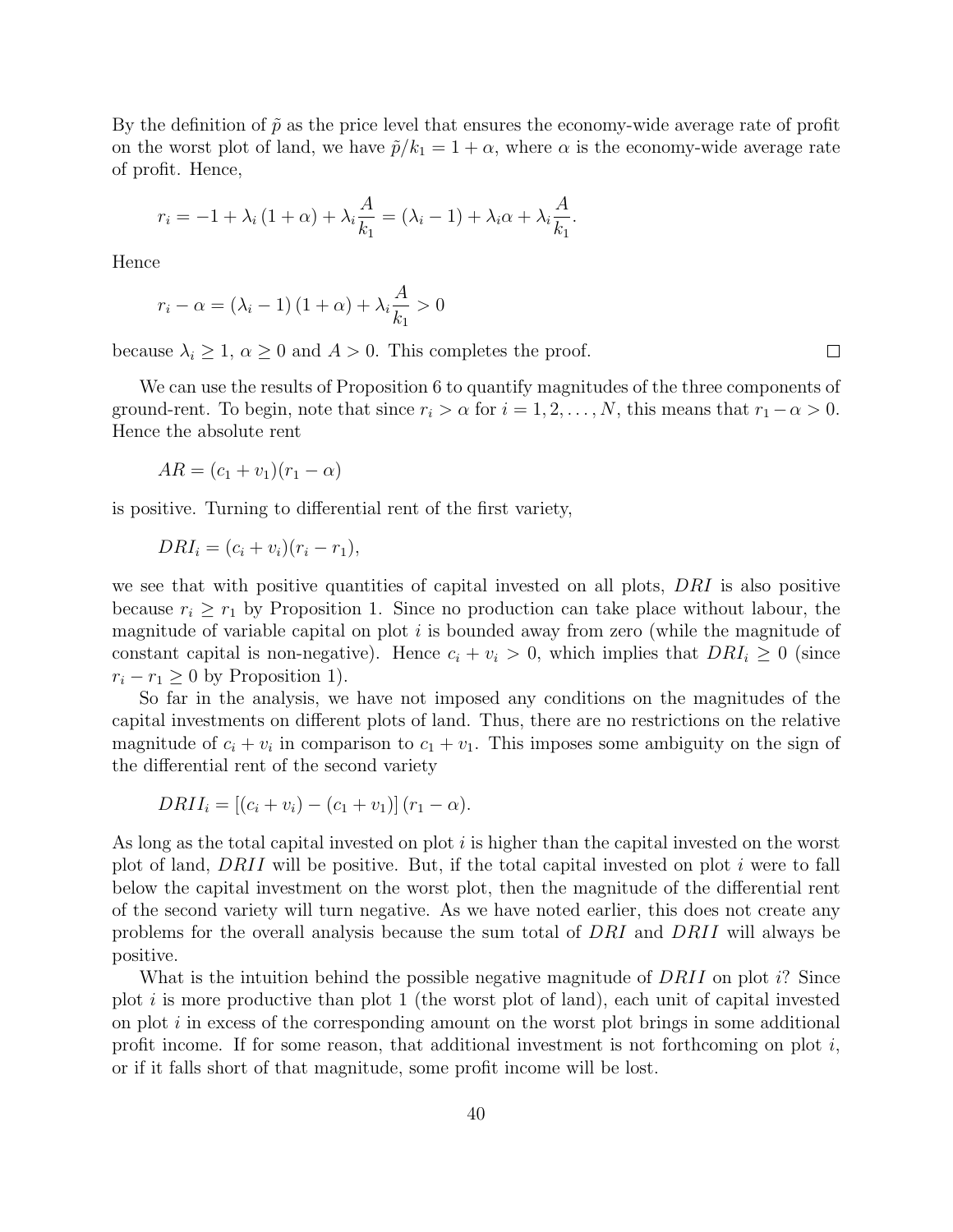Is this a likely scenario? A full answer to this question would require us to develop a theoretical framework to analyse the decisions that underlie the choice of the exact magnitudes of constant and variable capital on each plot of land. In this paper, I have taken the magnitudes,  $c_i$  and  $v_i$  as given, and a full analysis of their determinants is beyond the scope of this paper. But I can offer some initial thoughts on this by thinking about the possible forms of the rental contract. If landowners offer take-it-or-leave-it rental contracts after calculating the full amount of ground-rent given in (19), then it will be in the interest of the capitalist-farmer to make the full capital investment,  $c_i + v_i$ , i.e. to make sure that the extra surplus profit that is represented by DRII is not lost. This is because any decline in the total surplus profit due to a negative magnitude of DRII will eat into her profit income, not the rent income of the landowners.<sup>25</sup>

While we can see easily that the source of differential rent of both varieties arise from differences with respect to the worst plot of land - DRI from differences in quality, and DRII from differences in capital invested - it is not completely clear as to what the source of absolute rent is. How can we think about the source of absolute rent?

Absolute rent arises due to the monopoly of ownership of landed property in the precise sense that the existence of absolute rent requires collusion (or some other form of collective action) by the landowners. Why? Absolute rent gets added to the ground-rent of each and every plot of land. Hence, enforcement of absolute rent has positive externalities for the class of landowners. If a landowner who owns many plots of land, including the plot of the worst quality, decides to rent out the plot of worst quality for free, possibly as part of a deal to rent out other, better, plots of land, every landowner loses revenue, not only this particular landowner who owns the worst plot. Thus the action of the landowner of the worst plot of land has implications beyond her own welfare. Hence, to actualise the total benefit of absolute rent, there needs to be collusion (or some other form of collective action) by the class of landowners. The class of landowners must come up with some mechanism to ensure that no landowner allows any, including the worst, plot of land for zero rent. It is in the interest of the class of landowners to do so because they gain revenue in the form of absolute rent as a class.

While the existence of absolute rent rests on the possibility of collusion by the class of landowners, its magnitude is determined by the demand for the agricultural product, and

<sup>&</sup>lt;sup>25</sup>The analysis of DRII by Marx is not wholly satisfactory. He adopts a 'marginal' perspective in thinking of DRII as arising from different 'doses' of capital on the same plot of land. This is problematic because the magnitudes of the three types of rent can only be defined meaningfully once we know the amounts of capital advanced on all plots of land. Hence, the computation is carried out only when all 'doses' of capital investment on different plots of land have been taken into account. A better procedure, in my opinion, is to consider differences in total (not marginal) capital invested across different plots of land, as I have done in this paper, i.e. compute rents only after the magnitudes of total capital advanced on each plot of land is given. My analysis also suggests that there can be neither DRI nor DRII on the worst plot of land. Marx argues, through an example in chapter 44 (Marx, 1993), that there can be DRII on the worst plot of land. His calculations, and also Engels' corrections of those calculations, have a basic conceptual error: the price of production is not calculated correctly. If it is calculated correctly, the price will be £3 in the second table on page 873 in Marx (1993), and in that case there will be no rent on the worst plot of land. For details see Appendix B.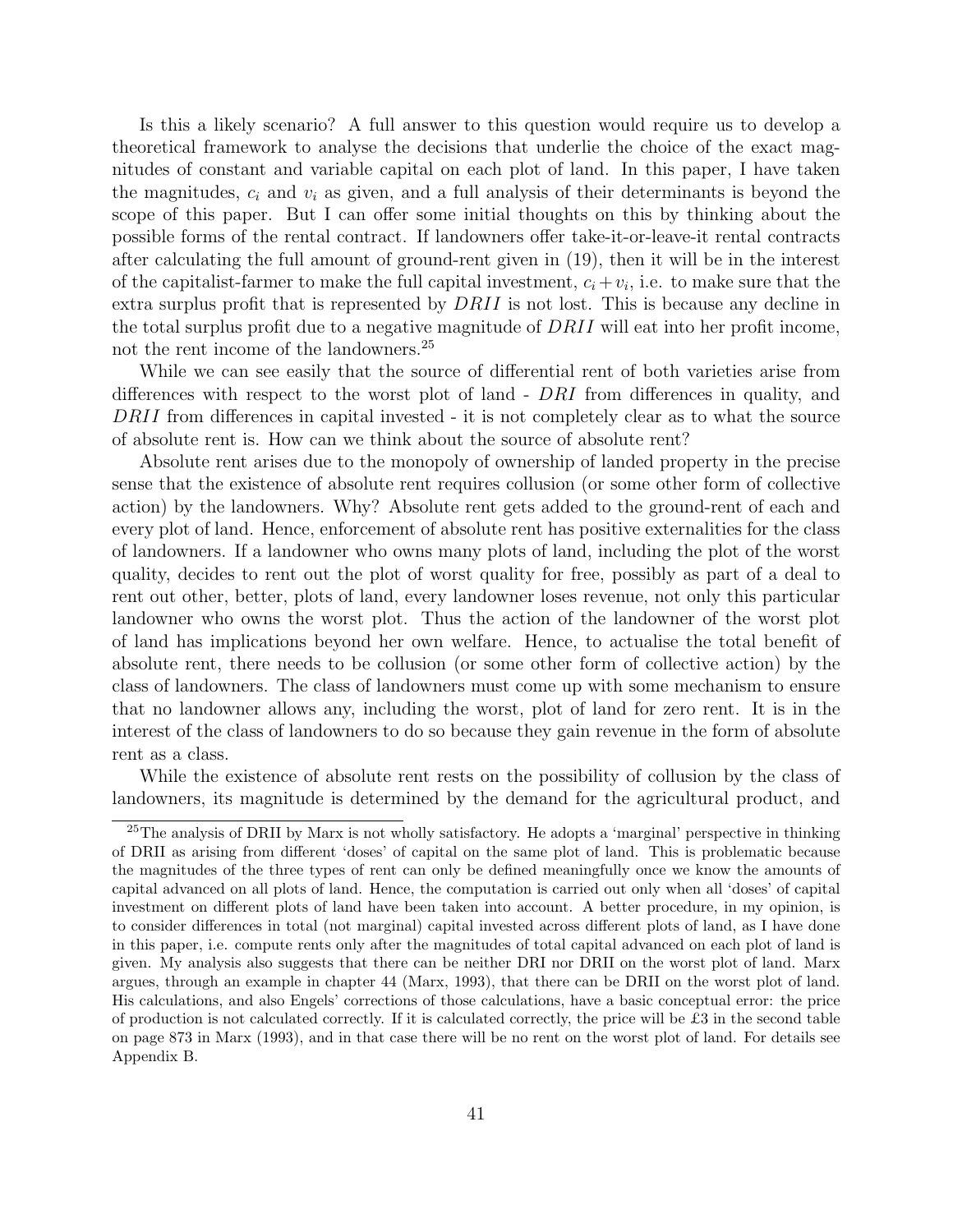through that, by the demand for land.<sup>26</sup> Note that the magnitude of the absolute rent is given by  $(c_1 + v_1)(r_1 - \alpha)$ . While  $\alpha$  is the average of profit in the whole economy and is determined by the factors external to the agricultural sector,  $r_1$  is the rate of profit on the worst plot of land when production is organised by capitalist-farmers who are also owners of the land. This rate of profit, in turn, is determined by the unit cost of production,  $k_1$ , and the price of the agricultural commodity,  $p^*$ , as

$$
1 + r_1 = \left(\frac{p^*}{k_1}\right).
$$

In our analysis, following Marx, we take the price of the agricultural commodity to be determined by the condition of zero net flow of surplus value from agriculture. If the price of the commodity increases above  $p^*$ , the surplus profit on the worst plot of land can increase (through an increase in  $r_1$ ). In the presence of landed property, that will be appropriated by the whole class of landowners as additional absolute rent.

#### 6.3.2 Summary

This completes the presentation of Marx's theory of ground-rent in a mathematical form. I have demonstrated that Marx's idea that ground-rent is a transformation of surplus profit generated in agriculture can be rigorously established and that it can be decomposed into three components: absolute rent, differential rent of the first variety, and differential rent of the second variety. In particular, I have demonstrated in Proposition 6 that under Marx's assumption about the determination of the price of the agricultural commodity - zero net flow of surplus value from agriculture - the agricultural sector will generate positive amounts of ground-rent on each plot of land as long as two conditions are satisfied: (a) there is a hierarchy in the quality of the plots of land, as captured by Assumption 1, and (b) the organic composition of capital in agriculture is sufficiently lower than its economy-wide counterpart, as captured by Assumption 3. Given the capital invested on each plot of land and the economy-wide average rate of profit, we can then compute the exact magnitude of the ground-rent using (19).

<sup>&</sup>lt;sup>26</sup> "Even though landed property can drive the price of agricultural products above their price of production, it does not depend on this, but rather on the general state of the market" (Marx, 1993, pp. 898).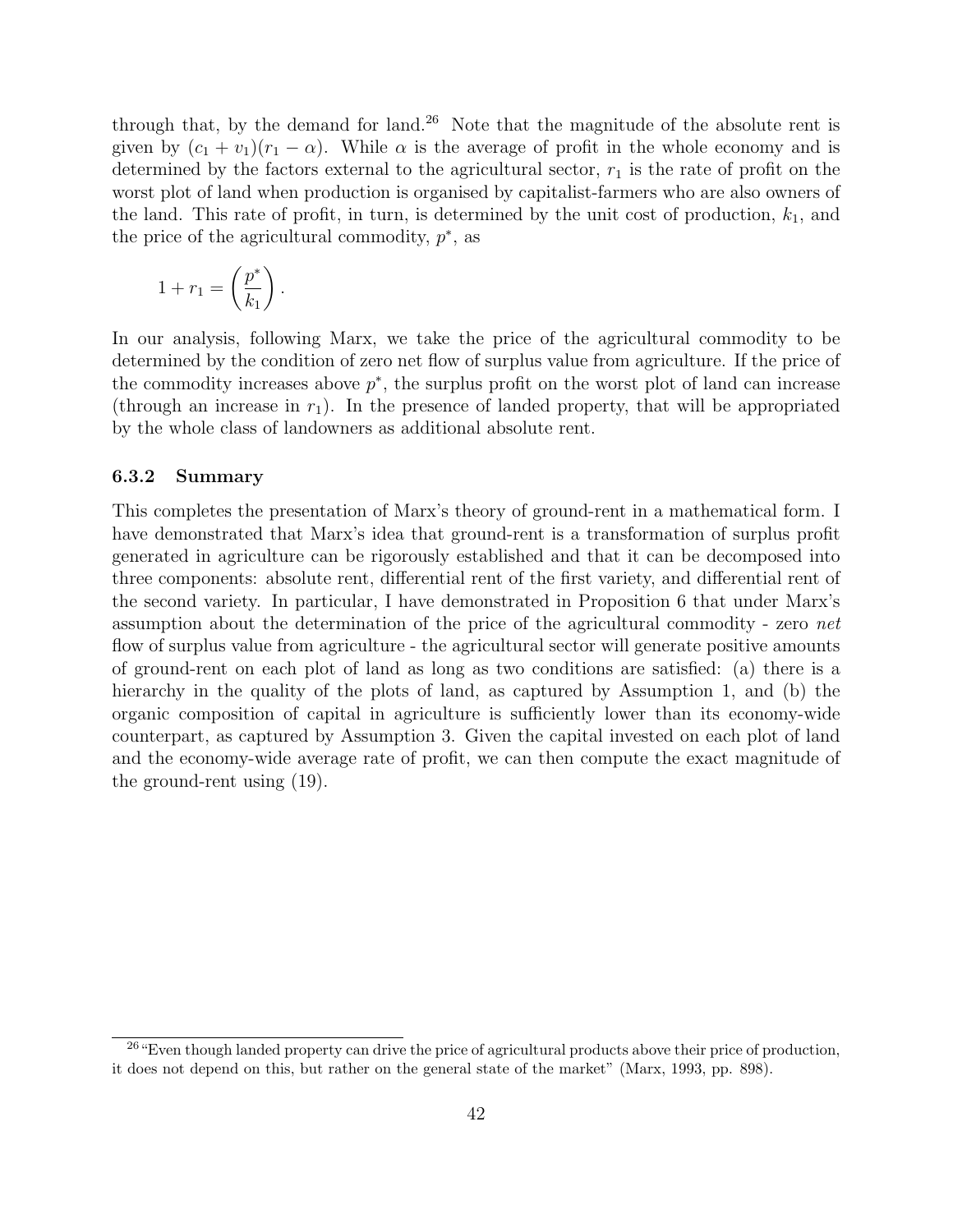## Appendix B

In this Appendix, I discuss an example that Marx used at the beginning of Chapter 44 to demonstrate that DRII can arise on the worst plot of land. I show that Marx's analysis has problems, and that, if those problems are addressed, DRII will be zero on the worst plot of land, as I have argued in this paper. Since the focus is on differential rent, the analysis abstracts from absolute rent.

### Initial Situation

The initial situation is depicted in panel A in Table 4. Marx specifies that the price of production "refers to the sum of capital advanced plus 20 percent profit" (Marx, 1993, pp. 873). Thus, on plot A, the price of production of 3 implies that the capital advanced is 2.5  $(=3/1.2)$ . Similarly, on plots B, C and D, the amount of capital advanced is  $5 (= 6/1.2)$ .

We would like to work out the details of the rental agreement that would arise in the initial situation. To do so we would need to know the market price of the commodity. How is the market price determined? It is determined by the principle that the capital advanced on the worst plot of land earns the average rate of profit (because there is no absolute rent). But what is the worst plot of land? It is the land which has the highest *unit cost of production*, i.e. it is the plot on which each unit of output costs the highest amount of labour time to produce.

The unit cost of production on plots A, B, C and D are 2.5, 1.43, 0.91 and 0.67, respectively. Since plot A has the highest unit cost of production, the market price gets determined by the condition of production on plot A. Hence, the market price is  $3 = 2.5 * 1.2$ . Once we know the market price, we are able to compute the money rent in the last column of panel A in Table 4. Hence, the rental agreement on plot A, B, C and D involves money rent payments of 0, 4.5, 10.5 and 16.5. Capitalist-farmers must pay these amounts to use the plots of land for capitalist commodity production.

### Increase in Demand

Suppose there is an increase in demand for the agricultural commodity. The capitalistfarmer on plot B, having received this signal of increased demand, is deciding whether to increase his production by another unit.<sup>27</sup> Suppose he knows that to increase production by another unit would involve a "production cost" of 3.5 (which implies a capital advance of  $3.5/1.2$ ). The question is whether the capitalist-farmer on plot B has any incentive to undertake the additional investment and increase production by another unit. If there is an additional investment of 3.5/1.2 on plot B, the capitalist-farmer's total capital advanced will be  $7.92 = (5 + 3.5/1.2)$ . If the price of the commodity remains at 3 (the situation depicted in panel A, Table 4), then the capitalist-farmer on plot B will earn  $13.64\%$  ((9 – 7.92/7.92))

<sup>27</sup>Marx only considers the case of an increase in production on plot B. I follow him and do not consider other possibilities.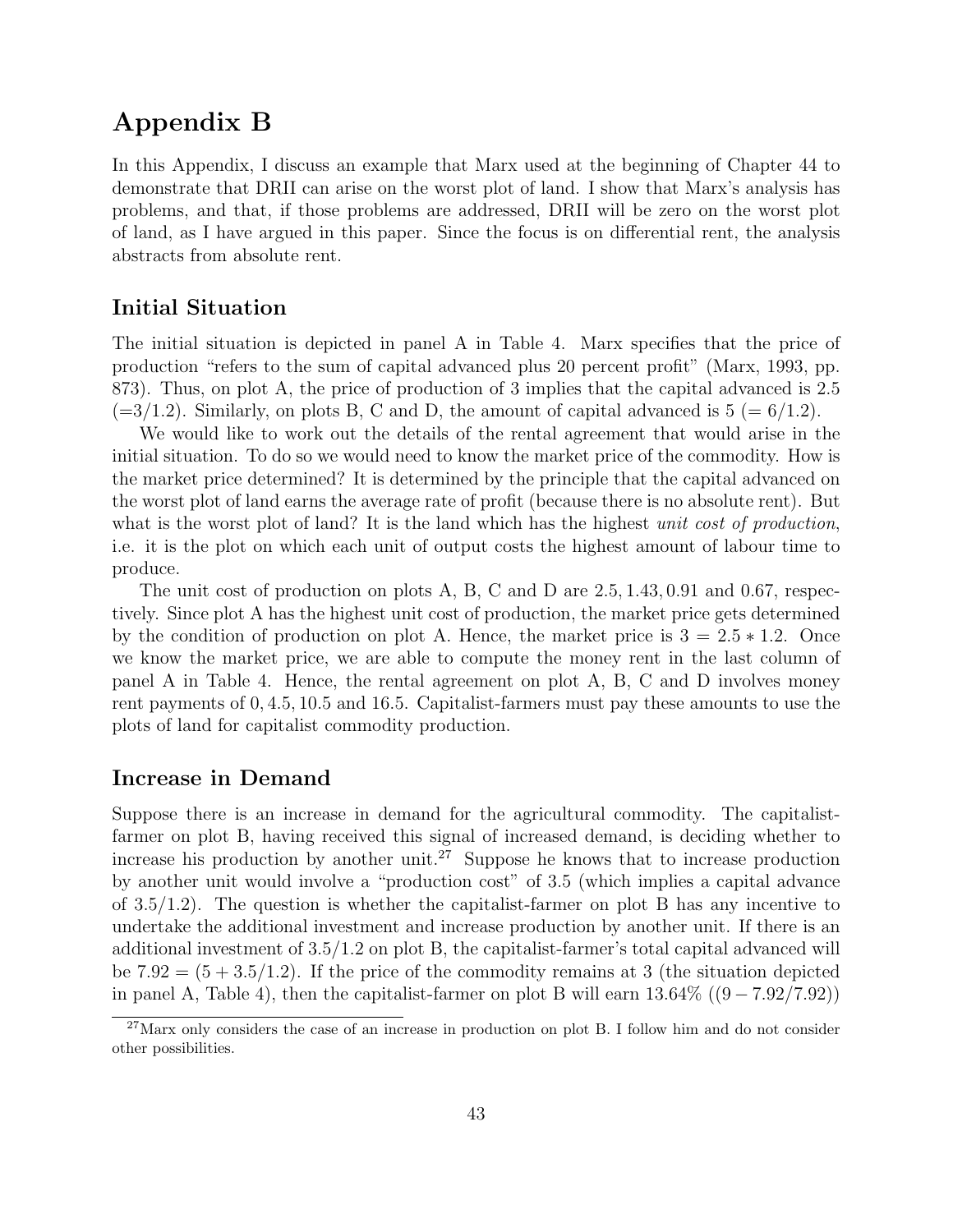| Type of<br>Land            | Price of<br>Production | Units of Market<br>Output | Price | Rent  |
|----------------------------|------------------------|---------------------------|-------|-------|
| Panel A                    |                        |                           |       |       |
| Original Situation:        |                        |                           |       |       |
|                            |                        |                           |       |       |
| А                          | 3                      | $\mathbf{1}$              | 3     | 0     |
| B                          | 6                      | 3.5                       | 3     | 4.5   |
| $\rm C$                    | 6                      | 5.5                       | 3     | 10.5  |
| D                          | 6                      | 7.5                       | 3     | 16.5  |
| Panel B                    |                        |                           |       |       |
| Final Situation:           |                        |                           |       |       |
| А                          | 3                      | $\mathbf{1}$              | 3.5   | 0.5   |
| B                          | 9.5                    | 4.5                       | 3.5   | 6.25  |
| $\rm C$                    | 6                      | 5.5                       | 3.5   | 13.25 |
| D                          | 6                      | 7.5                       | 3.5   | 20.25 |
| Panel C                    |                        |                           |       |       |
| Corrected Final Situation: |                        |                           |       |       |
| А                          | 3                      | $\mathbf{1}$              | 3     | 0     |
| B                          | 9.5                    | 4.5                       | 3     | 4     |
| $\rm C$                    | 6                      | 5.5                       | 3     | 10.5  |
|                            | 6                      | 7.5                       | 3     | 16.5  |

Table 4: Differential Rent on the Worst Plot of Land<sup>a</sup>

<sup>a</sup> This table reprdocues, panel A and panel B, the two tables on page 873 in Marx (1993). In panel C, I give the corrected version of the the situation depicted in panel B.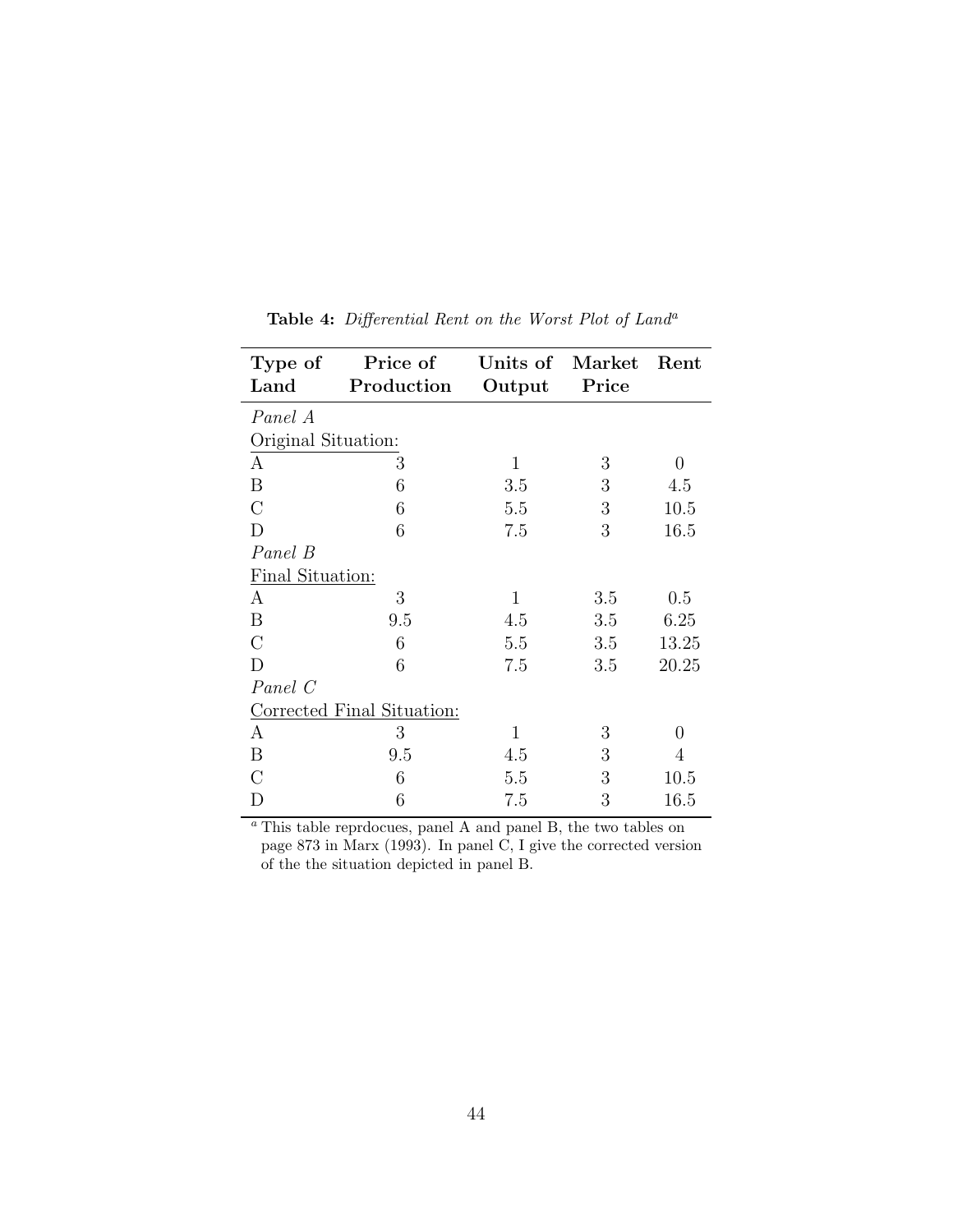rate of profit. Since this is lower than the economy-wide average rate of profit of 20%, the capitalist does not have the incentive to undertake the additional investment.

If the additional investment is not forthcoming on plot B, there will be a shortfall of supply. This will increase the price of the agricultural commodity. Marx probably thinks that the price will need to increase to the extent that will ensure the additional production on plot B. Let us follow Marx in this line of reasoning and ask: what will be the required level of the price of the agricultural commodity to ensure the additional investment on plot B? Marx's answer is 3.5. How did he arrive at this answer? Marx argues that the price of the commodity will be determined by the "production cost" (capital advanced plus profit) of the marginal unit of capital. In his example, the "production cost" associated with the additional dose of capital is 3.5, so that the "capital advance" needed to produce another unit of the commodity on plot B is  $2.92 (= 3.5/1.2)$ . "In this case,", argues Marx, "3.5 would be the governing price for the total production." (Marx, 1993, pp. 872). He calculates the surplus profit, and therefore the rent, on the basis of this price. This is depicted in panel B in Table 4. But Marx's calculations are incorrect.

Suppose the price of the agricultural commodity is  $p$ . On plot B, the output is 4.5 units, and the capital advanced in 7.92. Since the capitalist-farmer has *already paid the rent* of 4.5, this is an additional component of cost for her to consider. Hence, the price that will ensure a 20% rate of profit on the total capital advanced on plot B must satisfy the following equation:

$$
0.2 = \frac{4.5p - 7.92 - 4.5}{7.92}.
$$

This computation shows that  $p = 3.11$ , i.e. the price must be 3.11 to ensure a ensure a 20% rate of profit on the total capital advanced on plot B. This is exactly the price Engels came up with when he corrected Marx's calculations (Marx, 1993, pp. 874).

Thus, if the price of the agricultural commodity increases to 3.11, it will justify the additional investment on plot B because this will ensure 20% rate of profit on the total capital invested. Marx is incorrect in thinking that the price needs to increase to 3.5. Hence, the additional calculations about money rent, shown in panel B in Table 4, are also incorrect.<sup>28</sup> In fact there would be no *additional* money rent because they have already been agreed upon and paid. What Marx probably has in mind is the terms of the new rental agreement that would arise after the existing ones expire, at which point landowners would probably factor in the new level of demand into their computations of ground rent. We will see soon that he is wrong on that count too. But before we do so, it is important to reiterate that Engel's calculations are indeed correct as far as it addresses the following question: what must the level of the price be for capitalist-farmer B to produce an additional unit of output after the rental agreement has been worked out? But this does not still answer the question relevant for our discussion: how will this impact the next round of rental agreement?

<sup>28</sup>In Appendix II, Fine (2006) repeats Marx's mistake because he thinks that "Marx demonstrated that the selling price must rise at least to  $3\frac{1}{2}$  to induce the additional capital on B." In advancing this argument, he criticizes Engels. But, the above calculations demonstrate that his criticism of Engels is not valid.